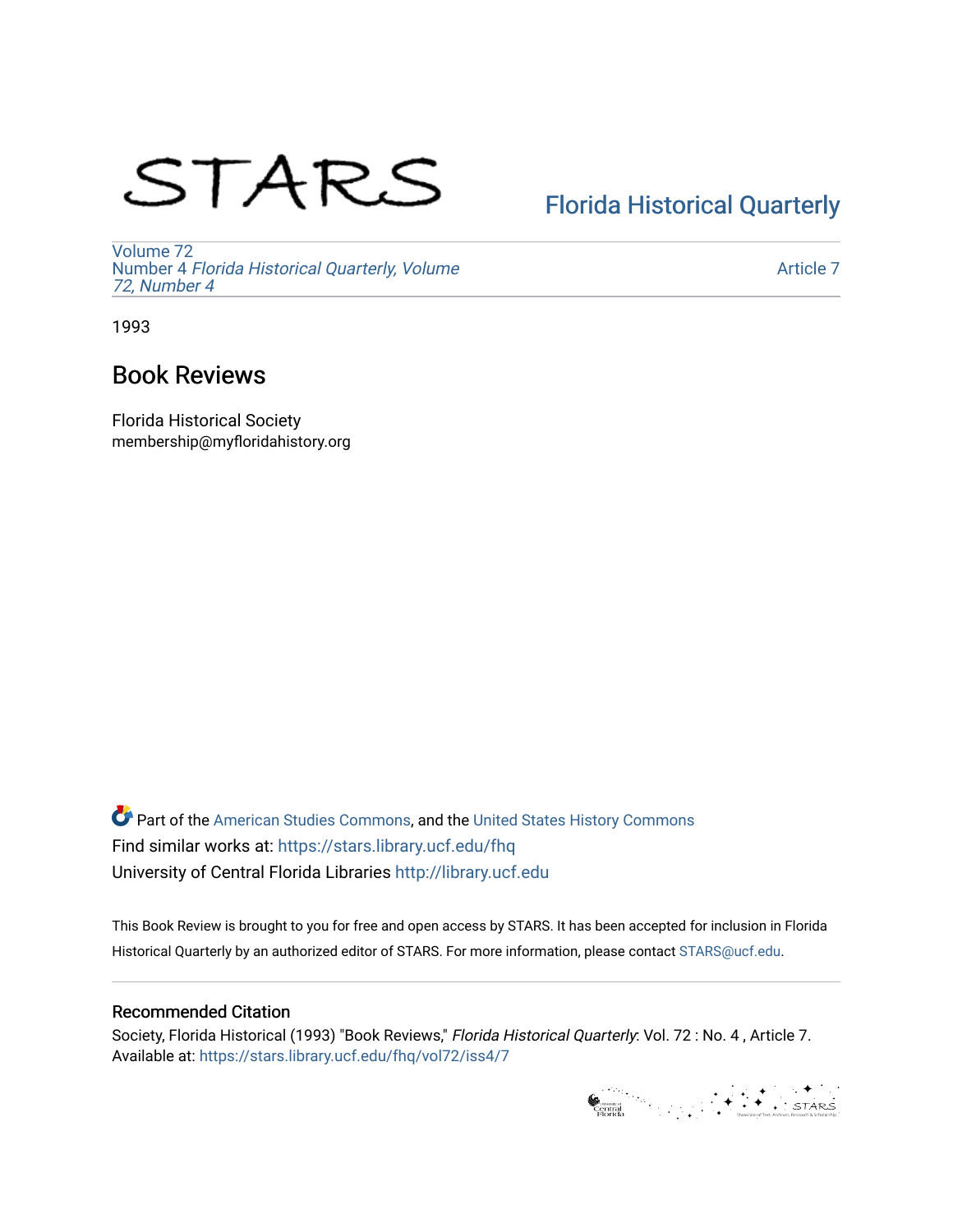BERRY BENSON'S CIVIL WAR BOOK: MEMOIRS OF A CONFEDERATE SCOUT AND SHARPSHOOTER, edited by Susan Williams Benson

SOLDIERING IN THE ARMY OF TENNESSEE: A PORTRAIT OF LIFE IN A CON-FEDERATE ARMY, by Larry J. Daniel

*reviewed by Stephen D. Engle*

THIS WAR SO HORRIBLE: THE CIVIL WAR DIARY OF HIRAM SMITH<br>Williams, edited by Lewis N. Wynne and Robert Taylor

*reviewed by Stephen D. Engle* ISABEL THE QUEEN: LIFE AND TIMES, by Peggy Liss

*reviewed by Eugene Lyon*

PONCE DE LEÓ N AND THE DISCOVERY OF FLORIDA: THE MAN, THE MYTH, AND THE TRUTH, by Douglas T. Peck

*reviewed by Jerald T. Milanich*

GENERAL JAMES GRANT: SCOTTISH SOLDIER AND ROYAL GOVERNOR OF EAST FLORIDA, by Paul David Nelson

*reviewed by Robin F. A. Fabel*

DEERSKINS & DUFFELS: THE CREEK INDIAN TRADE WITH ANGLO-AMERICA, 1685-1815, by Kathryn E. Holland Braund

*reviewed by John R. Finger* THE SEMINOLES OF FLORIDA, by James W. Covington *reviewed by John K. Mahon*

POLITICAL PARTIES AND AMERICAN POLITICAL DEVELOPMENT FROM THE AGE OF JACKSON TO THE AGE OF LINCOLN, by Michael F. Holt

*reviewed by Christopher Olsen*

DOMESTIC NOVELITS IN THE OLD SOUTH: DEFENDERS OF SOUTHERN CUL-TURE, by Elizabeth Moss

*reviewed Shirley A. Leckie* SOUTHERN WOMEN: HISTORIES AND IDENTITIES, edited by Virginia Bernhard, Betty Brandon, Elizabeth Fox-Genovese, and Theda Perdue

*reviewed by Randall M. Miller*<br>FAIR TO MIDDLIN': THE ANTEBELLUM COTTON TRADE OF THE APALACHICOLA/CHATTAHOOCHEE RIVER VALLEY, by Lynn Willoughby *reviewed by Harry P. Owens*

IN THE HANDS OF PROVIDENCE: JOSHUA L. CHAMBERLAIN AND THE AMER-ICAN CIVIL WAR, by Alice Rains Trulock

*reviewed by Robert A. Taylor* WHY THE SOUTH LOST, edited by Gabor S. Boritt *reviewed by Michael G. Schene*

FREEDOM'S LAWMAKERS: A DIRECTORY OF BLACK OFFICEHOLDERS DURING RECONSTRUCTION, by Eric Foner

*reviewed by Canter Brown, Jr.* WHISTLING DIXIE: A DICTIONARY OF SOUTHERN EXPRESSIONS , by Robert **Hendrickson** 

*reviewed by Jesse Earle Bowden*

URBAN POLICY IN TWENTIETH -CENTURY AMERICA, edited by Arnold R. Hirsch and Raymond A. Mohl

*reviewed by Jeffrey S. Adler* MIAMI: ARCHITECTURE OF THE TROPICS, edited by Maurice Culot and Jean-Franqois Lejeune

*reviewed by Donald W. Curl*

FREE MEN IN THE AGE OF SERVITUDE: THREE GENERATIONS OF A BLACK FAMILY, by Lee H. Warner

*reviewed by James M. Denham*

CLIMBING JACOB'S LADDER: THE ENDURING LEGACY OF AFRICAN-AMER-ICAN FAMILIES, by Andrew Billingsley *reviewed by Lamy E. Rivers*

CLAUDE KIRK AND THE POLITICS OF CONFRONTATION, by Edmund F. Kallina,Jr.

*reviewed by Augustus Burns, III*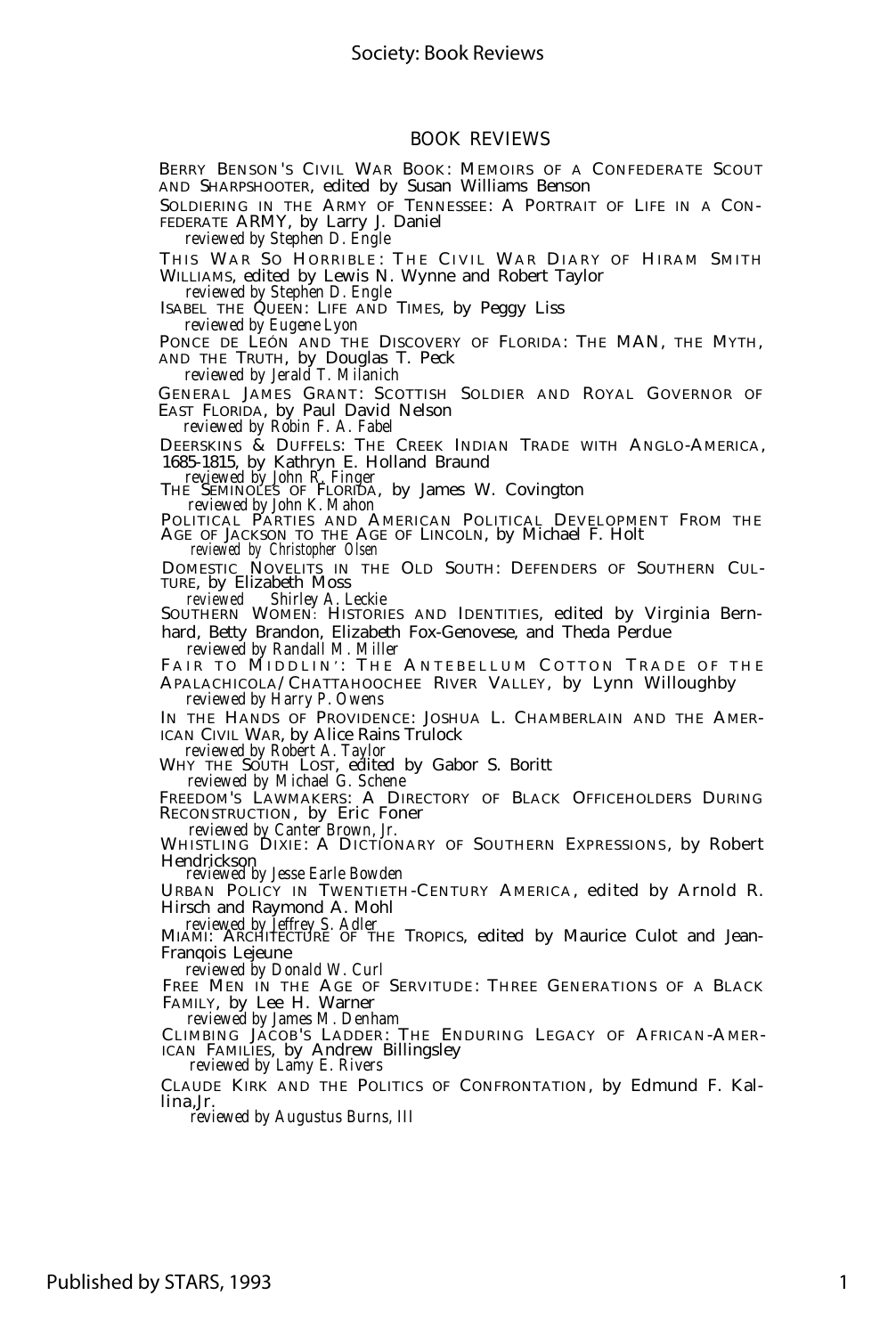- *Berry Benson's Civil War Book: Memoirs of a Confederate Scout and Sharpshooter.* Edited by Susan Williams Benson. (Athens: University of Georgia Press, 1992. xvii, 203 pp. Foreword, preface. \$19.95.)
- *Soldiering in the Army of Tennessee: A Portrait of Life in a Confederate Army.* By Larry J. Daniel. (Chapel Hill: University of North Carolina Press, 1991. xvi, 231 pp. Preface, acknowledgments, introduction, photographs, notes, bibliography, index. \$22.50.)
- *This War So Horrible: The Civil War Diary of Hiram Smith Williams.* Edited by Lewis N. Wynne and Robert Taylor. (Tuscaloosa: University of Alabama Press, 1993. xvii, 175 pp. Preface, introduction, maps, photographs, illustrations, notes, bibliography, index. \$2 1.95.)

In 1952 Bell I. Wiley wrote that the "Civil War affords an unusually good opportunity for the study of the plain people," since "absence from loved ones caused lowly folk who rarely took pen in hand during times of peace to write frequent and informative letters and to keep diaries, and thus to reveal themselves in rare fullness." Historians of the war have given credence to this notion, since the gauge used to determine where scholars are in their thinking is reflected in their analysis and interpretation of the thousands of works chronicling the minutiae of deeds and passions of those who fought. From their works emerge various interpretations revealing the "rare fullness" that excited Wiley. The recent surge of scholarship focusing on the rank-and-file soldier serves several purposes, but perhaps most importantly it tells us where historians of the period are in their analysis of the war.

While Civil War scholars have been slow to embrace the approach Wiley inaugurated over forty years ago, which emphasizes the rank-and-file soldier and the socialization of war, the usefulness of that approach is reflected in the three works

[484]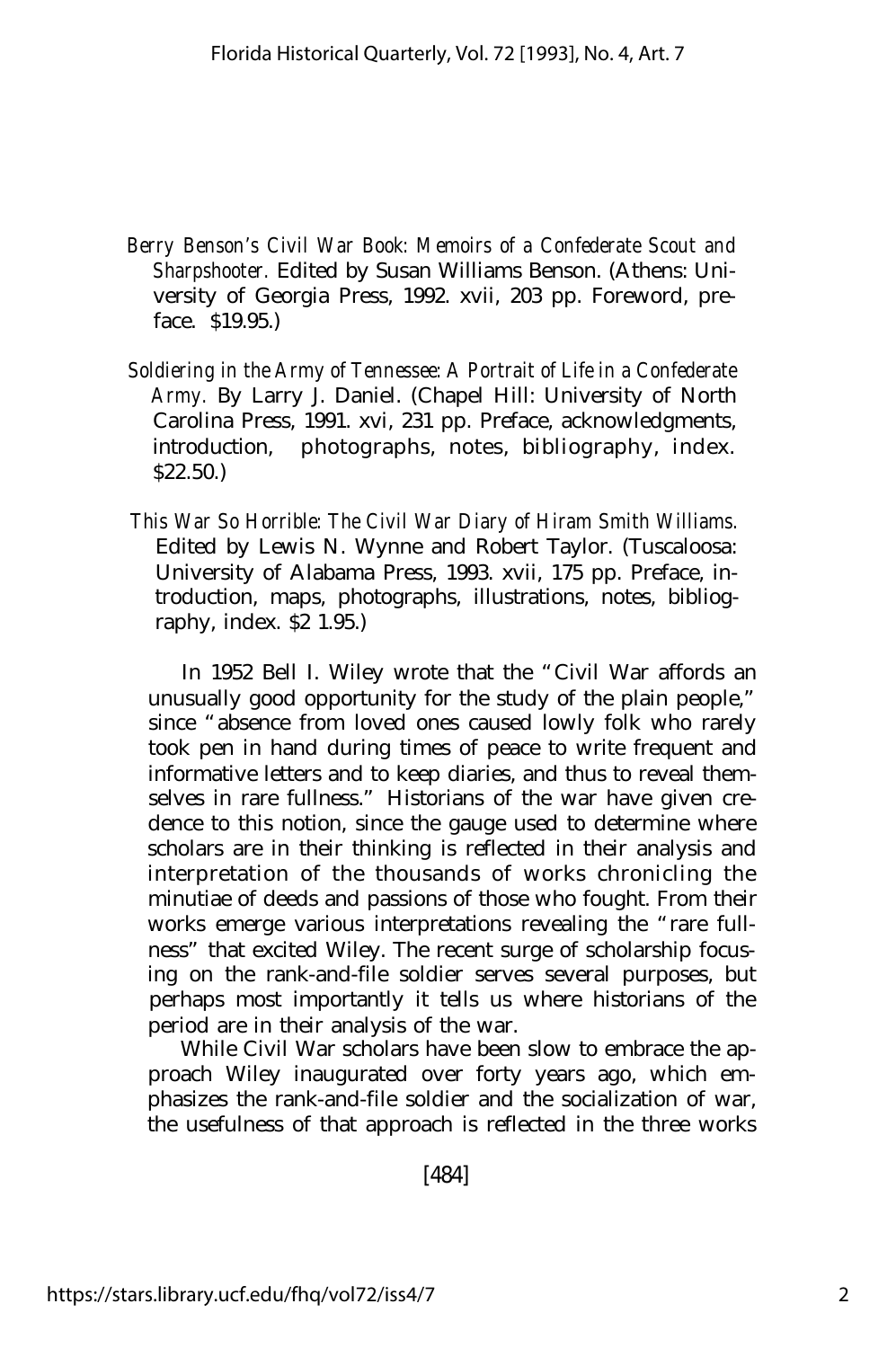under review. These works illustrate how letters, diaries, and memoirs can serve as useful tools, especially if they are incorporated into larger considerations that may tell us something we did not already know. Perhaps what we have in the diary of Hiram Smith, Berry Benson's memoirs, and the common soldier of the Army of Tennessee is a part of the real, personal, and unconditional war that serves to remind us of what scholars of the period already sense— war is hell.

Herman M. Hattaway summed it up best when he characterized Berry Benson and perhaps many of the common soldiers of the war as "the stuff of which legends are made" (p. ix). Berry Benson, Confederate scout and sharpshooter, witnessed the first shot at Fort Sumter and fought with Lee's Army of Northern Virginia until its surrender at Appomattox Courthouse. He encountered considerable action, and his war was filled with the extremes of life and death. Although just eighteen years old when he joined the army, he was soon singled out as a talented marksman and fierce southern partisan, whose leadership abilities were put to quick use. He rose quickly to the rank of sergeant, and on several occasions he commanded his company. He participated in the battles of First Manassas, Seven Days,' Sharpsburg, Chancellorsville, the Wilderness, Spotsylvania, and Petersburg. His recollections, completed in 1878 and based on his— and partially his brother's— wartime diaries and letters, reflect a soldier thoroughly dedicated to the southern cause. Although he was plagued with numerous hardships— including having been captured twice— his curiosity, restless energy, and pluck overshadowed the physical deprivation, fatigue, and death inhabiting his surroundings. According to Hattaway, "Benson was so keenly aware of how bad things sometimes were that he found it believable— as he was told— that in the field some wretched Confederates had picked grains of corn out of horses' dung, washed them, and cooked them for food" (p. x). Although nearly one half of Benson's memoir is devoted to his numerous near-captures and the unfortunate occasions when he was captured, his highly illuminating story serves as a building block to the larger issues, such as the maturation of innocent youth into seasoned veteran in the span of a few short years.

In many ways Hiram Smith Williams shares with Benson a common experience in the Civil War, proving that the war was anything but romantic. As a recent arrival from New Jersey to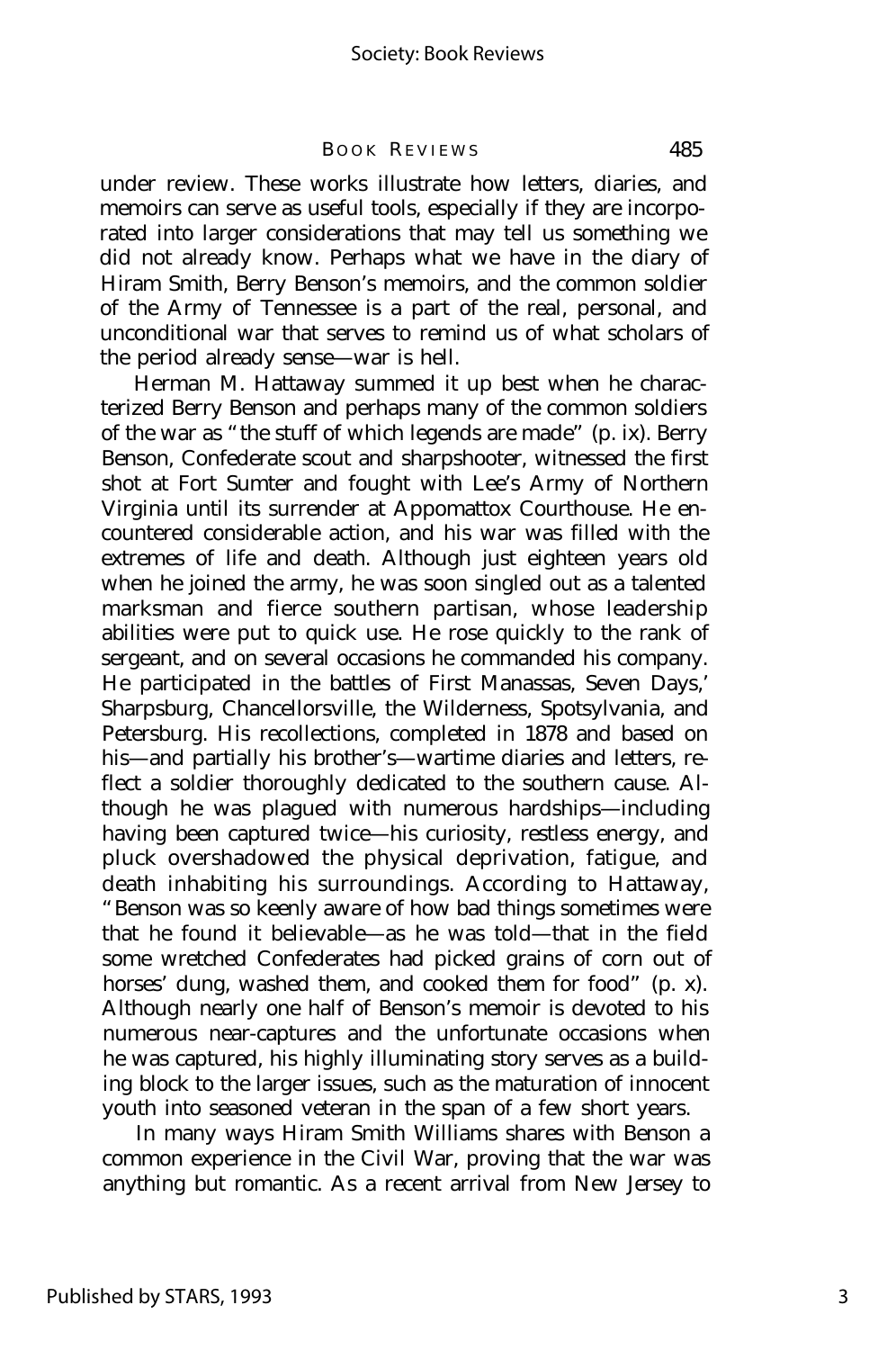the South in 1859 and a member of the middle class without ties to the slaveholding aristocracy, Williams was certainly a unique Confederate. As a member of the 40th Alabama Volunteer Infantry, Williams was always looking for ways to improve his condition by recreating the world he left behind— a message social historians should find interesting, valuable, and useful. As a skilled craftsman, he offered his services to General Alexander P. Stewart's Pioneer Corps, which was responsible for completing various engineering tasks. As a member of the Pioneers, he frequently was called upon to build hospitals and to assist surgeons in the operating room. His descriptions of these scenes reflect a soldier increasingly questioning the war's legitimacy. In 1864 he was reassigned to the Army of Tennessee and participated in the Atlanta campaign as a member of the Pioneer unit. Late in the year he rejoined the 40th Alabama on duty in defense of Mobile harbor until March 1865 when he finally rejoined the Army of Tennessee in its attempt to stop William Sherman.

Upon his return to his company in February 1864, Williams assessed the damage of war and the loss of his comrades: "What a change from the company in which I first volunteered two years ago. . . . Their graves are scattered from Dog River all through Mississippi, at Columbus, Deer Creek, and Vicksburg, to this place. Such is war" (p. 27). Williams's longing for the war to end is reflected in his comparison of American civilization to that of the Greeks and Romans. "Are we better off to-day than the Romans or Greeks were two thousand years ago?" he writes," Are we happier? No. And yet the happiness of mankind is the great bubble that we all grasp for, the philosopher's stone we have sought for ages" (p. 54). By May 1864 Williams had seen war "in all its horrid and distable qualities," and it was permanently impressed in his memory (p. 70).

As a skilled journalist, Williams used his literary skills to capture at length the harshness and humor of a soldier's life. Although he wrote for posterity— aware that his diary would be read by others— Williams still managed to capture the originality of war. Fortunately, the editors have allowed Williams to speak for himself with grace and eloquence and therefore have allowed him to bring the Civil War to life. His experience during the war was as common as it was distinctive. Although he was not involved in most of the combat experiences of the 40th Alabama, his significance, much like Benson's, rests not in what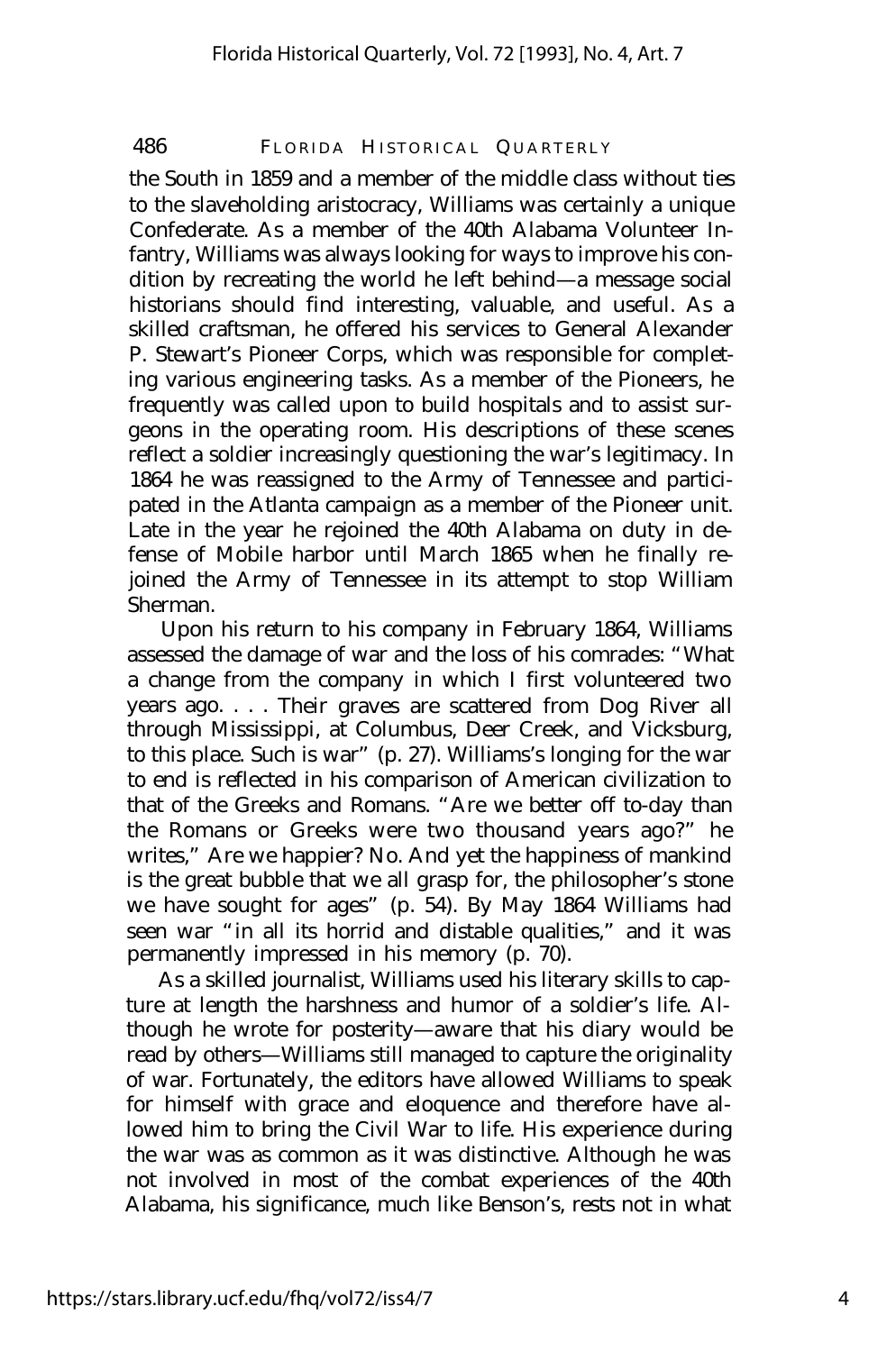he did as a soldier but rather how he felt about what he did as a soldier. For Williams, as with Benson, the real usefulness of their memoirs reaches beyond the historical facts that help to chronicle the military campaigns, since these letters go beyond the battlefield. They reveal, for example, that respect came with incidents large or small. Benson's memoir suggests that soldiers mourned more following the death of Stonewall Jackson than they did over the tragic outcome at Gettysburg (p. 39). Benson also reveals that courage was demonstrated not only on the battlefield but perhaps more so in the hospital, since soldiers were forced to come to grips with the alterations of their bodies, which ultimately necessitated an alteration of the mind.

Seeking "to discover exactly who were the men of the Army of Tennesse" (p. xii), Larry J. Daniel casts his net wide and integrates scores of letters, diaries, memoirs, and unit histories throughout his text to achieve a distinctive perception of the soldiers' real war. His meticulous and careful examination of these documents has served scholars of the common soldier and of the West well, since he provides a number of important insights into the Civil War's least understood fighting force. Inevitably, there is some comparison of the eastern and western Confederate soldiers, and this is among the many strengths of the book. Although he contends that eastern and western soldiers were more alike than not, he proceeds to lay out a number of principal differences. For example, he argues that the Army of Tennessee, unlike its eastern counterpart— Army of Northern Virginia— could not maintain its cohesiveness through confidence in leadership and battlefield victories. Instead, he argues, much like Thomas L. Connelly, that cohesiveness was achieved at the brigade or regimental level and by "punishments, a sense of commitment instilled through religious fervor, a bonding of the troops through shared suffering, and a certain perverse pride that arose from their common experiences of serving under losing generals" (pp. 148-49). He acknowledges, however, that this certainly did not explain a soldier's fighting motivation. A cursory glance at both Williams's and Benson's memoirs would indicate the degree to which soldiers fostered a certain passion for the cause, but beyond that there were other compelling reasons to fight.

Daniel also suggests that "western troops often viewed the results of various battles from a perspective different from that of modern historians." Victory could be determined by how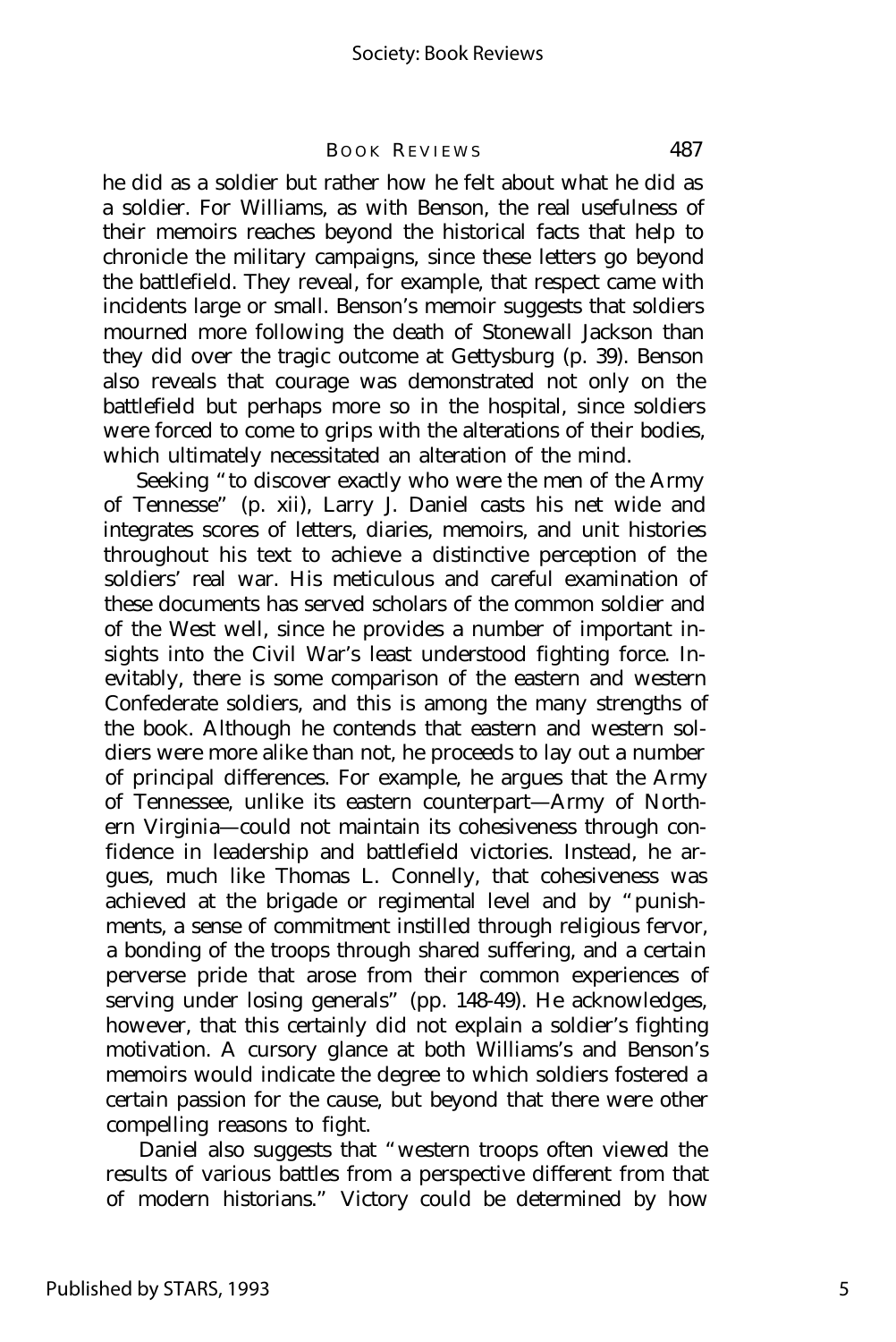many pieces of artillery were captured, who left the battlefield first, and the numbers of prisoners taken during the battle. Although he chronicles the hardships of the Army of Tennessee, many of which extended beyond the battlefield— morale, arms, camp life, medical care, discipline, religion, and fighting spirit— Daniel concludes by contending that perhaps the common feature of the army's solidarity, despite a lack of refinement that characterized other armies, such as the Army of Northern Virginia, was the soldiers' courage.

*Soldiering in the Army of Tennessee* goes far to satisfy those interested in what shaped and defined armies in the Civil War. Daniel's exhaustive research is impressive and his narrative rich in detail. By offering a view from the trenches, he is able to arrive at some definite conclusions as to who the men of the Army of Tennessee were and how they felt about soldiering. Although the portrait of army life for the western soldier that emerges is often a depressing one, readers will find that soldiers survived through courage and faith.

Scores of letters, diaries, and memoirs, essentially constituting the foundation for our understanding of the Civil War from the soldier's perspective, have seen the light of day since the war's close. The abundance of narratives emanating from those who participated in the war have highlighted for scholars the real war. But it is the observations and conclusions from these documents recording the "rare fullness" that serve as the cornerstone of scholarship. In this regard, all three works under review achieve distinction. Although *Soldiering in the Army of Tennessee* must stand in the ranks with similar works that focus on the common soldier in a specific army, it offers perceptive analysis and conclusions as to the "how" as well as the "why" men endured the conflict. Conversely, both *Berry Benson's Civil War Book* and *This War So Horrible: The Civil War Diary of Hiram Smith Williams* further our knowledge of the common soldier. And if, in any case, these works do not tell scholars much they did not already know about the nature of the Civil War, perhaps they may serve as points for departure for those historians seeking to bring the war into its proper political and social context.

Florida Atlantic University STEPNEN D. ENGLE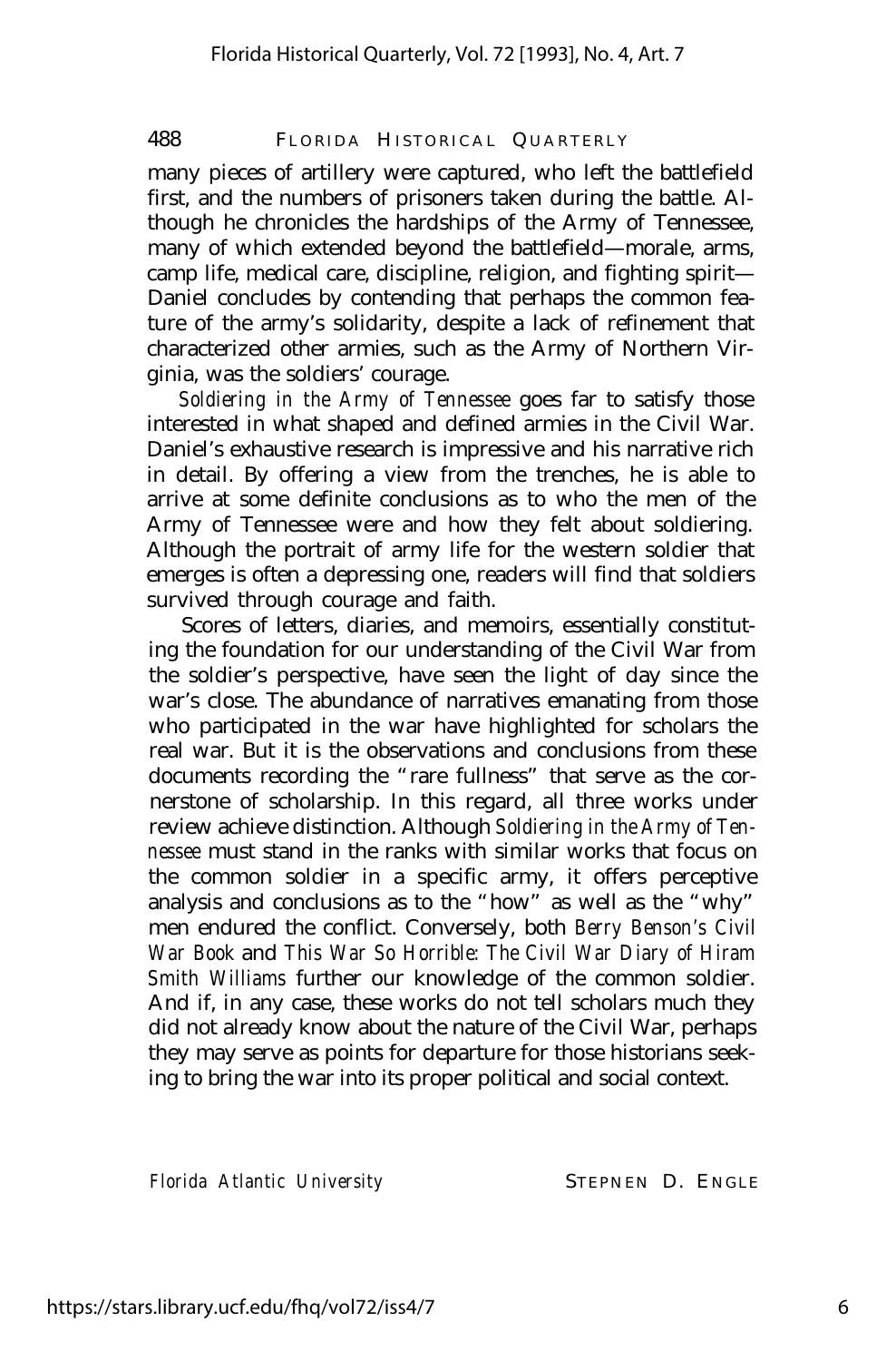*Isabel the Queen: Life and Times.* By Peggy Liss. (New York: Oxford University Press, 1992. x, 398 pp. Preface, prologue, illustrations, epilogue, notes, bibliography, index. \$30.00.)

Federico García Lorca has said, "In Spain the dead are more alive than the dead of any other country in the world." Indeed, to many Spaniards today, no long-dead person is more alive than Isabel of Castile. A freshet of books and articles about Isabel have recently appeared; Peggy Liss, a recognized Hispanic studies scholar, has written perhaps the best of the lot. This is a sensitive, balanced, and comprehensive biography of the Catholic queen, placing her life and deeds within their proper fifteenth-century context while fairly presenting both beneficial and harmful aspects of her reign.

In 1451 Isabel, the daughter of King John II, was born at Madrigal de las Altas Torres in the high plateau country of Old Castile. At that time the kingdom of Castile was disunited, as restless nobles rebelled against King Henry, Isabel's halfbrother. Often left alone in the midst of turmoil, Isabel learned to rely upon God for strength and developed the qualities of patience, determination, and constancy.

Isabel married Ferdinand of Aragon in 1469 in an evident love match that had remarkable consequences for Spain. When both succeeded to their respective thrones, their kingdoms were also united. Isabel often hid her deeds within this royal partnership, but she was a dominant force in shaping the Church within Spain for national purposes. The royal pair also restrained the particularism of cities and grandees. By greatly augmenting royal revenues, they decreased the reliance of the crown upon the Cortes, thus advancing absolute monarchy. Isabel was the chief architect of this thorough, systematic consolidation of royal power.

Liss demonstrates that both Isabel and Ferdinand were responsible for the establishment of the Inquisition in Castile and Aragon. She also sees Isabel's support of the Inquisition as symptomatic of the reign, incorporating "crusade, personal salvation, apocalyptic hopes and fears, social control, royal power, and benefit to the royal treasury."

The greatest influence upon Isabel's life was the reconquest of Spain from the Moors. Its last phase, the Granada War, became her cause; she set herself the difficult task of assembling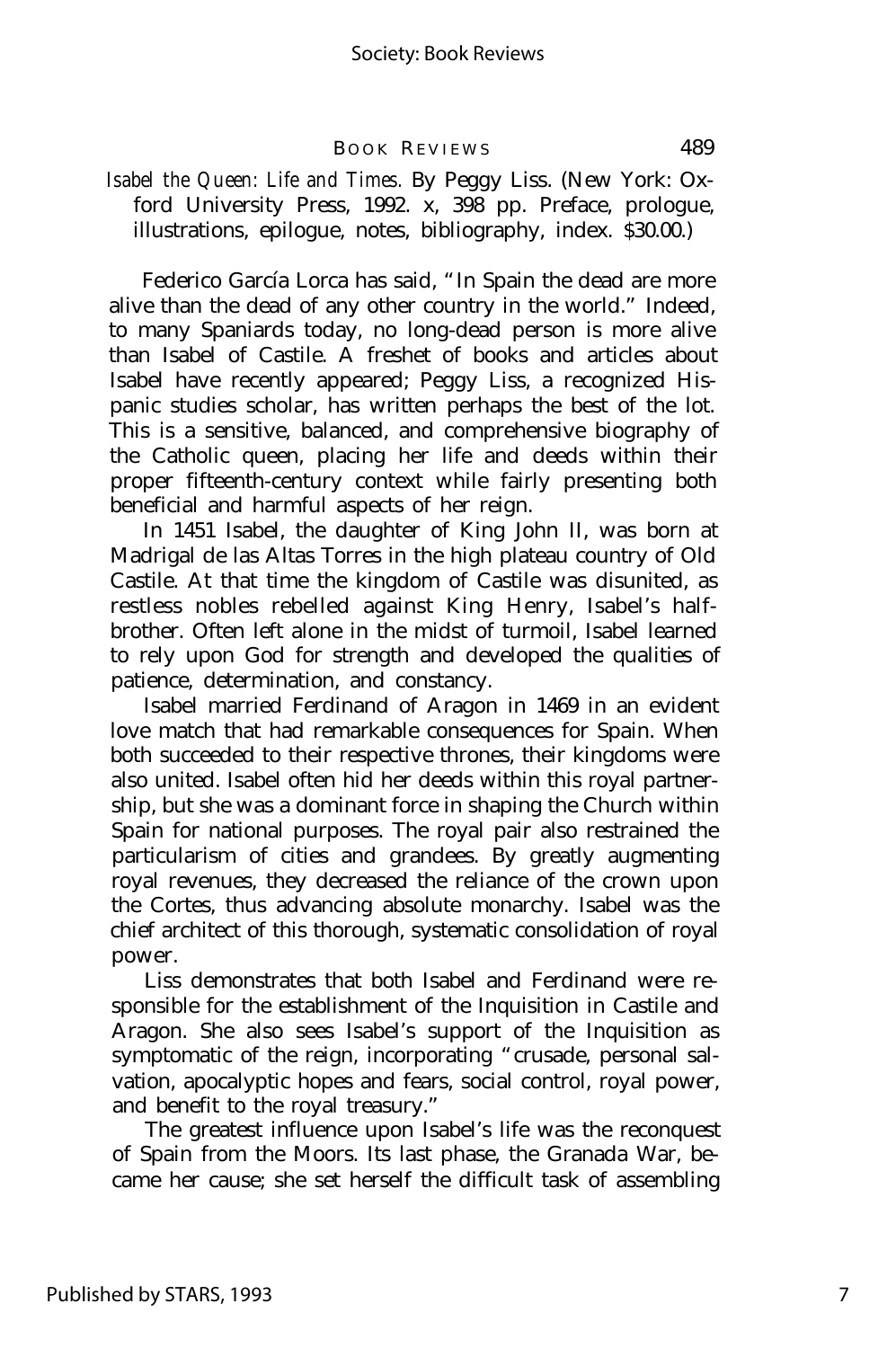and supplying the Castilian armies. Finally, in the watershed year of 1492, Granada surrendered. Then, after Columbus's voyages, Spain projected its reconquest energies onto a world stage. But, despite the triumphs of Spain at home and in the Indies, Isabel's last years were made tragic by the deaths of her son Juan, two daughters, and her grandson Miguel. Her daughter Juana slowly went insane.

Today, many condemn Isabel for her part in the expulsion of the Jews and Spain's conquests of the Native Americans. Peggy Liss fully and honestly describes the long history of European and Spanish anti-Semitism and how Isabel's Christian piety led her to the extreme act of expulsion of the Jews in 1492. After the Columbian voyages, Isabel and Ferdinand addressed the governing of the Spanish territories in the Americas. In the Indies the weaknesses of Castilian policy towards the Native Americans were soon revealed. All the queen's best intentions could not prevent the destruction of peoples unable to stand up to the Europeans' powerful weapons of cultural and military conquest. In the end, epidemic disease proved the most powerful weapon of all.

To Isabel, modern Spain owes its foundation. The Americas, including Florida, and the Pacific regions still bear her mark. This fine biography vividly depicts the life of the Catholic queen, a world-changing personality.

**Center for Historic Research, Flagler College EUGENE LYON** 

*Ponce de León and the Discovery of Florida: The Man, the Myth, and the Truth.* By Douglas T. Peck. (St. Paul, MN: Pogo Press, 1993. xiv, 87 pp. Preface, acknowledgments, illustrations, photographs, maps, epilogue, bibliography, list of illustrations, index. \$16.45.)

Juan Ponce de León is a fine example of the relationship between modern Floridians and our Spanish heritage. We know a little, but not a lot, and much of what we do know is confused. For instance, everyone equates Juan Ponce with the search for the Fountain of Youth. But, as author Douglas Peck points out in this slender volume, that story is a post-Ponce myth. On the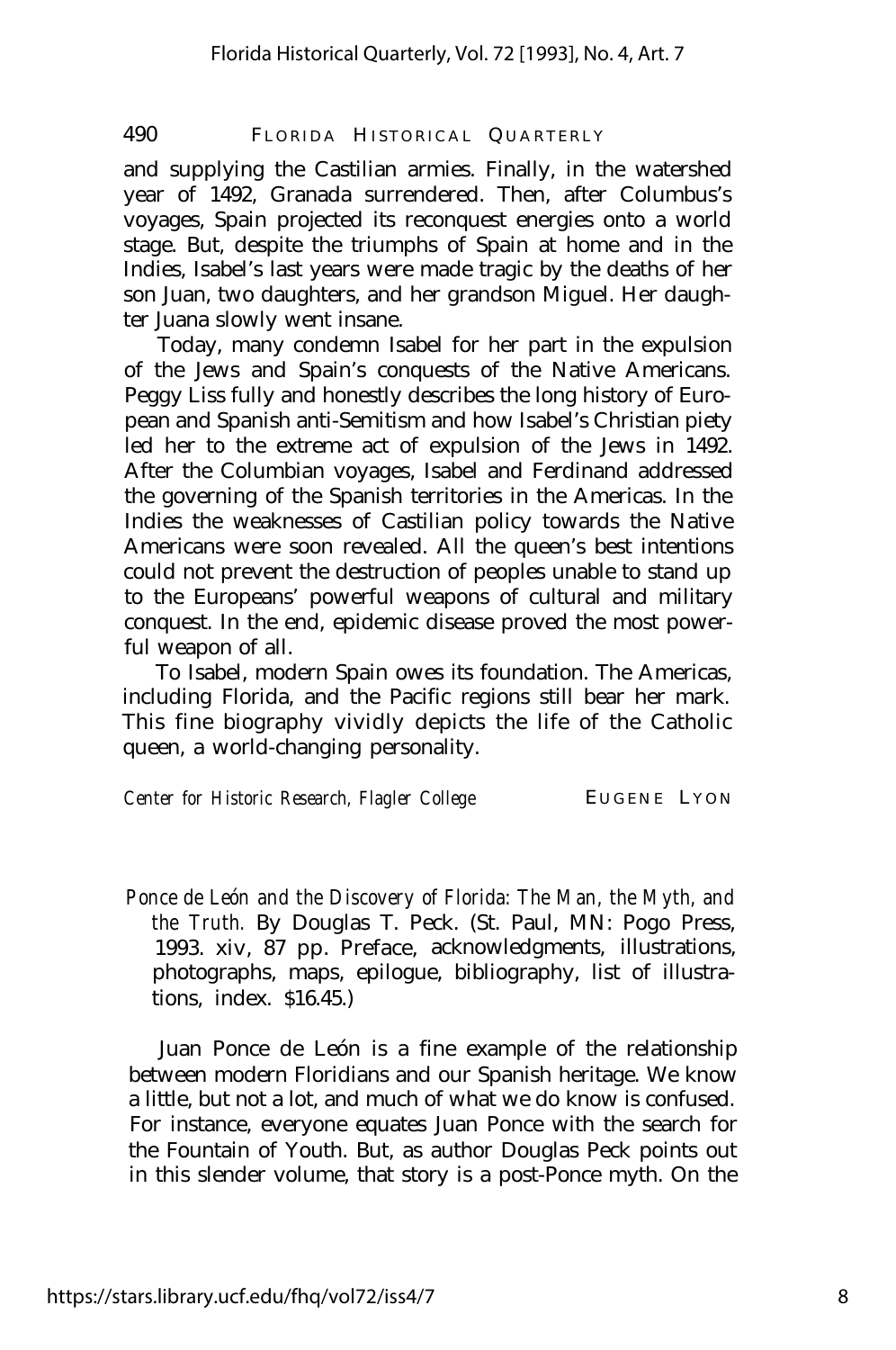other hand, few people realize that Juan Ponce explored portions of both the Atlantic and Gulf coasts of Florida in 1513 and that eight years later— a full century before Plymouth Rock— he attempted to establish a full-scale Spanish colony here. One way to remedy this educational deficit is through popular, readable books such as this.

A preliminary chapter provides background on Juan Ponce and sources of information and interpretations about his Florida expeditions. The only extant account of Juan Ponce's first voyage is a second-hand one recorded in the Spanish historian Antonio de Herrera y Tordesillas's *Historia General.* Presumably (hopefully?) Herrera's account was derived from Juan Ponce's original log or report.

The heart of Peck's study lies in his second and third chapters, which reconstruct Ponce's route, pinpointing his Florida landfalls. Two short, final chapters cover Ponce's 1521 voyage and the Calusa Indians of the southwest Florida coast, among whom both of Juan Ponce's expeditions probably landed.

So where did Juan Ponce make landfall on the Atlantic coast? Was it south of Cape Canaveral, as Peck contends, or north of the Cape, as others have opined, or at St. Augustine, as a popular tourist attraction advertises? The answer is: we do not know. The Herrera account contains too few details. Worse, some historians working with the latitudes provided in that account agree that Juan Ponce's pilot reckoned some latitudes 1½ degrees too far north. As a consequence many different conclusions can be drawn from the same set of data.

Will we ever be able to definitively track Ponce's Florida sea route? I doubt it, unless more documentary clues are found. But until that takes place, Juan Ponce buffs would do well to study transcriptions of two pertinent sixteenth-century sources published in the 1980s by the Naval Museum in Madrid. The first, the *Espejo de Chaves* (1983), compiled by the 1530s by Alonso de Chaves, the royal cosmographer, is both a guide to coastal locations in the Americas, including Florida and the Bahamas, and a textbook on how to navigate. One section covers the east and west coasts of Florida, and some of the latitudes given there reflect the same 1½ degree latitude error found in Herrera's rendering of Ponce's log. Interestingly, in that section Juan Ponce's Rio de Corrientes and Cabo de Cruz (in Herrera they are the stream La Cruz and the Cabo de Corrientes) are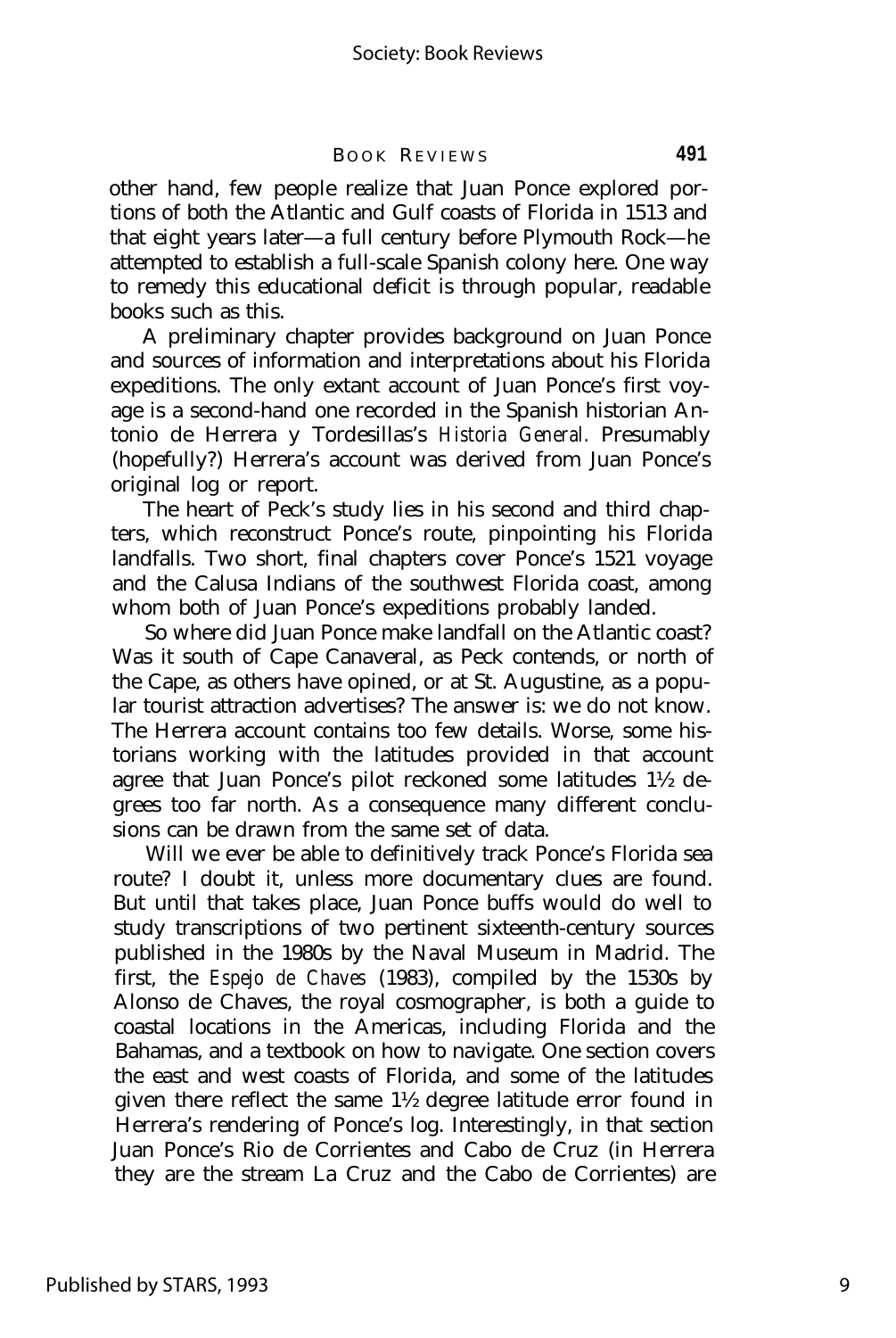both north of Cape Canaveral, suggesting Ponce indeed made landfall well north of the cape.

The second source, published in 1985, is Juan de Escalante de Mendoza's *Itinerario de Navigation,* written in 1575 as a textbook for students learning navigation. Mastering the *Itinerario* and the pertinent parts of the *Espejo* would turn any modern historian or navigator into a sixteenth-century Spanish pilot who could greatly increase our knowledge of the Spanish geography of coastal Florida, not to mention the Bahamas, and help to solve the puzzle of Juan Ponce's initial voyage to Florida.

Florida Museum of Natural History JERALD T. MILANICH

*General James Grant: Scottish Soldier and Royal Governor of East Florida.* By Paul David Nelson. (Gainesville: University Press of Florida, 1993. xi, 207 pp. Preface, illustrations, notes, selected bibliography, index. \$29.95.)

James Grant has never received, until now, full biographical consideration. One reason for this unmerited neglect may be the awkwardness of mining the essential Grant papers in Ballindalloch Castle in remotest Banffshire. Paul Nelson has worked these papers extensively. He adds much interesting detail to, but essentially confirms, the verdict on Grant of historians Charles Mowat and Mark Boatner.

Grant was a hedonist, an autocrat, and totally feudal in his outlook. He saw nothing wrong with slavery. Without it, he believed Florida planters were bound to fail. As a member of parliament he voted against abolitionist legislation, even though he thus defied his patron, William Pitt the Younger, to whom he was usually subservient. In eighteenth-century Britain, currying favor with the great was all but unavoidable for professional progress. Like his counterpart George Johnstone, first governor of British West Florida, Grant advanced his career more through political and aristocratic "connexion" than through intrinsic merit.

Grant was an energetic and somewhat effective administrator but not a thinker. He was a reactionary. He is not to be associated with the contemporary Scottish Enlightenment, and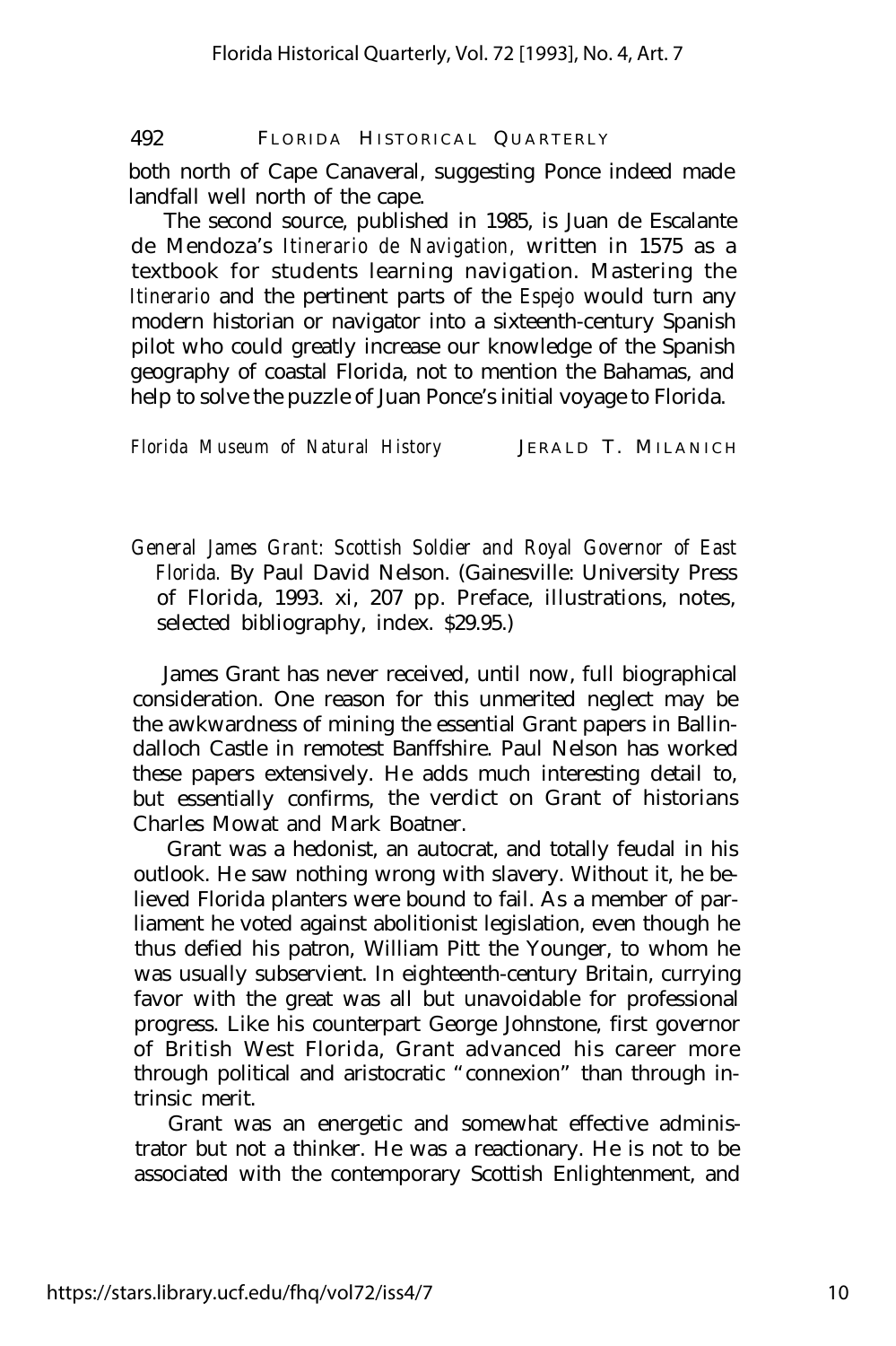he had no sympathy for, and little understanding of, the arguments and aspirations of Americans before the Revolution.

What will probably most interest readers of *The Florida Historical Quarterly,* is Grant's governorship from 1764 to 1771 of the British colony of East Florida. He misread the gubernatorial role. Admittedly a correct reading in the turbulent 1760s could baffle almost anyone, but Grant was unusually insensitive in several directions. He was an imperialist who did not understand the workings of the British Empire. He did not, for instance, see that in Indian and military affairs his was not the highest authority, even in East Florida. The result was needless friction.

Neither did Grant understand Americans. As was his duty, he enforced the Stamp Act and levied the Townshend tariffs but could not imagine how there could be objections to them. It was also his duty to summon a representative assembly, but, suspicious of institutions that might nurture democratic notions among colonial subjects, he ignored his instructions on the topic. He would have been a disastrous governor of a more thickly settled province.

Grant's many years in parliament get only cursory attention in this biography, which rightly recognizes that he was primarily a soldier. His active military career lasted over forty years, from King George's War through the Revolution. Nelson rates him more highly as a strategist than as a tactician. In fact, on both counts, Grant's record is mixed. He was capable of shocking blunders (as before Fort Duquesne in 1758) and admirable victories (as at St. Lucia in 1778). His chief military flaw was to misinterpret intelligence. As commander of the New Jersey posts in 1776, his assessment of the Americans' capabilities resulted in their first substantial victory of the Revolution. It is a comment on the system within which Grant worked that neither this failure at Trenton, nor others in Pennsylvania, did more than slow his promotion.

Although Nelson tends to take Grant at his own valuation, he has written a useful book. That Grant boasted publicly that Americans could not fight has been called a myth. Nelson proves that to not only did he say it but also came to rue his stupid words. Nelson also provides much detail not found elsewhere, especially about Grant's significant, if not always successful, but unjustly neglected role in the American Revolution.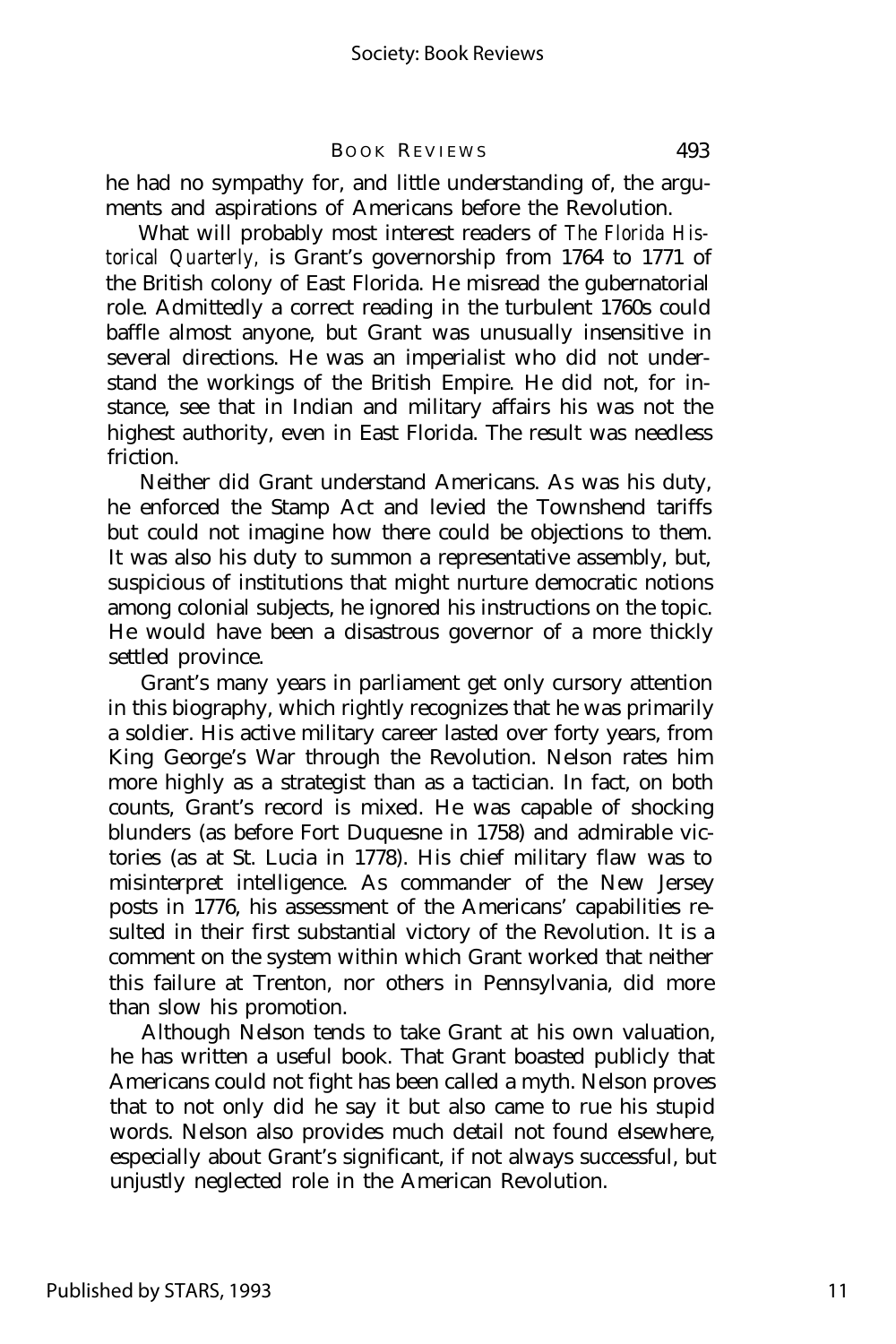Grant was a "typical eighteenth-century loyal Scotsman" is Nelson's conclusion. One has to wonder whether being a colonial governor and full general, both tiny, powerful minorities, did not exclude Grant from typicality.

*Auburn University* ROBIN F. A. FABEL

*Deerskins & Duffels: The Creek Indian Trade with Anglo-America, 1685-1815.* By Kathryn E. Holland Braund. (Lincoln: University of Nebraska Press, 1993. xvi, 306 pp. Introduction, preface, illustrations, maps, appendix, notes, bibliography, index. \$37.50.)

In 1764 British Indian superintendent John Stuart described trade as "the original great tye" linking Native Americans and Europeans, and, in this welcome addition to the Indians of the Southeast series, Kathryn Braund assesses this tie between Euro-Americans and Muscogulges (Creeks) from its origins to the aftermath of the Creek War of 1813-1814. Going beyond Verner Crane and other scholars of the last two generations, Braund expertly discusses not only the rationale, structure, and operation of trade but, sensitive to recent ethnohistorical concerns, how it changed Creek society and shaped tribal destiny. Running throughout is a persistent paradox: the trade made Creeks powerful and dependent at the same time.

Deerskin was the basic Creek unit of exchange, more important by far than Indian slaves or stolen horses. In return, Europeans offered a variety of goods: firearms, tools, and woolen duffels and strouds. From the beginning, the British (often Scots) had an advantage over French and Spanish rivals because of entrepreneurial acumen, superior goods, and a well organized network linking London, Bristol, and Charleston through an extensive system of credit. From Charleston (and later Savannah) traders, packhorsemen, and other functionaries transported goods inland to Augusta and then along a series of trails to Upper and Lower Creek villages in Georgia and Alabama.

For a century the deerskin trade encouraged a misplaced Creek confidence. After all, they were arguably the largest southern "tribe" or "nation," and their homeland, strategically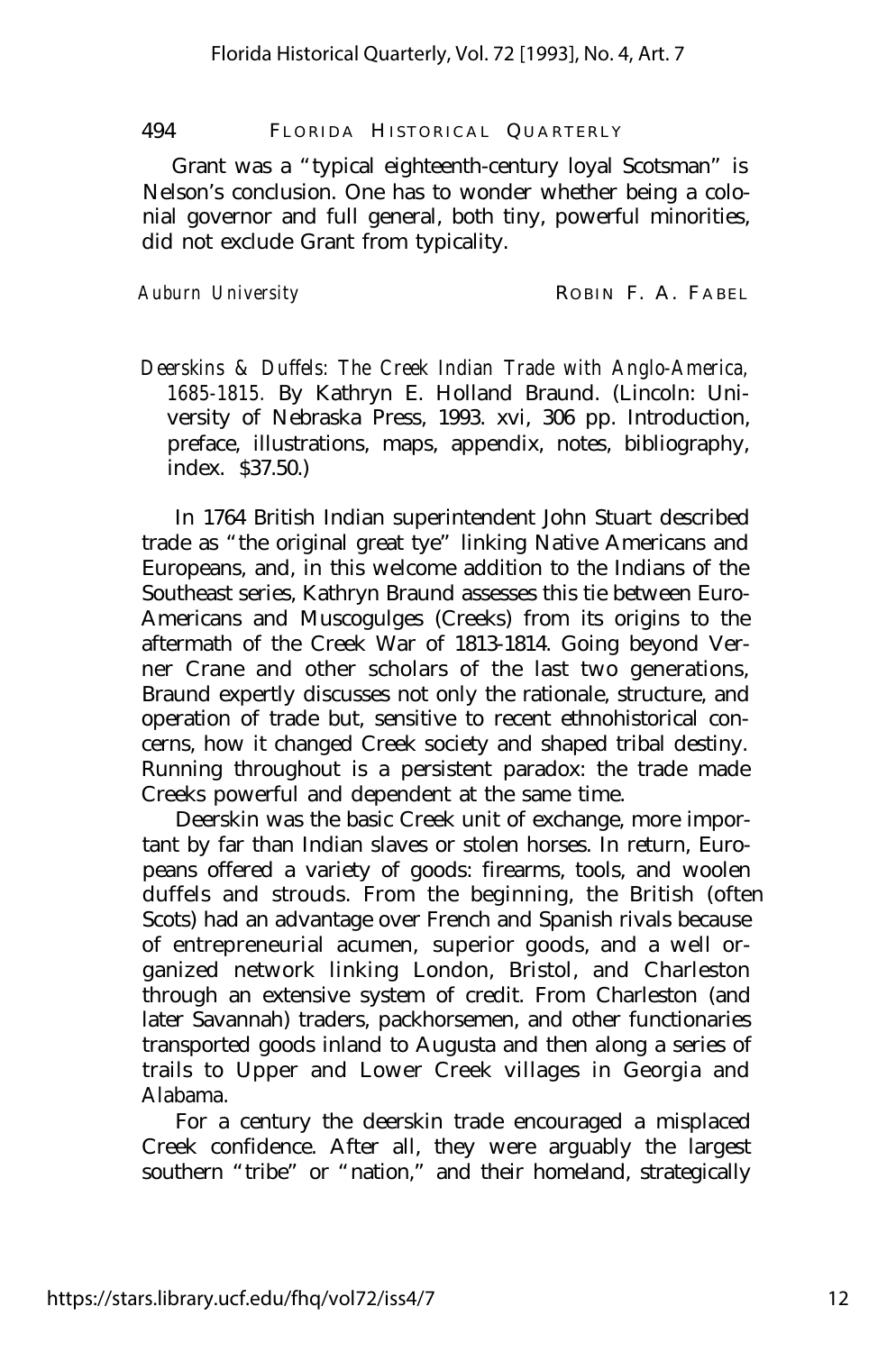situated at the junction of competing European empires, abounded with whitetail deer. They also succeeded in playing the Europeans off against one another— a reflection of circumstances rather than conscious policy. And yet this "power" could not disguise a growing dependency on European goods. Indians as consumers were Indians at risk. John Stuart's attempts after 1763 to protect native interests through a system of trade regulation failed, and unscrupulous traders continued to ply their clients with rum and credit, which resulted in Creek cessions of land to offset mounting debts.

As Braund carefully demonstrates, the trade brought many changes to Creek life— consumerism, a business-oriented class of metis (mixed bloods), heightened village factionalism, the loss of certain traditional crafts and manufactures, the genesis of the Florida Seminoles, and exposure to the perils of monopoly. Creek leaders sometimes responded to these pressures in creative ways, for example blending traditional clan-based retaliation with the demands of British law for individual culpability and punishment. So wedded to the dictates of trade were the Creeks that their allegiance to Britain or the colonies in the American Revolution depended in part on access to goods.

After the Revolution, the dwindling deerskin trade was largely confined to the British firm of Panton, Leslie, and Company, operating out of Spanish-controlled Pensacola. White Americans were now little interested in the business and instead focused their energies on acquiring Indian lands. For Braund, the period after 1783 is basically an epilogue, and trade had less impact on Creek society than the profound internal changes and white expansion that led to the Creek War. Her contention that economic factors were foremost in the war should be compared with Joel Martin's emphasis on a Creek religious millenarian vision.

Braund has combined extensive research in British and American archives with an impressive overview of secondary literature and is at her best in describing how trade actually operated, from the mundane details of organization and production to the ways it reshaped Creek society. At times, however, she seems uncertain about her central paradox, about the degree to which the Creeks actually controlled— or even influenced— what was transpiring and the extent to which they were swept along (victimized?) by larger historical forces. It is fitting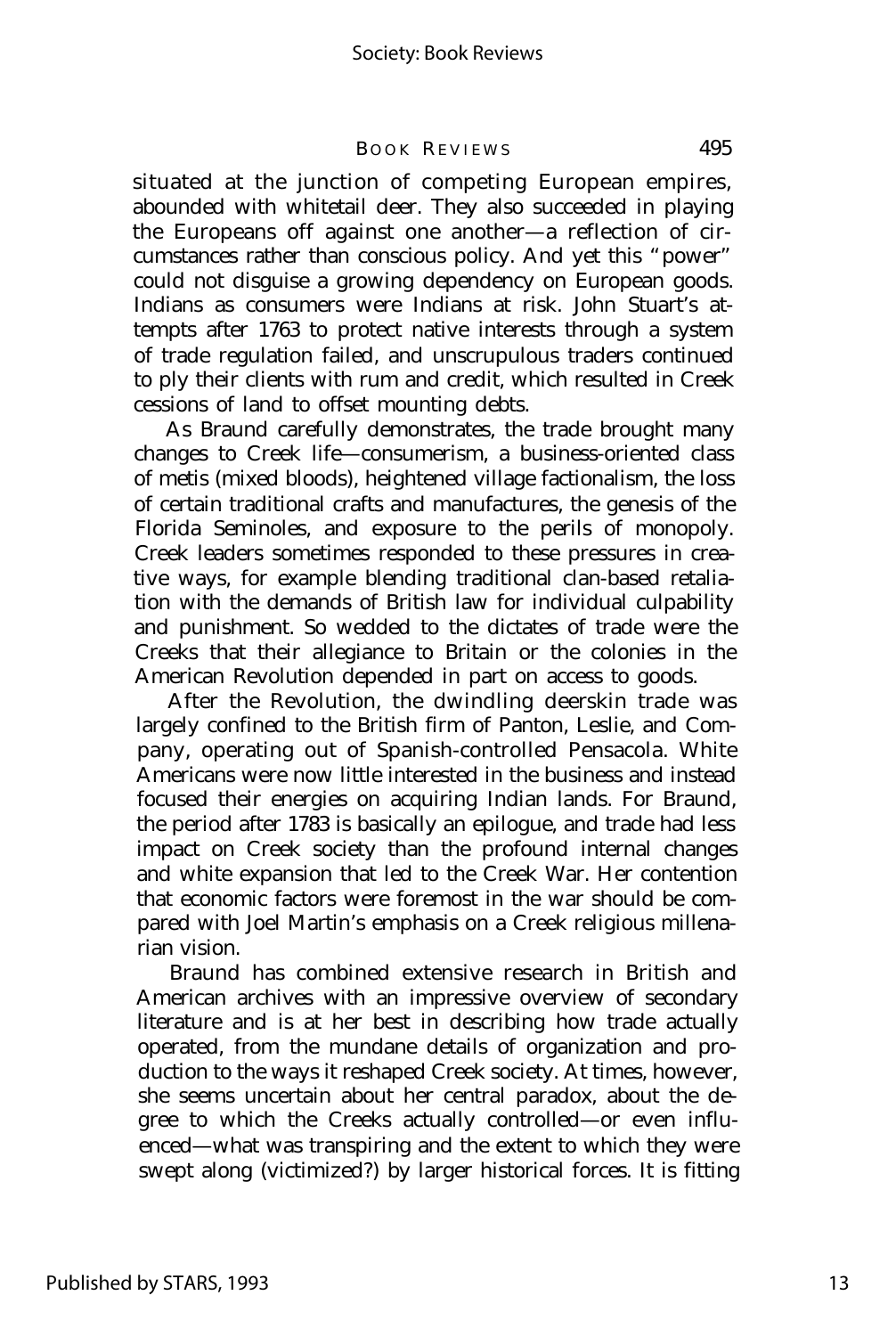when dealing with such an important topic to leave some ambiguities unresolved, some questions unanswered. That these remain in no way detracts from this fine book.

*University of Tennessee* JOHN R. FINGER

*The Seminoles of Florida* By James W. Covington. (Gainesvllle: University Press of Florida, 1993. x, 379 pp. Preface, maps, photographs, appendices, notes, bibliography, index. \$49.95, cloth; \$18.95, paper.)

In 1957 Edwin C. McReynolds published *The Seminoles,* which included the Seminoles outside of Florida in Indian Territory. In 1973 Charles H. Fairbanks published *The Florida Seminole People,* an excellent historical/anthropological account, but too short— 100 pages— to tell the full story. Now comes James W. Covington with the first book-length account of the whole history of the Florida Seminoles from their Creek origins to the present.

He shows with special skill how the attempt of the United States to confine the Indians to a reservation after 1823 totally disrupted their lives and made them entirely dependent on the U.S. government. When that government failed to deliver subsistence, some Seminoles actually starved to death. Harassed by slave catchers— white and Indian— whipped when caught outside the reservation, under intense pressure to get out of Florida, they had no choice but to fight. Thus they began the Second Seminole War.

Covington presents facts concerning that war that have not been sufficiently stressed in the literature. One fact is that both Osceola and Coacoochee in late 1837 doubted the ability of their people to stand one more year of war. Another is that the control held by the Prophet over Seminole activity in 1838 exceeded the control that Osceola and Micanopy had been able to exert from 1835 to 1837. The third is that Osceola's bands consisted mainly of blacks. A final one is the power of hereditary leaders among the Seminoles, out of war as well as in it.

Covington documents the decline of the Seminole population from 5,000, when the United States gained control over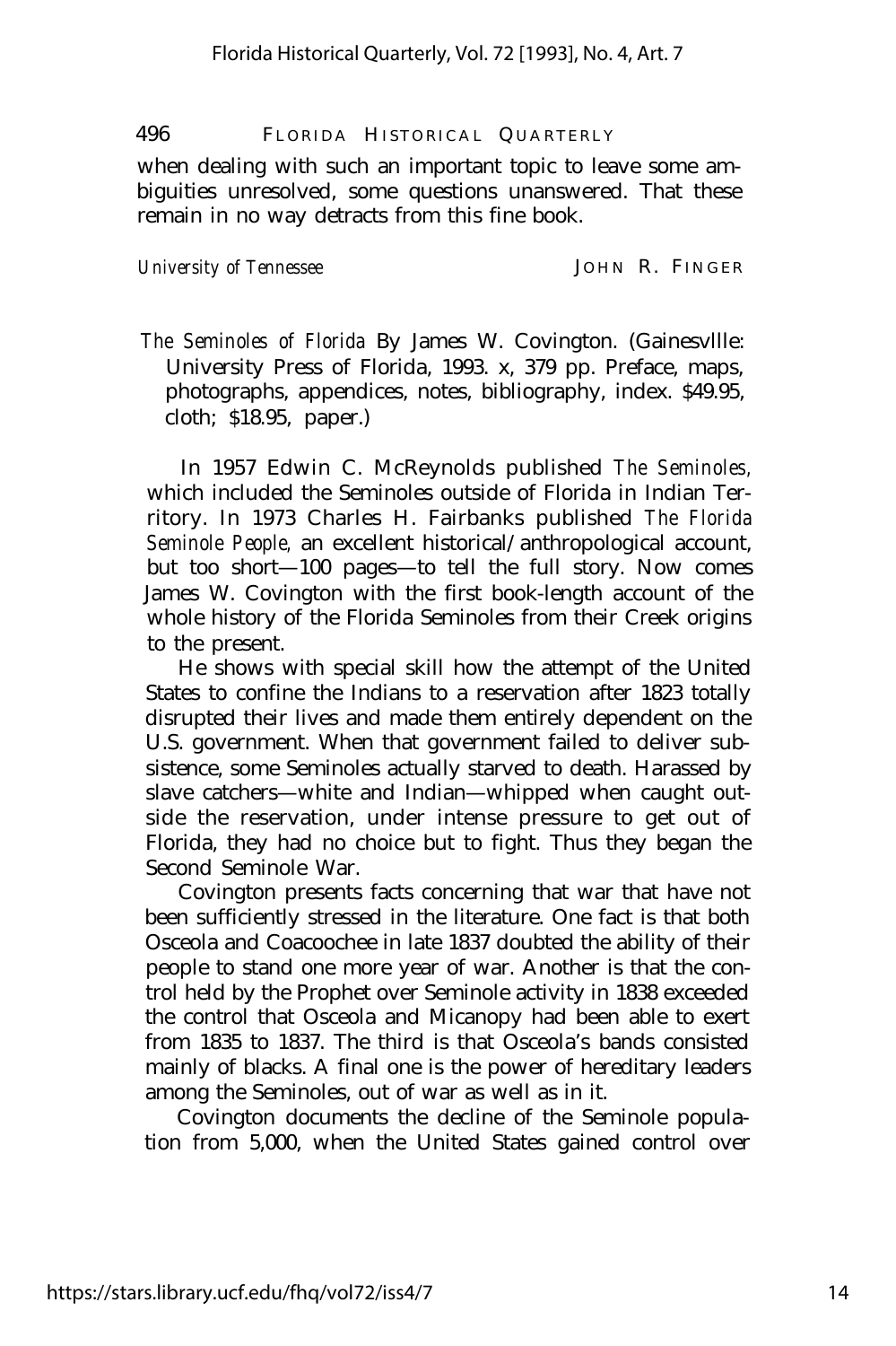them, to less than 300 at the end of the Third Seminole War in 1858; then he traces the slow rise up to about 1,500 at present. The Indians had continually to adapt to white encroachments, and Covington excels in the difficult task of locating camps and bands at different times. He shows how fragmented the Seminoles actually were, using two languages, coming from diverse Creek sources, and lacking a common chief.

A familiar theme running through the history is the relentless pressure of the whites to acquire Indian land, slaves, and other property. An apt quotation by Micanopy conveys the tragic position of the Indians: "The white people will not rest or suffer us to do so. . . . These Negroes are ours and we will not consent to surrender them. [But] if you send and take our property. . . . by force we cannot help ourselves" (p. 62). Covington shows this theme to be partially reversed during the last 100 years, as white organizations— private and governmental— have undertaken to secure land once owned by the Seminoles for them to inhabit.

After the three wars, the Seminole story for nearly nine decades, while not especially dramatic, is one of survival and slow increase. This changed. "With the exception of the Second Seminole War," Covington states, "the post-World War II period produced perhaps the most startling changes ever felt by the Seminole community" (p.232). These changes included instituting suit under the Indian Claims Commission Act of 1934, a judgment in their favor, but no payment as of 1992. They include formal Seminole chartering under white direction in 1957 and federal recognition of the Miccosukees as a separate tribe in 1962. There was a rise from almost nothing in education, in public schools, reservation schools and even in colleges. Cattle programs expanded profitably; herds were made private in 1953. The Seminoles live now not in chickees but in concrete blockhouses. Most of them have become Christians. Health care is of rising importance. The tribe has made significant profits from selling cigarettes free of state tax. In 1979 they opened their first bingo hall, which has been highly profitable. Under the leadership of James Billis, beginning in 1984 the annual tribal income has increased from \$500,000 to more than \$10,000,000. These startling changes are covered in an insufficient space of only forty pages.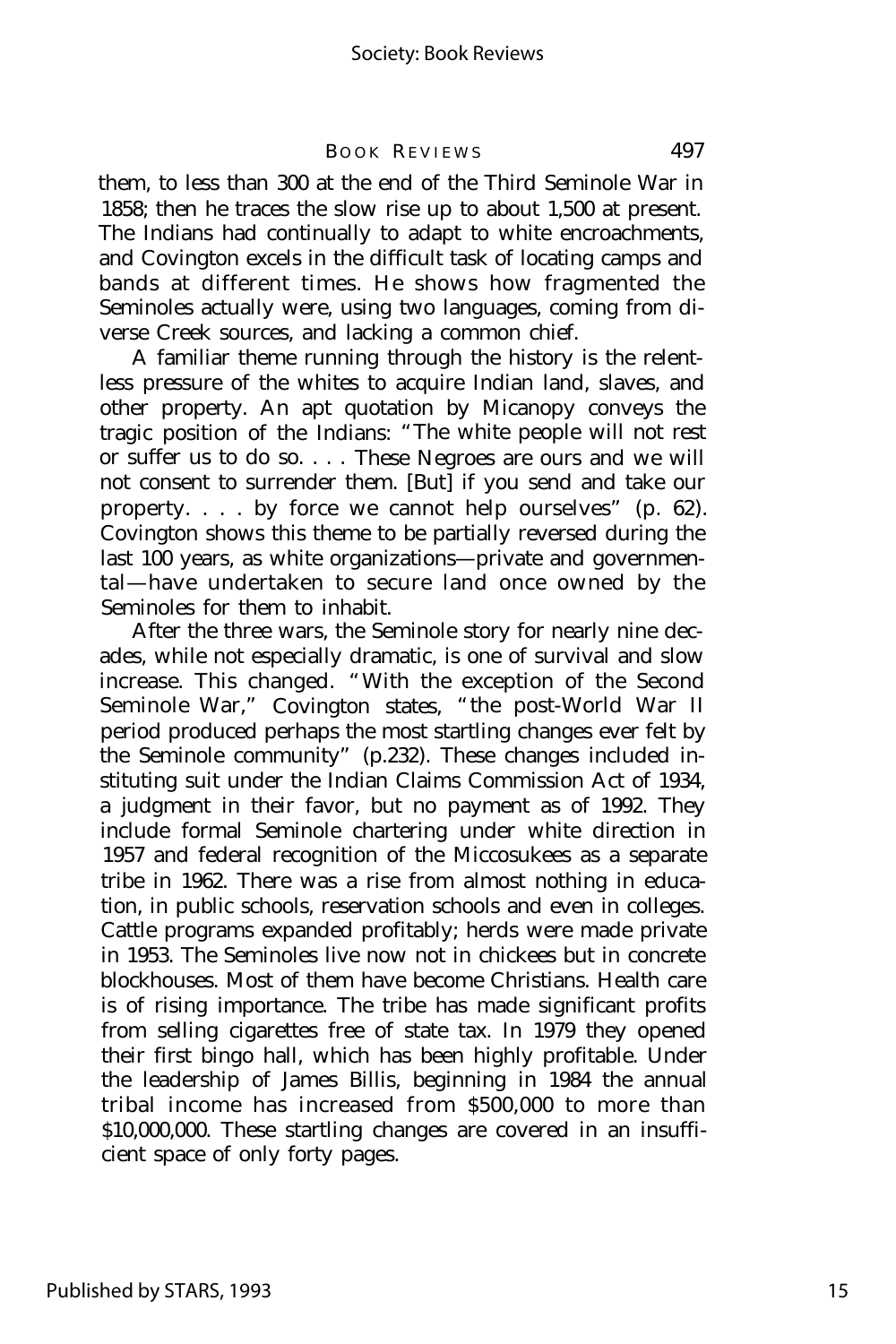*The Seminoles of Florida* is indispensable to all persons interested in modern Indians (since the eighteenth century) of this state.

*University of Florida* JOHN K. MAHON , emeritus

*Political Parties and American Political Development from the Age of Jackson to the Age of Lincoln.* By Michael F. Holt. (Baton Rouge: Louisiana State University Press, 1992. ix, 365 pp. Acknowledgments, introduction, tables, graphs, index. \$35.00.)

For more than twenty years Michael Holt has been a leading historian of politics in antebellum America. This collection reprints nine essays that appeared between 1970 and 1990, and they should be read by any serious student of American politics unfamiliar with the author's important past contributions. There is also one new article, which will be part of a forthcoming book, that examines the disappearance of the Whig party. Most interesting, an extended introduction outlines the author's changing philosophy of how we ought to study political history.

The author, who was once a pioneer of the "new political history," which emphasized studying grass-roots voting behavior as essential to understanding political development and conflict, has now repudiated much of his earlier work and methodology. The story of politics, Holt now contends, "can most profitably be told from the perspective of political leaders, rather than voters." This is because "at most times the motives, decisions, and actions of officeholders and other politicians had greater impact in causing political change than did the values of voters" (p. 28). He advocates, then, a return to elite studies, political history essentially divorced from social history.

Voting, Holt now maintains, most often was a referendum on the actions of the party in power (its policy output) and not the function of how social, ethnic, or religious groups aligned within the electorate. Also, be proposes again the idea that men often voted in response to short-term fluctuations in the economy (much like their reaction to policy). This contention is central to the author's earlier work on the Antimasons, Know-Nothings, and the election of 1840. Mass voting behavior, particularly the level of turnout, would still have a place in Holt's political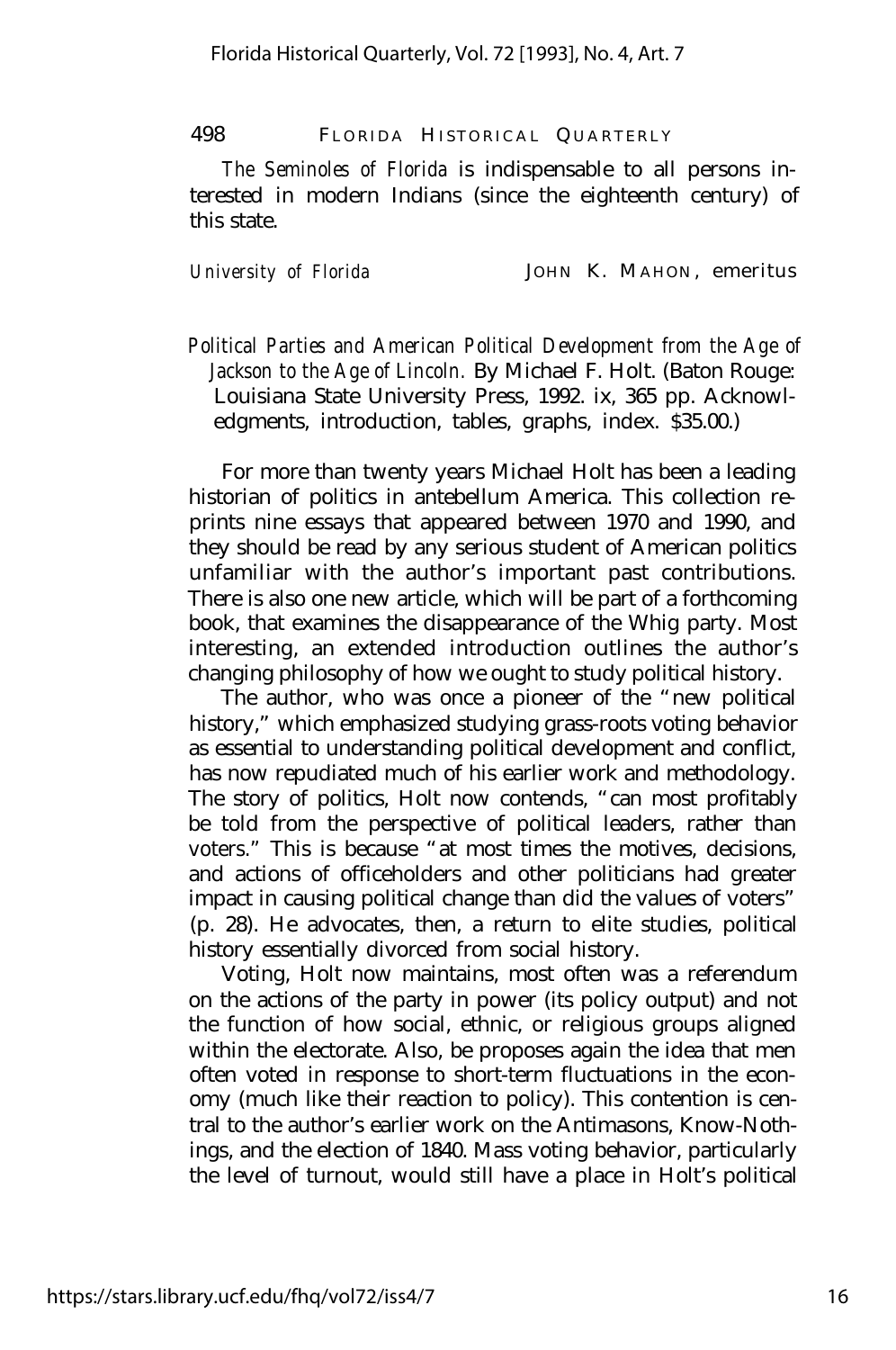history in order to reveal voters' attitude toward the system as a whole and to explain the periodic surges of antipartyism, also vital issues in his earlier work.

Holt makes further recommendations for the future of political history. He urges more attention to short-term, "chance" occurrences, especially among party leaders, that changed the course of political development. For example, he argues that the Whigs nominated Harrison in 1840 and Taylor in 1848 largely due to capricious events preceding the nominating conventions. Finally, the author vows to pay more attention to the political context in which parties operated. This consideration takes center stage in the book's one original essay about the Whigs' demise. Although the argument advanced here is not substantially different from *The Political Crisis of the 1850s,* Holt has highlighted the importance of the organizational, political, and ideological context by comparing the Whigs' collapse to the Republicans in the 1970s and British Conservatives of the 1840s and 1850s— asking why these latter parties survived in the face of problems equal to those of the Whigs. Briefly, he concludes that the federal system with frequent election contests made it easier for a third party challenge in the 1850s than the 1970s. The American obsession with republicanism ensured a more vigorous public response (than in England) when the policy alternatives apparently disappeared between the major parties and they lost their purpose in the political system.

One has a sense of sadness when reading the author's lamentations about much of his earlier work, which was admired by so many readers. One hopes he has not thrown out all that was good with the little that may have been bad. And although an absolute judgment on Holt's new agenda must await his book, social and intellectual historians, as well as followers of the new political history, will likely meet it with much skepticism.

*University of Florida* CHRISTOPHER OLSEN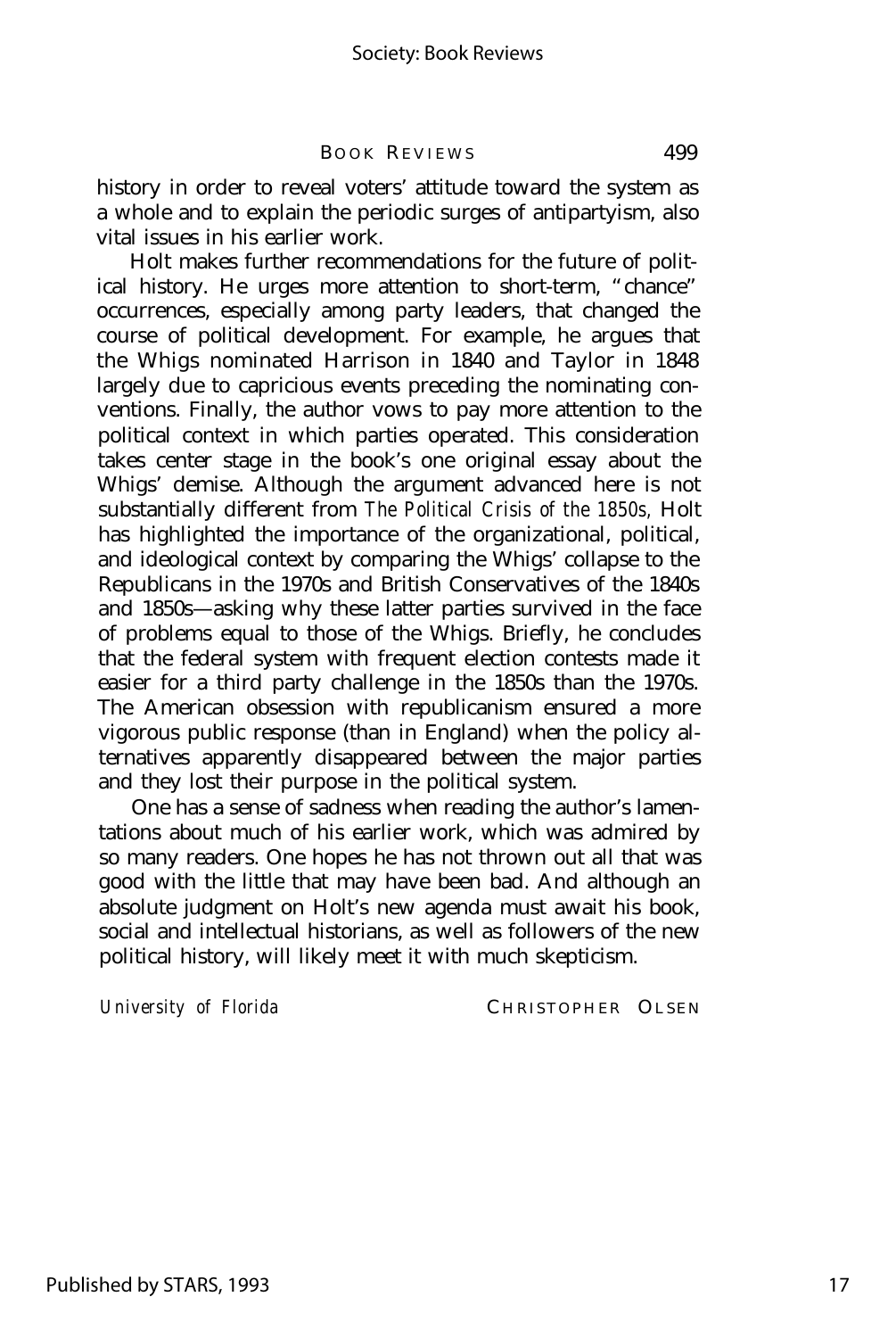*Domestic Novelists in the Old South: Defenders of Southern Culture.* By Elizabeth Moss. (Baton Rouge: Louisiana State University Press, 1992. xii, 249 pp. Acknowledgments, introduction, bibliography, index. \$27.50.)

When dealing with nineteenth-century proslavery ideology, historians routinely examine the works of male writers, especially those of Thomas Dew and George Fitzhugh. Elizabeth Moss argues, however, that five female domestic novelists— Caroline Gilman, Caroline Hentz, Maria McIntosh, Mary Virginia Terhune, and Augusta Jane Evans— offered their own defense of the "true" South. Since these authors, publishing between the mid 1830s and 1866, reached a larger audience than male apologists, historical attention to their "original contribution to the proslavery ideology" is not only warranted; it is overdue.

These five novelists saw the South as "an ordered, harmonious society governed by the aristocratic code of noblesse oblige." Faced with northern charges that slavery destroyed family life among both blacks and whites, they depicted the peculiar institution as "part of a larger system of reciprocal relationships that made southern society the moral superior of the individualistic North." Unlike their male counterparts, however, these domestic writers eschewed scientific and sociological arguments. And, where the men emphasized the responsibilities of masters and advised women to accept subordination, the female novelists depicted women, especially plantation mistresses, as having a "redemptive" role to play in southern life.

Writing primarily for an upper-class audience, the five women advised household mistresses to eschew laziness, extravagance, and frivolity so they could serve as the virtuous mainstays of their households and communities. In that way, southern women could exert their influence to maintain their society rather than change it. (By contrast, northern domestic novelists encouraged women to use their influence to recast their society along more feminized lines.)

Moss analyzes the works of Gilman, Hentz, and McIntosh in the first generation, placing their writings in the context of earlier sectional strains. These three, nurtured on stories of the American Revolution, saw the South as endangered by an increasingly materialistic North. But where they sought sectional reconciliation, the later generation, represented by Terhune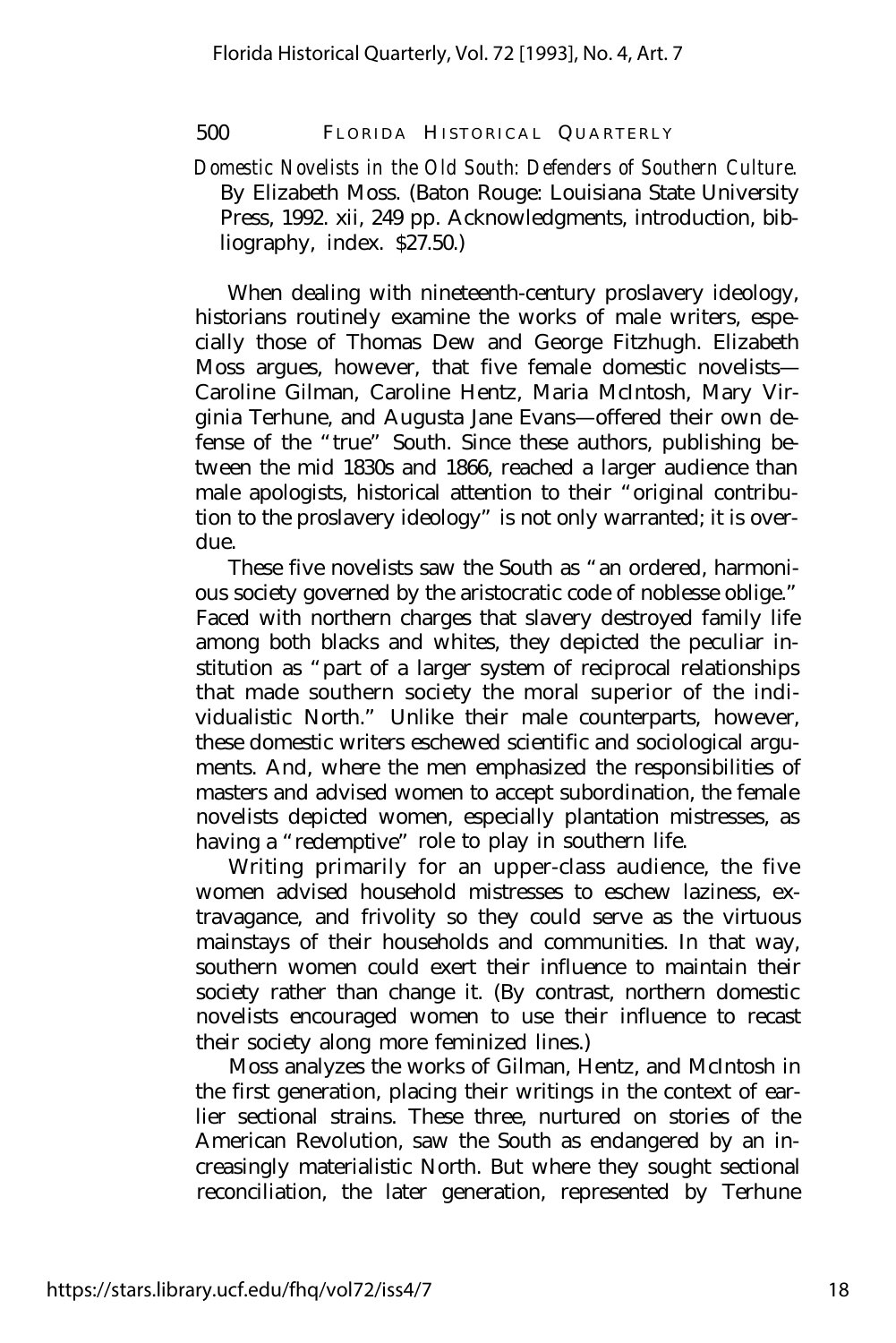and Evans, was less sanguine. They harbored more animosity towards Northerners, observing in them not only a dangerous materialism but, even worse, a disruptive individualism that led some to join the women's rights movement.

By analyzing the writings of the five authors in the context of both their lives and the developing sectional crisis, Moss adds to our understanding of an important and overlooked element of proslavery ideology. She also notes that, although few read their works today, their idealistic descriptions of the old South as a place governed by a responsible planter class which genuinely cared for appreciative slaves lived on in the postwar myth of the Lost Cause. Finally, the five novelists, while instructing southern women to embrace their domesticity, nonetheless, left behind strong female figures who, in turn, inspired later writers such as Ellen Glasgow and Margaret Mitchell.

Moss does not overlook the ironies inherent in their works. Although they sought sectional reconciliation, they perpetuated regional stereotypes that deepened hard feelings and helped lay "the intellectual foundations for civil war." Simultaneously, while instructing southern women to remain in the household, they themselves were professionals who needed and welcomed the income from their writings.

Nonetheless, after reading Moss's analysis of these authors, no one will ever again see southern women as passive bystanders during the ideological debate between antebellum North and South. The work has the added merits of being gracefully written, well grounded in primary sources, and enhanced by internal literary references within the text and additional footnoting. It will prove valuable to those studying the Old South and women's history. It will also appeal to scholars interested in literary, social, and cultural movements of the nineteenth century.

*University of Central Florida* **SHIRLEY A. LECKIE** 

*Southern Women: Histories and Identities.* Edited by Virginia Bernhard, Betty Brandon, Elizabeth Fox-Genovese, and Theda Perdue. (Columbia: University of Missouri Press, 1992. vi, 203 pp. Introduction, notes on contributors, index. \$29.95.)

This useful collection of essays derives from the inaugural Southern Conference for Women Historians held at Converse College in June 1988, a conclave that provided much of the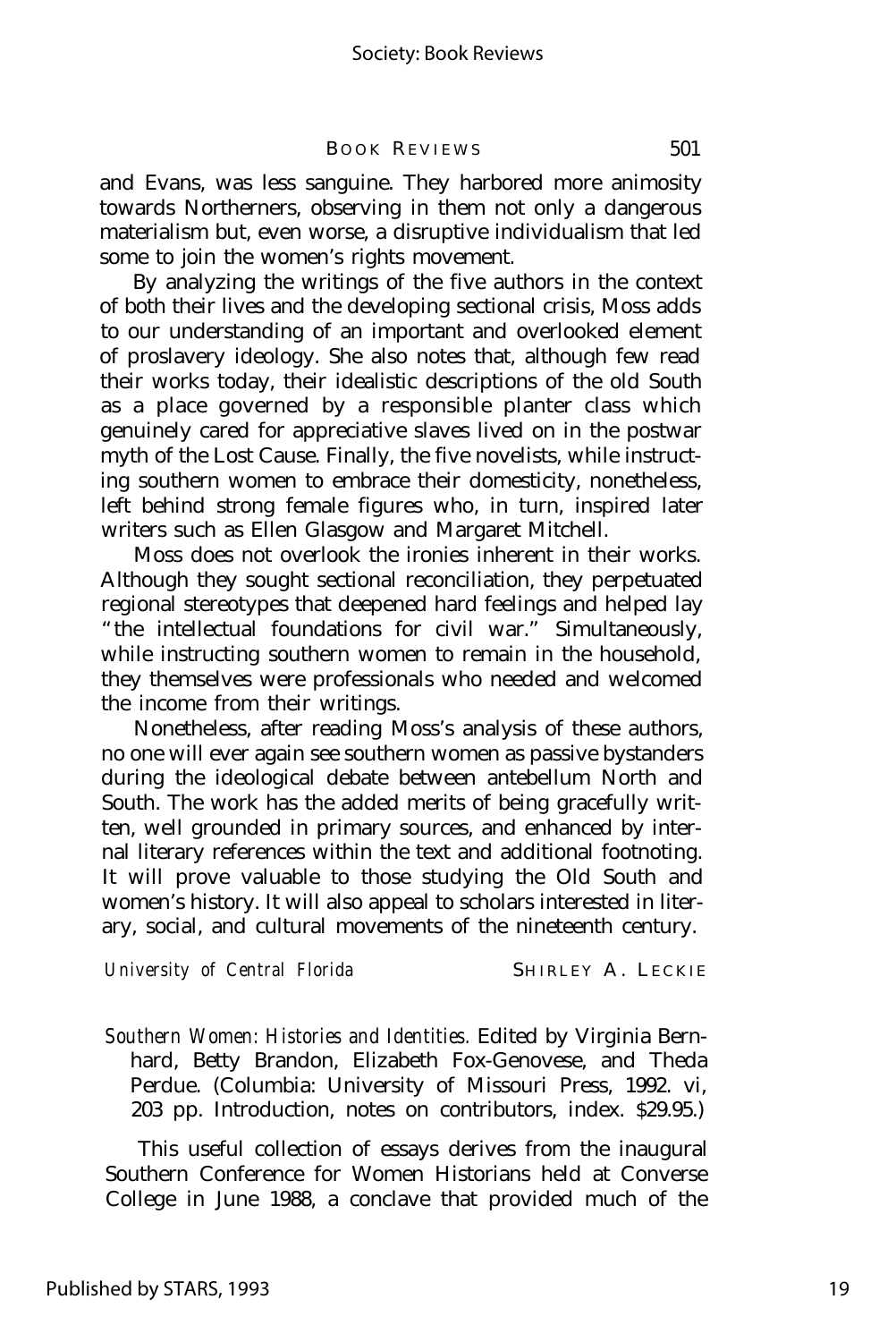impetus for the now-burgeoning field of southern women's history. The book opens with Jacquelyn Dowd Hall's cogent historiographical survey of southern women's history, in which Hall warns against imposing any prescribed ideological structure of sisterhood on the southern past and urges instead attention to the many voices of black and white southern women. *Southern Women* gives us many voices more than any coherent argument for a particular casting of southern women's identities. In a bow to their intellectual forebears, who over the past quarter century have recovered so much of New England women's history and written it into, the larger public record, the contributors to this volume invest much effort trying to locate southern women's place in public life and thought. A secondary theme, reflecting more-recent currents in women's historical writing and fully in keeping with a region of fictional Coldfields and real Eudora Weltys and so many other storytellers, is the way southern women remembered and controlled their own histories and identities through narrative.

The essays on public life range from Susan Westbury's valuable discovery of Virginia women's political awakening during Bacon's Rebellion, to an examination of women Loyalists in Revolutionary South Carolina, to case studies of the suffrage movements in Alabama and Galveston, Texas, to Roseanne Camacho's nuanced reading of the dualities of race and gender that informed Lillian Smith's writings. Such essays point to southern women's ability to mobilize publicly to protect their own interests, even as some such women invoked themes of women's supposed moral superiority to justify their advances into the public sphere, but the essays do not explain the uneven, even spasmodic, nature of southern women's political involvement. The lack of any discussion of women during the Civil War contributes to such an impression, but so too does the failure of the contributors and editors to try and stitch together patterns showing women's political identities evolving over time or in comparison with developments elsewhere, within and outside the South.

The secondary theme of identity-through-narrative includes three fascinating essays. In an excellent study of historical sleuthing, Kent Leslie relates the unusual story of Amanda America Dickson, a mulatto slave in Georgia who shared her white slaveholder father's property and values and retreated into a "make-believe" world of personal privilege rather than identify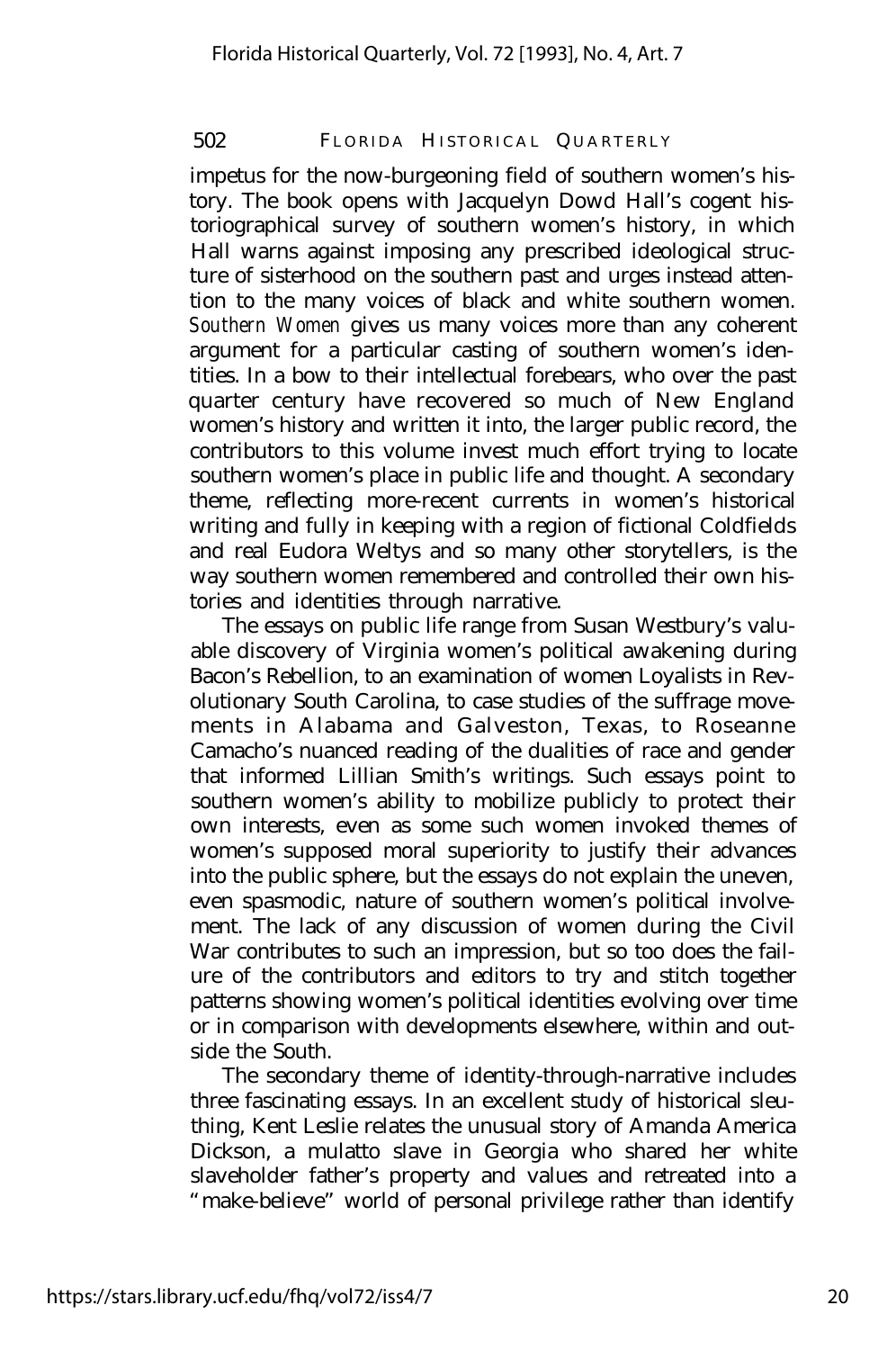with the larger black community. Leslie discovered Dickson through the recollections of Dickson's granddaughter, who told, and sometimes concocted, a tale of an almost autonomous Dickson in part to establish her own definitions of class and color boundaries. Cheryl Thurber tracks the evolution of the mammy myth from its inchoate antebellum beginnings to its mature form at the turn of the century when whites fashioned a myth of an asexual, loyal mammy to reassert their own cultural and social control over black images and even to justify lynching black men who, in whites' fevered imaginations, supposedly betrayed the trust between the races that the mammy myth exemplified. In the boldest and most disturbing of the essays, Darlene Clark Hine argues that southern black women, ever vulnerable to rape and physical threat, developed strategies of dissembling to conceal their true selves, even from their men. Although Hine cannot document fully her insistence that "many black women quit the South out of a desire to achieve personal autonomy" and to escape "sexual exploitation from inside and outside their families," her argument for noneconomic causes for migration demands close consideration in any future analysis of the "great" or any black migration. Hine also echoes Jacquelyn Hall in reminding us that there are many and competing identities, interests, and narratives. No monolithic southern woman ever existed, whatever her color, and not all the stories are, or will be, told.

Reading *Southern Women* recalled the remarks of those exslaves who confessed to WPA interviewers that they had given up writing the history of their lives because they would have to tell too much. Rather than tell too much, many other southern women left their histories alone. *Southern Women* insists those stories can no longer be forgotten or ignored. As yet, the recovery of southern women's history is an imperfect enterprise. The volume under review leaves many basic questions unasked, especially what made southern women southern and when, if at all, southern women became southern. It slights religion and family identities and issues in favor of public activities. But in their very diversity of subject and method, and in their uniform clarity of expression and urgency of purpose, the essays stand as an invitation to expand the scope of southern history to include women in the stories Southerners must tell about the south.

*Saint Joseph's University, Philadelphia* RANDALL M. M ILLER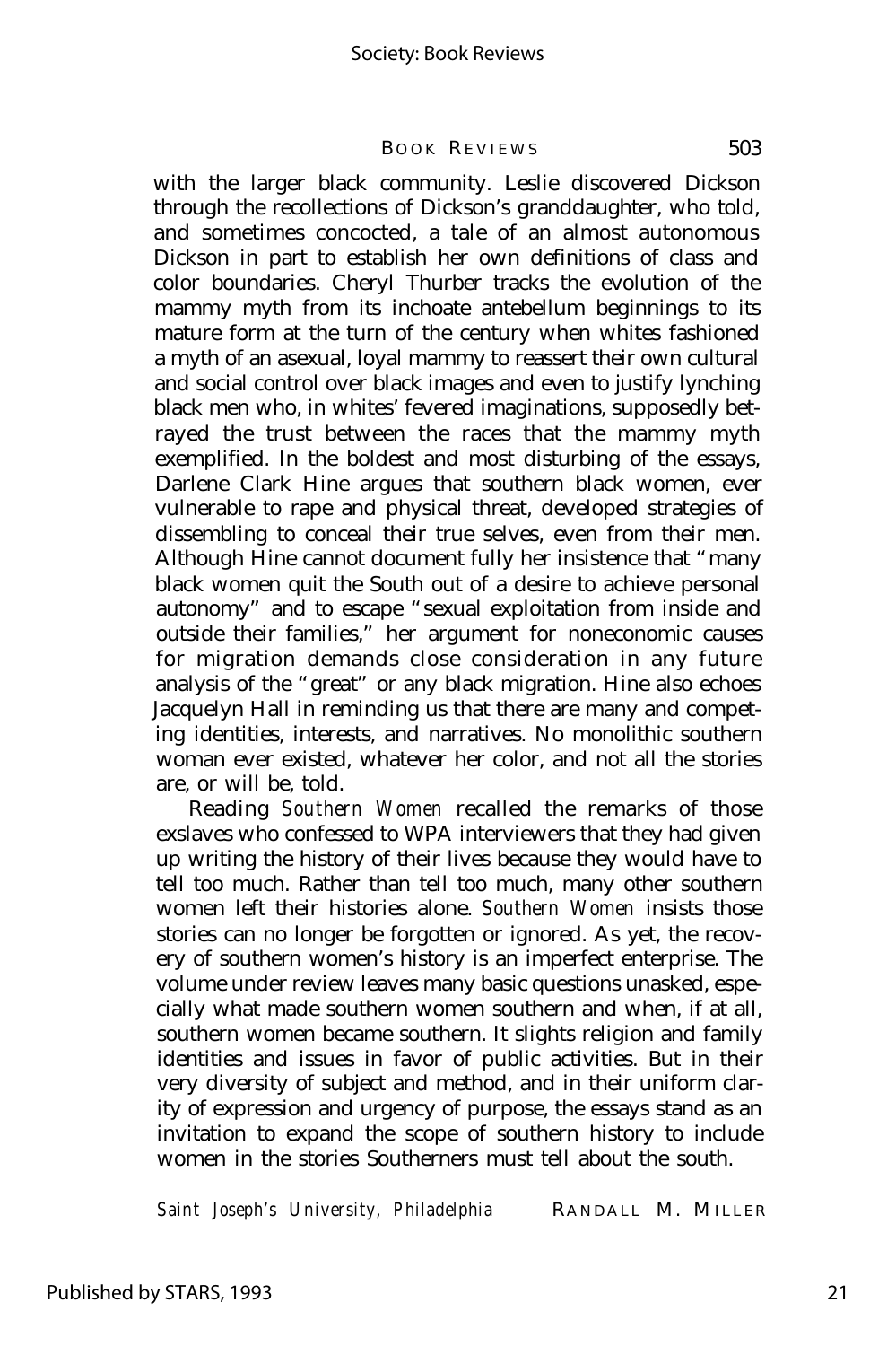*Fair to Middlin': The Antebellum Cotton Trade of the Apalachicola/ Chattahoochee River Valley.* By Lynn Willoughby. (Tuscaloosa: University of Alabama Press, 1993. xiii, 198 pp. Preface, introduction, illustrations, tables, notes, bibliography, index. \$26.95.)

Lynn Willoughby wanted to write a "primer on the mechanics of the . . . cotton trade" that "could be understood by the general public" (xii). She explains how the cotton trade of one isolated river valley became part of the integrated national economy and describes the port of Apalachicola as part of the international market economy. She concludes that the Apalachicola/Chattahoochee River, although quite distinct from other river systems, was "a microcosm of the mechanics of the entire South's cotton trade." The distinctiveness of the Apalachicola/Chattahoochee system challenges the claim of it being a "microcosm."

Navigable southern rivers usually connected a port city, small communities in the hinterland, and a primary trading center at the fall line. Each river system developed a distinctive economy, but Willoughby, all too briefly, gave only a glance at Savannah, Mobile, or New Orleans. The Apalachicola/Chattahoochee system included Columbus, Georgia, at the fall line, with Apalachicola on the Gulf of Mexico. Eufaula, Alabama, Fort Gaines and Albany, Georgia, represented some of the interior towns. The variety of businessmen operating in this cotton trade included country merchants, factors, cotton buyers, brokers, commission merchants, speculators, forwarding merchants, shipping merchants, and the related occupations of warehousemen, compress operators, weighers, and insurance agents. Although each occupation had a distinct function, their operations became blurred in succeeding chapters.

Apalachicola, the third-largest port on the Gulf of Mexico after Mobile and New Orleans, had few business connections with these larger ports. Apalachicola developed its distinctive characteristics as a port city with a small, permanent population and an itinerant and seasonal commercial population that caused the port to explode into a major business center as thousands of bales of cotton arrived from the hinterlands on river boats. About 40 percent of Apalachicola cotton went to foreign ports, and the remaining 60 percent went to domestic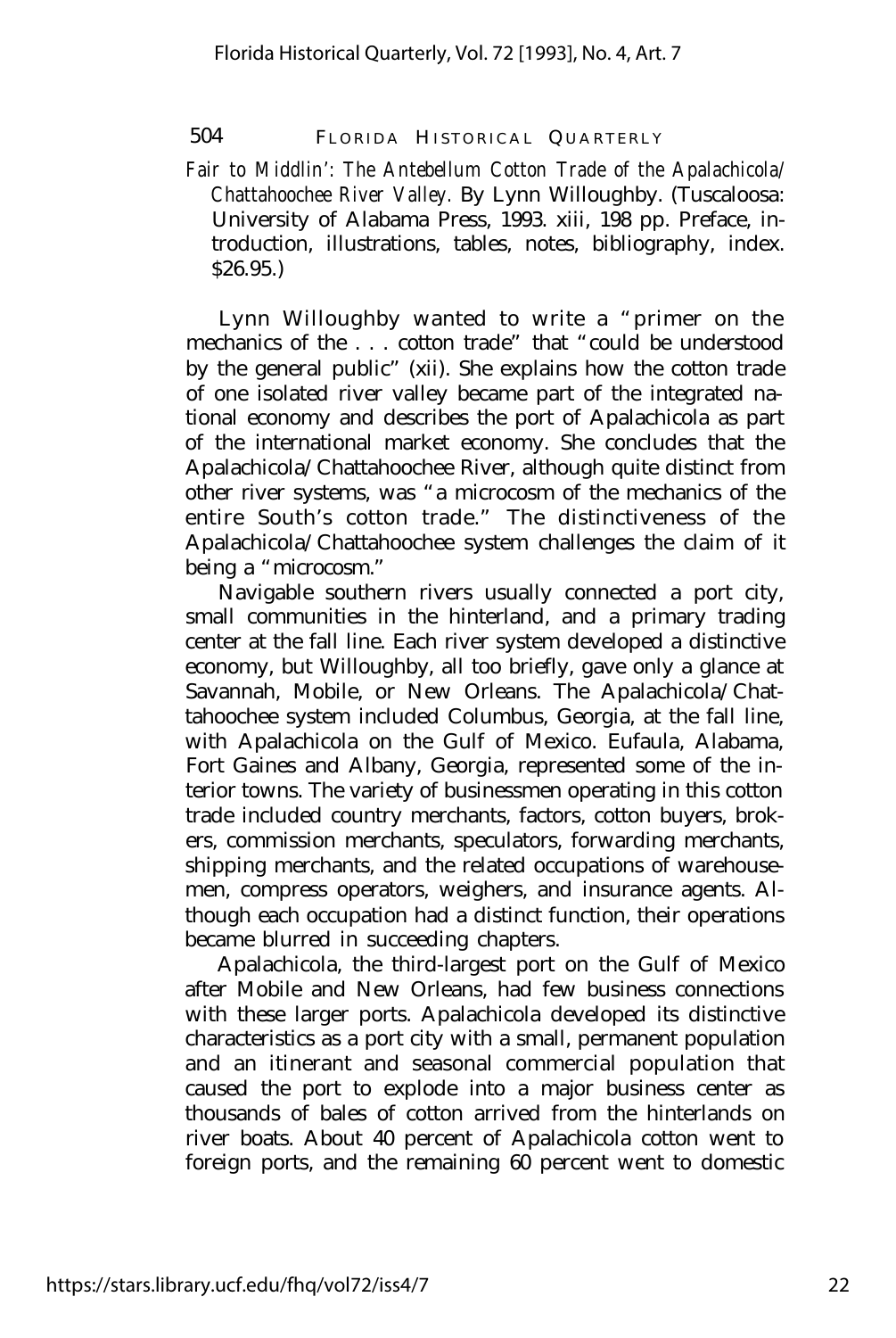ports on the east coast. Apalachicola, according to Willoughby, had stronger business connections to New York than to New Orleans.

Three chapters dealing with cotton money, cotton banks, and cotton financing illustrate some of the problems in the cotton trade. Three states with different money and banking laws complicated commerce in the Chattahoochee/Apalachicola river valley. The chapters on money, banking, and financial complexities are a bit repetitious and sometimes over explained. Nevertheless, they are the most rewarding ones for the reader who is trying to understand the cotton trade at the local level. Willoughby implies that while Columbus expanded as a manufacturing and commercial center, Apalachicola declined during the 1850s because the business community did not have a bank and could not provide adequate credit facilities.

A chapter on "Cotton Men" adds a human dimension and helps to place the businessmen in perspective with the regional economy. A concluding chapter all too briefly comments on river transportation and credits the railroads in the valley as being a major factor in reducing the Apalachicola cotton trade. The author's analysis of railroads and the cotton trade supplants her previous emphasis on credit/banking as the cause for the decline of the port of Apalachicola.

Willoughby supplies a reasonable analysis of the mechanics of the cotton trade, but, by emphasizing the traders in the major towns, she gives only cursory treatment to two important facets. Small farmers, comprising 60 percent of the growers, relied on the local storekeeper. Yet the author devotes only four paragraphs to the country merchant. In a similar manner, steamboat owners and captains often served as more than transportation agents in the cotton trade. Although Willoughby emphasizes Apalachicola and international trade, the absence of references to the annual *Commerce and Navigation Reports* or to treasury department records is puzzling. A few minor errors do not seriously detract from the overall contribution of the work. *Fair to Middlin'* is, indeed, a primer for understanding the cotton trade of one river valley. Lynn Willoughby's study of the Apalachicola cotton trade is a welcome addition to the antebellum history of Florida and to southern economic history.

*University of Mississippi* HARRY P. O WEN S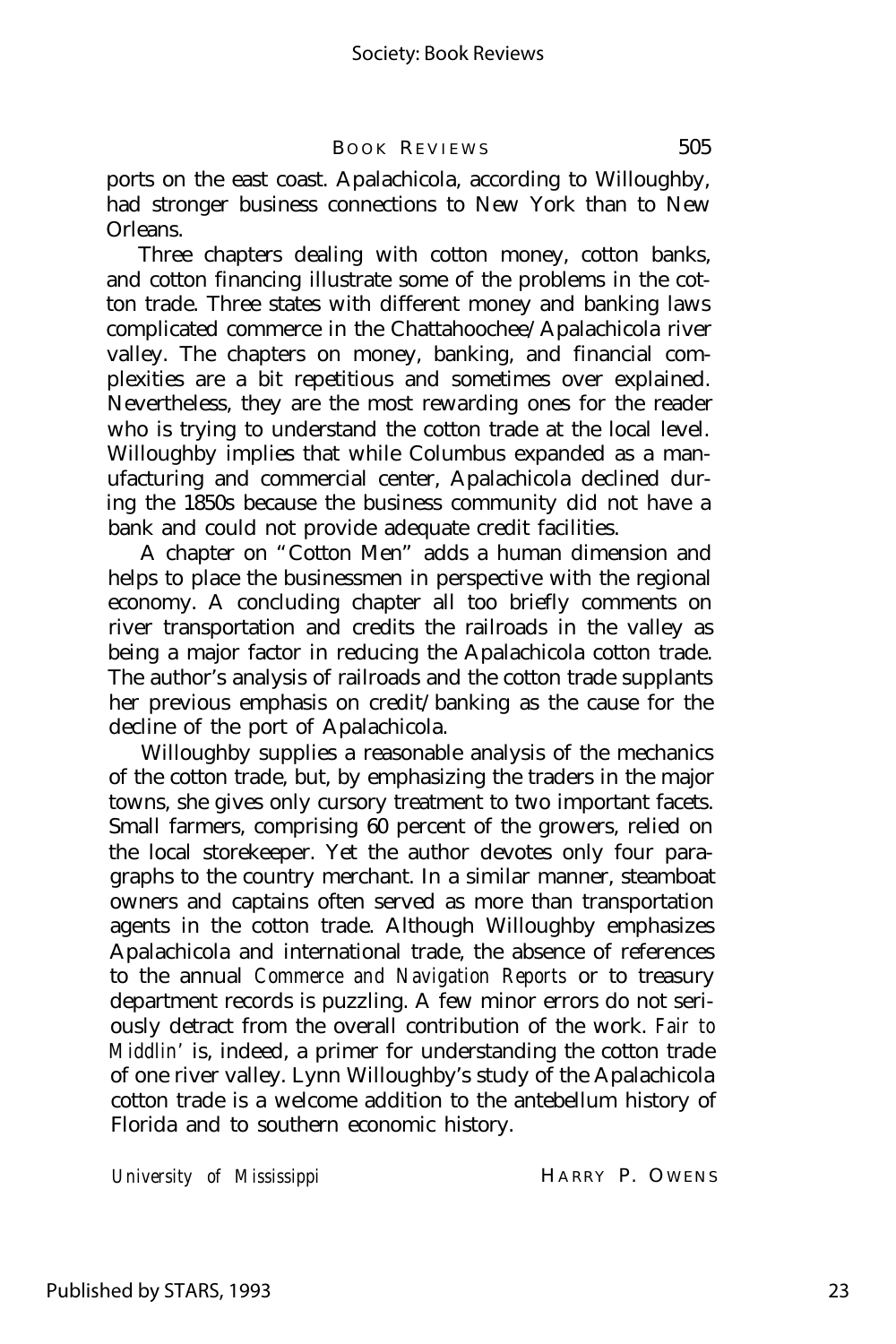*In the Hands of Providence: Joshua L. Chamberlain and the American Civil War.* By Alice Rains Trulock. (Chapel Hill: University of North Carolina Press, 1992. xxii, 540 pp. Preface, photographs, maps, notes, bibliography, index. \$34.95.)

Over the past several decades Maine's Joshua Lawrence Chamberlain has become one of the most recognized, and compelling, figures of the American Civil War era. He was a central character in Michael Shaara's Pulitzer Prize-winning novel *The Killer Angels* and also in Ken Burns's documentary *The Civil War.* Despite Chamberlain's own prolific writings on his wartime experiences, including the classic *Passing of the Armies,* however, there has yet to be a complete biography produced about him. The late Alice Rains Trulock has remedied this neglect in her book.

Lured away from his professorship at Bowdoin College by the coming of sectional war in 1861, Chamberlain joined the 20th Maine Infantry and was destined to lead it through some of the worst fighting of the conflict. A born soldier who relished martial life, he gained renown for the stand his regiment made on the rocky slopes of Little Round Top at Gettysburg in the face of overwhelming Confederate attacks. With ammunition all but exhausted, a last-minute bayonet charge led by Colonel Chamberlain himself cleared the field of Southerners and saved the day, and perhaps the war, for Union forces. For this action Congress awarded the scholar-warrior the Medal of Honor. Author Trulock retells the story of that fateful July day in Pennsylvania with considerable narrative skill, which makes a familiar tale seem new and original.

Chamberlain went on to brigade and division command in the Army of the Potomac and played a key role in U.S. Grant's 1864 Virginia campaign. After receiving a near-fatal wound before Petersburg, Chamberlain was honored with the only battlefield promotion to full brigadier general Grant ever issued to one of his officers during the Civil War. Based on his fine combat record, the Maine man was finally selected to take the official surrender of the Army of Northern Virginia at Appomattox. Here perhaps he made his greatest contribution to his country. By ordering his troops to salute the vanquished rebels for their bravery in both victory and defeat as they laid down their arms, he began the process of national reconciliation between North and South.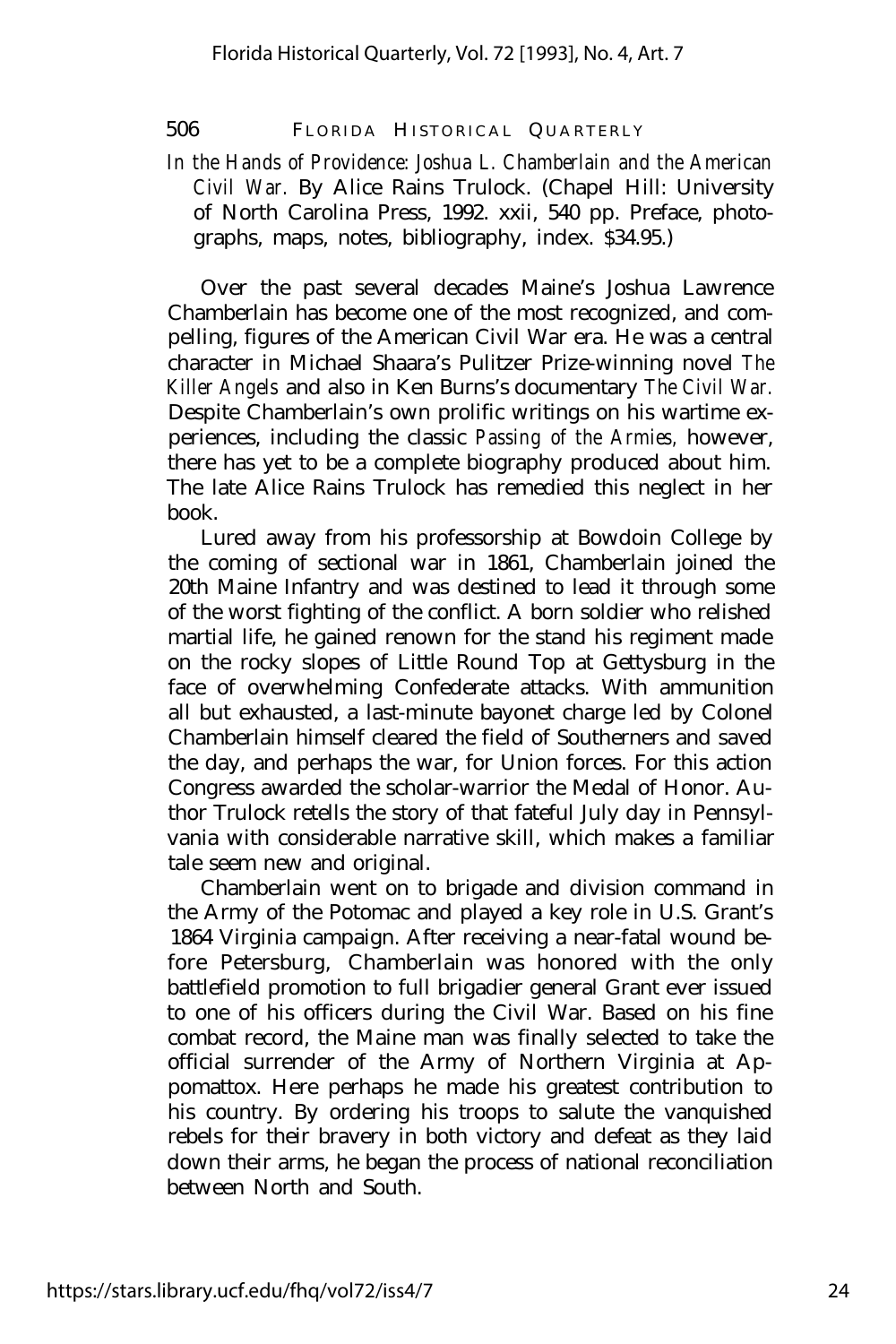Students of Florida history will be particularly interested in Chamberlain's postwar career, since he made several trips to the sunny peninsula for his health and to seek financial opportunities. In 1882 he became president of the Florida West Coast Improvement Company and later of the Ocala and Silver Springs Company, as well as investing in railroads, hotels, and orange groves. Unfortunately, all of Chamberlain's Florida ventures proved unsuccessful, but he truly enjoyed the climate, and occassionally he piloted a steamer that ran between Cedar Key and Homosassa. Such pleasures faded as time and his six war wounds took their toll on Chamberlain's constitution. He finally died after years of constant pain in 1914.

Exhaustively researched, well written, and illustrated with many rare photographs, *In the Hands of Providence* is a standout in the crowded field of Civil War biography. The author wisely lets Chamberlain speak for himself by quoting extensively from his musings on the war, which was for him and other veterans the central event of their lives. Trulock has constructed a definitive and thoughtful study worthy of the man and his times.

*Indian River Community College* ROBERT A. TAYLOR

*Why the Confederacy Lost.* Edited by Gabor S. Boritt. (New York: Oxford University Press, 1992. xii, 209 pp. Acknowledgments, introduction, notes, bibliography, contributors, index. \$19.95.)

The Gettysburg Civil War Institute (CWI), Gettysburg College, has been a formative force in shaping the literature on the Civil War. For many years CWI has brought together some of the seminal Civil War scholars and provided them with a forum for advancing and refining their thoughts. The highly regarded centennial volume, *Why the North Won the Civil* War, was a product of this conference series. The 1991 meeting focused on the perennial subject of the military equation in analyzing why the Confederacy lost.

Gabor Boritt, professor of history at Gettysburg College and director of CWI, has edited this volume. In his "Introduction," Dr. Boritt tries to justify the book's military focus. He argues that scholars who study factors other than military cannot adequately explain why the Confederacy lost.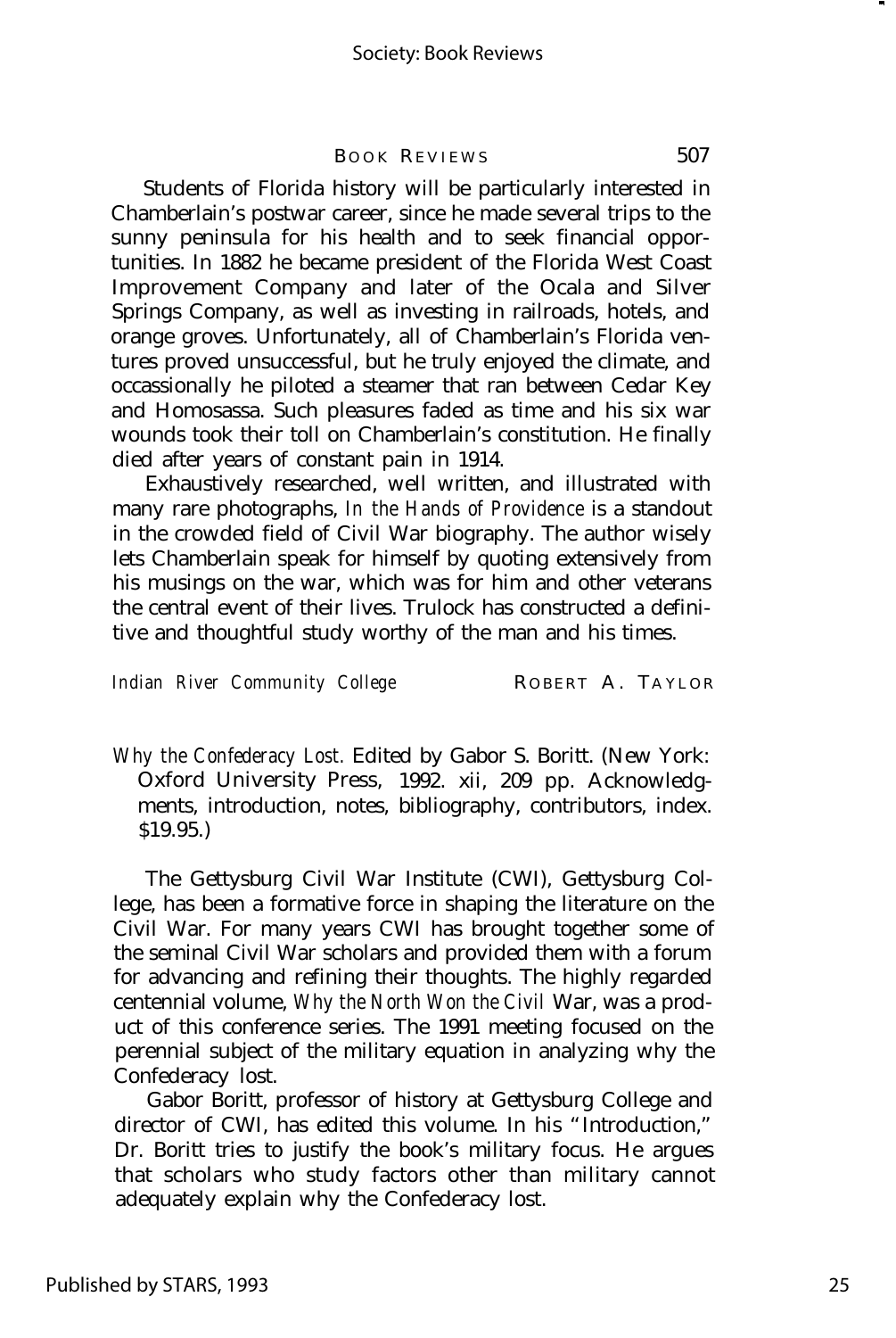In the opening essay, the well known Civil War historian James McPherson obliquely disagrees with the view that military factors are the most compelling, stating, "Despite all the efforts to explain why the North won or why the South lost . . . we still do not have a consensus." McPherson states that most interpretations can be characterized as internal— limited to the Confederacy only, or external— factors affecting the progress of the war in both sections. This typology is usually employed to demonstrate that Union victory was inevitable, a conclusion that McPherson maintains is wrong. Rather, he states, it is only through the careful analysis of the contingency of individual events— military, political, and social— that one can begin to comprehend southern defeat.

Archer Jones, who contributed to a similar volume, *Why the South Lost the Civil War* (1986), illustrates the inextricable relationship between strategy and political needs. Jones believes that each side effectively employed and adapted military strategies to meet the exigencies of their respective domestic and international politics. He does maintain, though, that the "Confederate armies melted away not because men lacked supplies but because they and their families no longer had the political motivation to continue."

The issue of military leadership is addressed by Gary Gallagher, who published two books on this subject. He maintains that the generals— Grant, Sherman, and Lee— decided the course of the war. Gallagher argues that their success or failure influenced other factors— social, economic, and political. His essay is overly ambitious, and there are three distinct topics that could have been developed. Of these only the extended defense of Lee, which consumes more than one-half the article, is really given adequate coverage.

In the succeeding essay, the author of *Civil War Soldiers,* Reid Mitchell, stresses their importance. Richard Current had argued this point in his essay "God and the Strongest Battalions" (1960). Mitchell differs from Current, though, in stating that it was not overwhelming numbers that ensured victory, but the loss of Confederate will exacerbated by the growing "perseverance" of Union forces.

In the concluding article, Joseph Glatthaar has crafted a provocative essay on the crucial role of black soldiers. Dr. Glatthaar notes that nearly 190,000 blacks served in the Union army and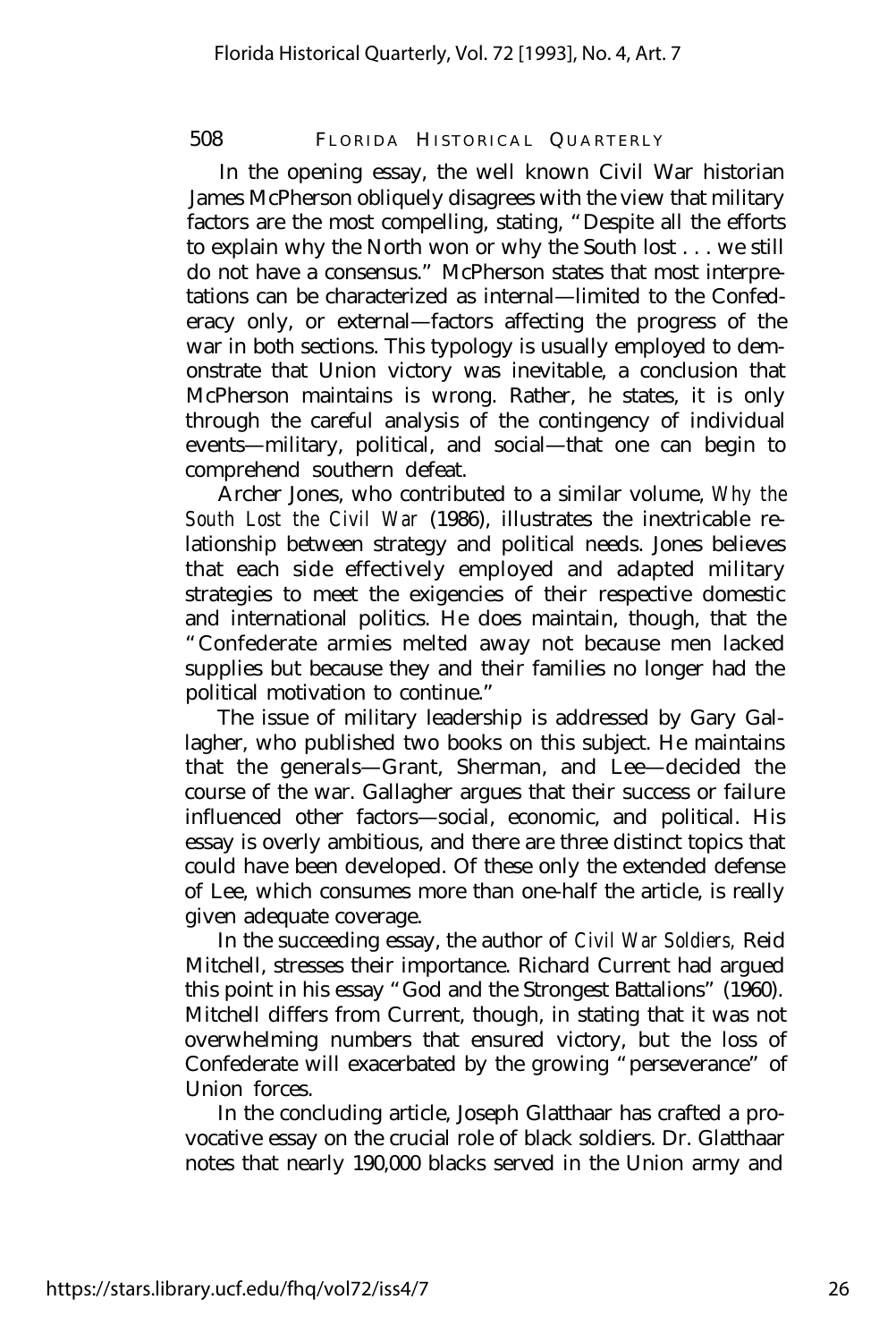navy. Their contribution, Glatthaar insists, "helped to make the difference between victory and stalemate or defeat."

This volume will produce much discussion and argument among Civil War scholars. The decision to focus on military issues and exclude the voluminous scholarship on other subjects— economic, political, and particularly social— will generate much controversy. The essays themselves are provocative and will stimulate debate for some time. We are all grateful that CWI has brought fresh perspectives to an old subject.

*National Park Service* MICHAEL G. SCHENE

*Freedom's Lawmakers: A Directory of Black Officeholders During Reconstruction.* By Eric Foner. (New York: Oxford University Press, 1993. XlV, 290 pp. Foreword, acknowledgments, introduction, sources cited, illustrations, photographs, notes, indices. \$75.00.)

Old myths die hard, and, among them, has been the portrait of black Reconstruction-era officeholders as little more than a mass of illiterate and incapable tools in the hands of corrupt Carpetbaggers. Fortunately for Florida, the 1965 publication of Joe M. Richardson's *The Negro in the Reconstruction of Florida, 1865-1877,* combined with Jerrell H. Shofner's 1974 *Nor Is It Over Yet: Florida in the Era of Reconstruction, 1863-1877,* proved the myth's lie insofar as this state is concerned. The fact of a similar regional experience was confirmed in careful detail in Eric Foner's prize-winning 1988 synthesis, *Reconstruction: America's Unfinished Business.*

Despite these and other efforts by historians over the past four decades, most black officeholders remain virtually unknown to us as individuals. Faced with that immense gap in our ability to understand them and their lives, Foner again has stepped forward to offer a substantial contribution. He has identified 1,465 individuals who served in southern public office during Reconstruction and provided biographical information on his subjects when readily available. Included also is a helpful, though brief, review of the historiography of black involvement in Reconstruction government and politics and a summary look at the magnitude of black officeholding, the backgrounds of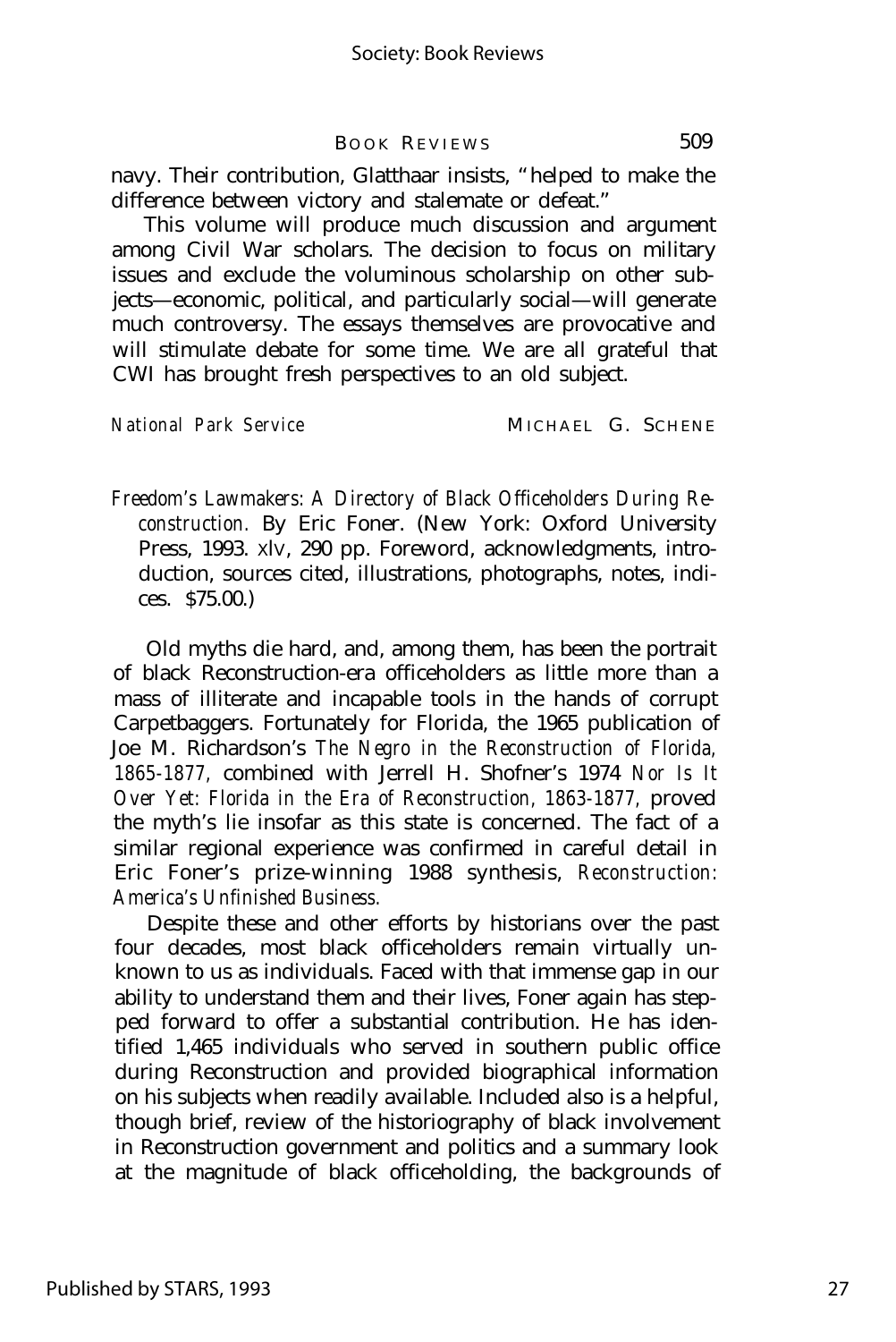black officials, the paths by which blacks became politically involved, the trials and tribulations of their service, and the nature of their lives after politics. Numerous photographs and other likenesses enhance the volume.

Where so few resources are otherwise available, Foner's effort deserves praise. Readers may be somewhat surprised, though, by what is not included. Most importantly, the author's definition of Reconstruction is an extremely limited one. "To be included in *Freedom's Lawmakers,"* he observes, "an individual must have held some office before the end of Reconstruction, a date that varies from state to state and that I define as the election that produced simultaneous Democratic control of both houses of the legislature and the governorship" (p. xiii). As a result more than half of the entries relate only to South Carolina, Louisiana, and Mississippi. Fifty-eight Florida officials are mentioned, of whom forty-two were state legislators. Omitted are the additional forty or so men who served in the legislature between 1877 and 1889, but not before 1877. More than 150 other men who held local office in this state after 1876 likewise are neglected.

Within the limits he has set, Foner asserts that he has included a substantial majority of all black officials, including "all major state officials, members of constitutional conventions, and legislators" (p. xiii). If Florida's example is typical, he has not met his goal. At least eleven legislators are overlooked. They are: Lucien Fisher, Birch Gibson, Alfred Grant, Scipio Jasper, David Montgomery, Zach H. Morehead, George Nixon, Samuel Petty, R. A. Stearns, John N. Stokes, and John Sunday. Montgomery's omission especially is troubling as he very nearly became lieutenant governor in 1877. Eight local officers are listed, while 100 or more are not.

In a work of this magnitude, mistakes naturally will creep in, and no claim is made that this text is "completely accurate" (p. xiii). Florida users will note minor errors in that Joseph E. Lee's middle initial is misstated; Benjamin Thompson served in the legislature from Jefferson, not Columbia, County; and Charles Thompson held his legislative seat during 1873-75. George W. Witherspoon, a very prominent political and church leader, did not live until 1937. He died at Key West in December 1891.

This book is a good beginning at identifying and individualizing in a comprehensive manner the men who overcame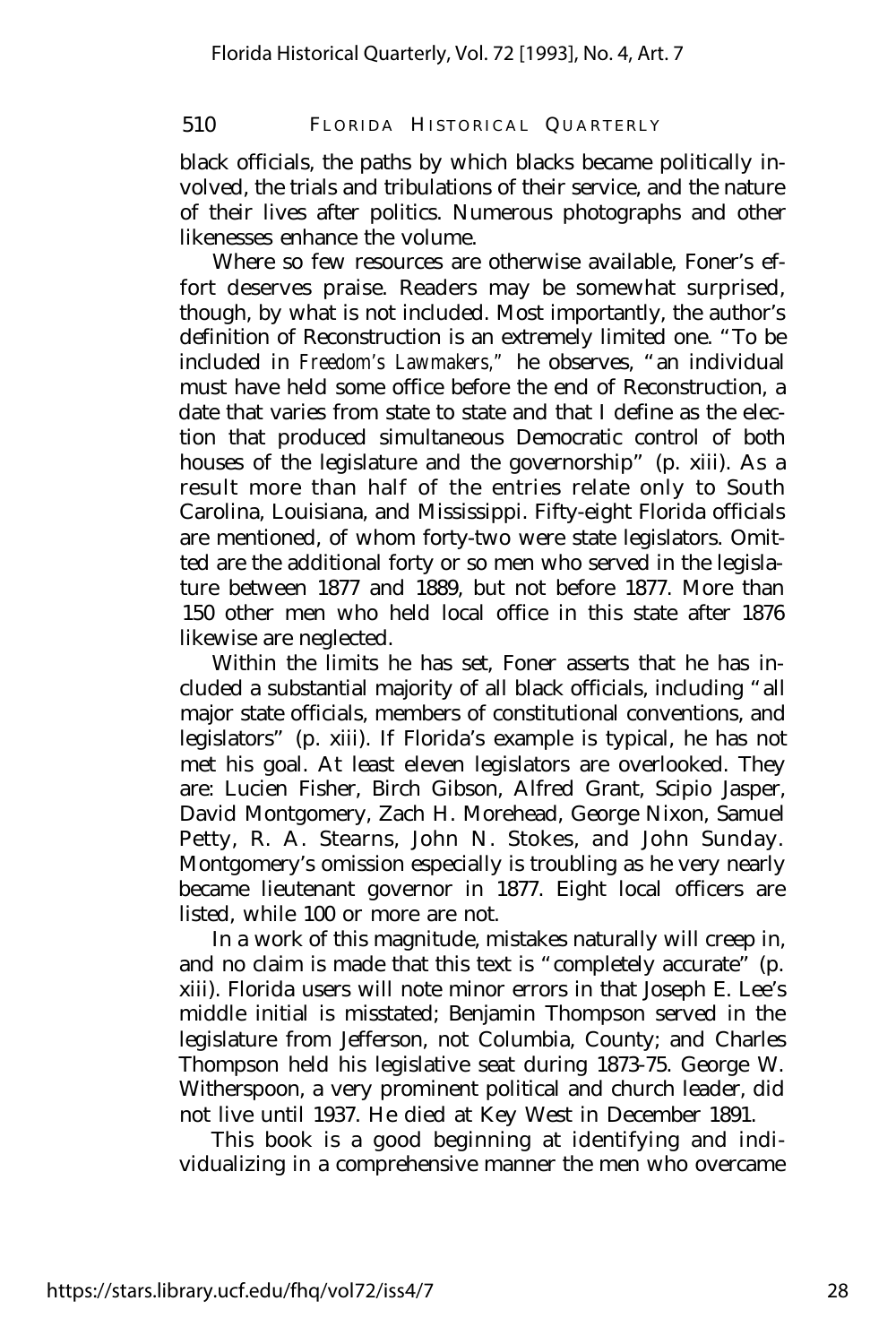the shackles of slavery and racism to help govern themselves and their states during Reconstruction. This reviewer hopes that it will prompt renewed efforts toward completing this important task.

Florida State University CANTER BROWN, JR.

*Whistling Dixie: A Dictionary* of *Southern Expressions.* By Robert Hendrickson. (New York: Facts On File, 1993. xxxi, 251 pp. Acknowledgments, introduction. \$24.95.)

Robert Hendrickson gets down to a gnat's eyebrow, giving readers strong picturesque images, lyrical sounds, and imaginative humor that will tickle any word buffs funny bone. He plows fertile furrows of diverse southern dialects as if he were dropping goober peas and guano in new ground and wishing for a gully-washer.

Indeed, Hendrickson has a good ear for earthy Southspeak; he fills a croker sack with front-porch talk and crackerbarrel yarnspinning that would have pleased Mark Twain and sent Florida folklorist Will McLean into songbird splendor. His linguistic harvest is big enough to choke a shoat.

*Whistling Dixie* is the first of five volumes to come, comprising the Facts On File Encyclopedia of American Regionalisms, portending a more definitive reference of collected expressions for writers and researchers. Writers of southern literature will delight in this essential reference. Obviously some Southerners— indeed, native Floridians of the rural panhandle and the small-town peninsula— might be able to supplement this listing from personal experience— one of the author's aims as his language search continues.

For native Southerners, especially Floridians, his findings flood the mind with memory, nostalgia, and belly laughter. Nuggets on these pages flavor southern literature from William Faulkner to Eudora Welty to Marjorie Kinnan Rawlings to Erskine Caldwell and newer generations of Dixie writers. It is a sweet magnolia of sayings, a plate of sweet potato pie, a gumbo of the tacky, titi, Tarheel talk, and genteel Charlestonian; the long drawl of whopper-jawed baccy spitters arguing stumphead qualities of sippin' whiskey. From Louisiana's lagniappe to the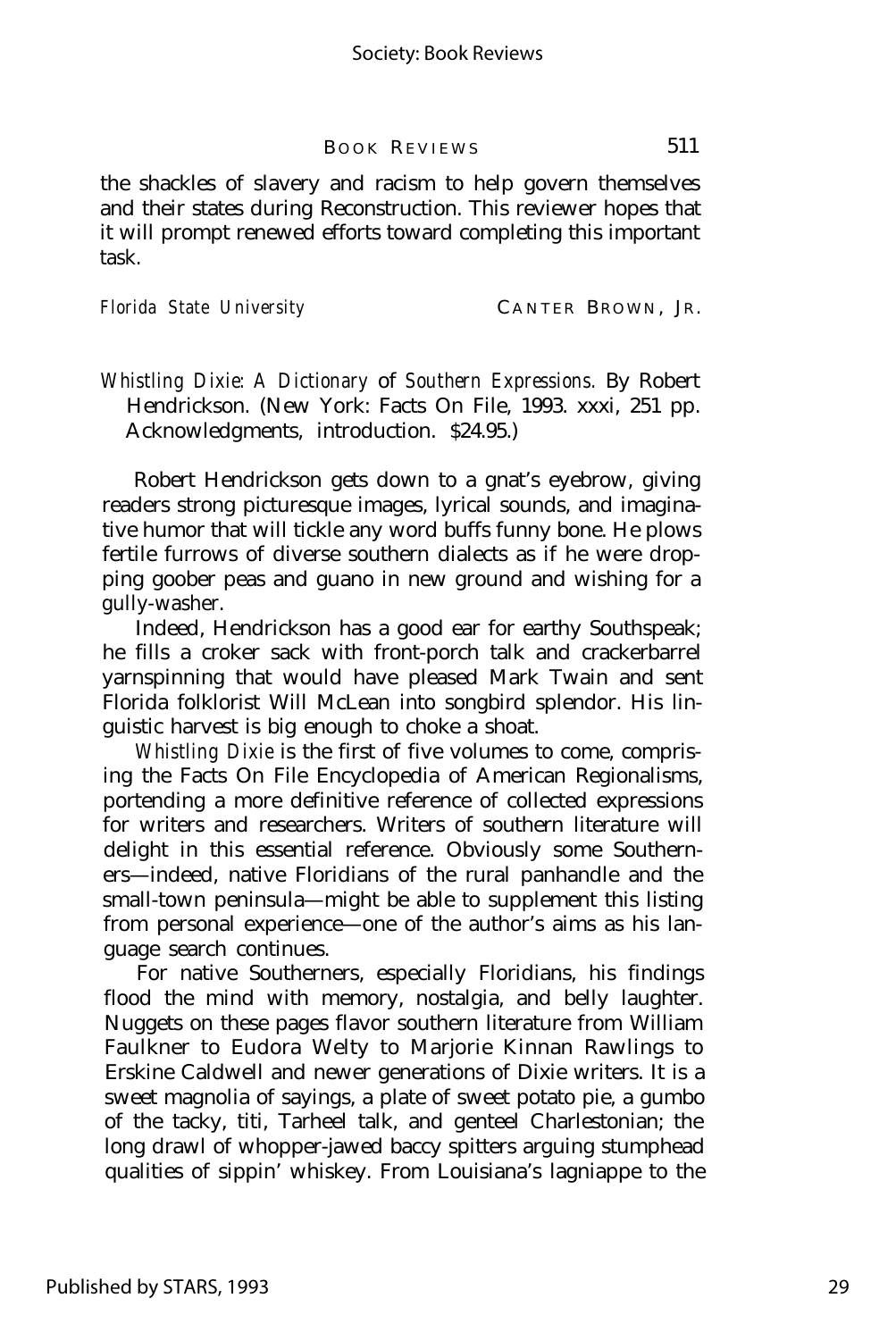light bread, white lightning and gopher-pulling of Florida panhandle. Among many gems: the Faulknerian "evening was already finding itself," the expressive "looks like the bad end of bad luck," and the low estimation of being "worth doodley squat."

Along with residue from Scarlett O'Hara, Senator Claghorn, and Tobacco Road, you find Rawlings' Florida Scrub, Jody's flutter mill *(The Yearling),* along with the Florida river cooter and "Floridy" Cracker. Even a Florida room to catch the sun, which has become an architectural phrase across the state. Expressions coined and honed in more-agrarian times have not been entirely smothered by homogenizing television, the new regimen of political correctness, and especially urbanization of the pastoral South.

Hendrickson believes South Mouth is very much still vocal, detectable in regional accents from East Texas to the Carolinas, from the Virginia tidewater to the palmetto latitudes of Florida. While many expressions are archaic or snippets from southern literature— preserved by folklorists— others still decorate southern talk. He contends it is a reflection of regional pride that lingers despite the reality that urban clustering and late twentieth-century culture have diminished the earthiness of an earlier, mainly agricultural-base, region.

He shows a wide-open ear tuned to common speech and an immersion in the details of southern history from which that speech has sprung. This collection is for browsing, for pleasurable page turning, for serious researchers seeking phrases that portray southernisms of the past in a reflection of affectionate continuity. His well-phrased introductory essay establishes the origins of southern dialect, which springs from a variety of sources: Cajun, Creole, Gumbo, Gullah, and Conch. He says Southerners are proud of their accents and distinctive verbal expression. As a south Georgian says, "It's the closest thang on God's green earth to the King's natchul English." Linguists agree, since the North was settled by immigrants who learned English as a second language and were heavily dependent on the written word. By contrast, Southerners have always relied on the spoken word. In that respect, southern speech is closer to the native speech of England, and often Elizabethian England. Rooted in the spoken word, southern speech is a much more sensitive and effective medium of communication.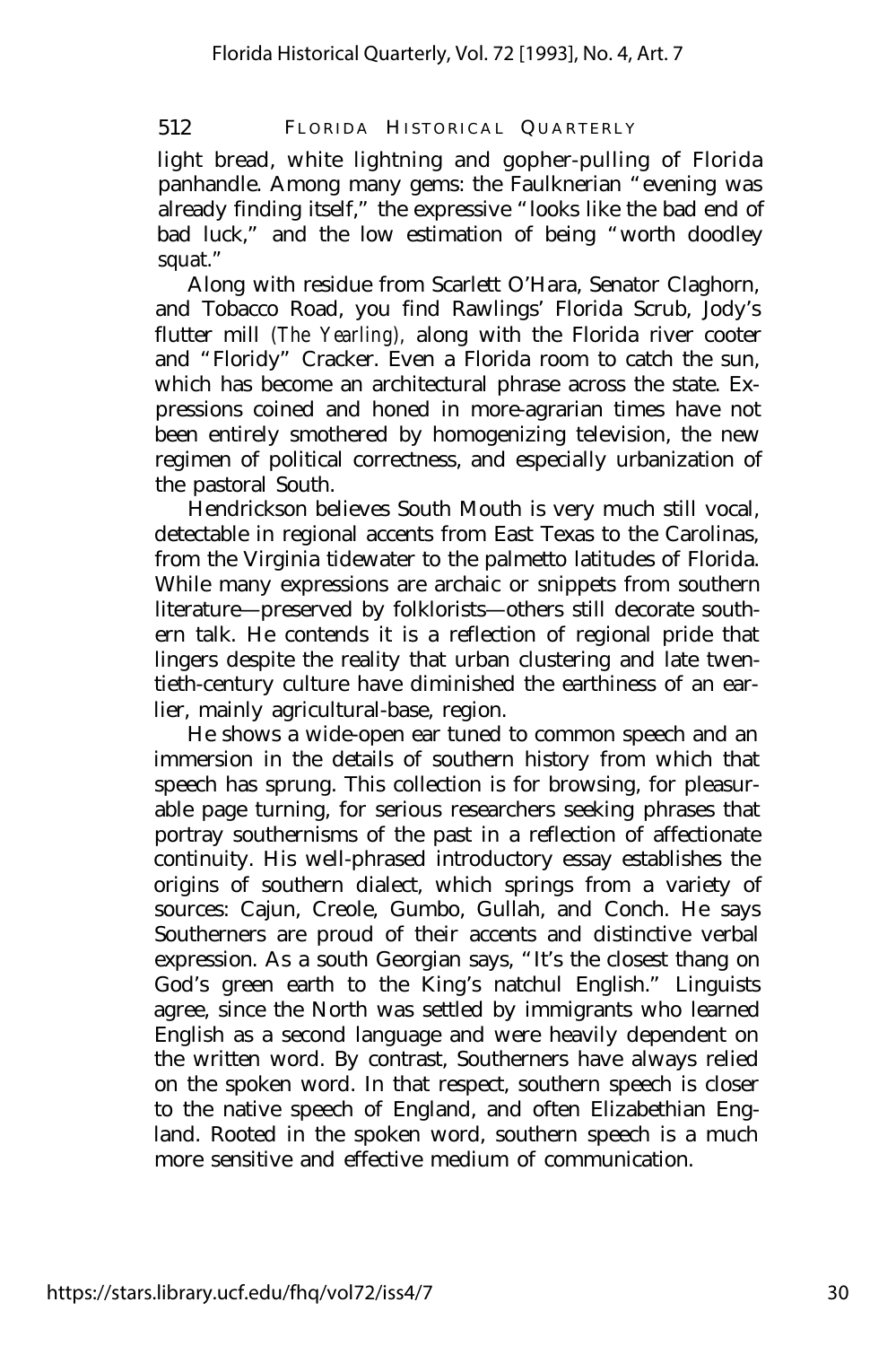Dialect differs widely within regions, whether it is the pleasing softness of the Virginia Tidewater or the easy drawl of the South Carolina Low Country and the General Southern Lowland. Here more than 60,000,000 talk southern in sixteen states, from southeast Texas and Florida north to southern Illinois, Indiana, and Ohio.

Southern speech, Hendrickson says, is not endangered, despite increased American mobility and the same-speak of television. It is too widespread and deeply rooted in the past. He writes, "Who knows, perhaps the lazy or relaxed rhythms of Southern speech will even become the national mode within the next century or so." Now that's downright friendly that it could happen *raht cheer.* As sure as God made little green apples.

*Pensacola News Journal* **JESSE EARLE BOWDEN** 

*Urban Policy in Twentieth-Century America.* Edited by Arnold R. Hirsch and Raymond A. Mohl. (New Brunswick, NJ: Rutgers University Press, 1993. xii, 238 pp. Preface, contributors, index. \$39.00.)

Historians of urban policy have usually sought to explain the development of public policy. In *Urban Policy in Twentieth-Century America,* a group of scholars approaches the issue from a very different perspective, exploring the social effects of policy. They devote particular attention to analyzing the ways in which early and mid-twentieth-century policy decisions produced some of the problems of the modern city.

Like many collections, this volume grew out of a lecture series. Such roots account for the strengths and the shortcomings of the book. The contributors are first-rate scholars, and their essays cover important ground. But despite the high quality of the individual pieces, the volume lacks a unifying theme. Some of the essays offer assessments of the secondary-source literature on large topics. Others are based on original research and offer micro-level analyses. Moreover, two essays, though interesting, deal only indirectly with public policy.

Essays by Arnold R. Hirsch and Raymond A. Mohl examine the human consequences of urban policy. In a superb review of the literature on the black ghetto, Hirsch emphasizes the role of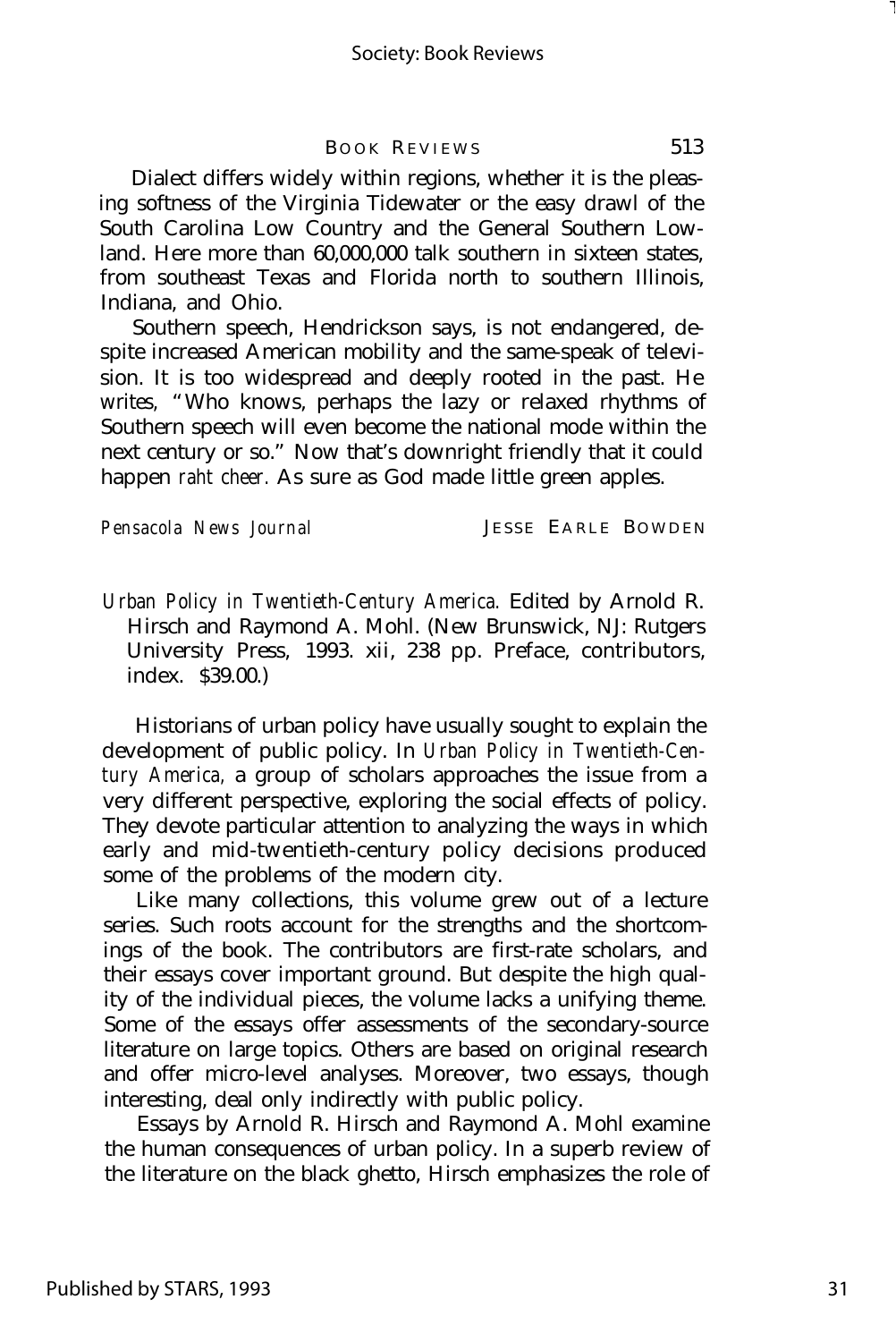the government in facilitating and accelerating racial segregation. If the first ghetto arose largely as a result of the interaction among racial discrimination, market forces, and demographic changes, the second ghetto— as well as the modern ghetto-reflected the active hand of government policy. Zoning ordinances, slum clearance and renewal programs, federal housing policies that directed public funds away from poor and black neighborhoods and toward middle-class, white, suburban areas, and highway construction efforts permitted— and often ensured— increasing racial segregation. The modern urban crisis, Hirsch concludes, is a legacy of urban policy since the 1930s.

Mohl addresses a similar theme in his essay on highway construction in Miami. Interstate-95 displaced thousands of black Miamians and destroyed a vibrant black section of the city. Drawing from previously published work, but adding new detail and analysis, Mohl explains that many policy makers were more concerned with the completion of the highway project than with the social effects of the construction. Other influential Miamians seized the excuse of highway building either to profit from the displacement or to isolate the city's black population from commercial and white areas. Like Hirsch, Mohl emphasizes the ways in which private interests, notably real estate developers, influenced and distorted public policy. Far from endangering the interests of the business community, urban policy often became a tool of business leaders. The ghetto and racial conflict, in short, were effects of policy decisions.

The remaining essays present different and loosely related perspectives on urban policy. Michael B. Katz, in an essay that offers preliminary observations on a large research project, suggests ways in which the policies of early twentieth-century charity organizations affected poor New Yorkers. Katz notes the diversity and resilience of the urban poor. David R. Goldfield provides a brief survey of black political power in the urban South. Carl Abbott's essay explores the process of economic globalization as well as its effects. Interestingly, Abbott argues that local policy makers (rather than federal officials) usually forge responses to modern economic shifts. Thus, globalization presents unusual opportunities for local leaders to chart the economic futures of their cities. The volume concludes with Sam Bass Warner, Jr.'s, wide-ranging discussion of the environmental impact of urban society.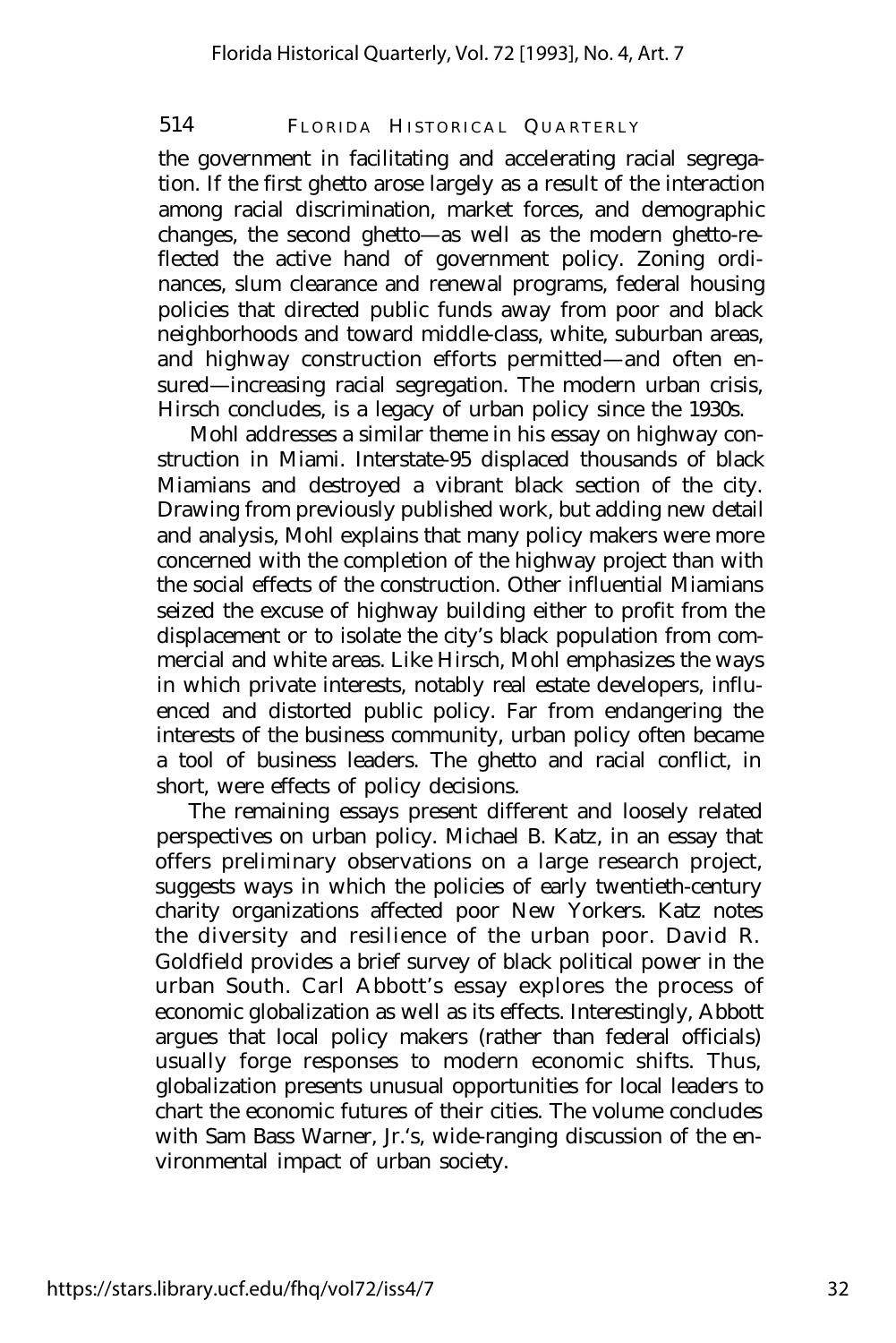In short, this collection contains useful essays, though it lacks a unifying approach or theme. Nor does the book include an introduction that identifies common topics or definitions. Despite its limitations the volume offers a collection of highly intelligent essays on the modern city.

*University of Florida* JEFFREY S. ADLER

*Miami: Architecture of the Tropics.* Edited by Maurice Culot and Jean-François Lejeune. (New York: Princeton Architectural Press, 1993. 190 pp. Acknowledgments, foreword, introduction, photographs, illustrations. \$39.95, paper.)

This book is a product of an exhibition organized by the Foundation pour l'Architecture of Brussels and the University of Miami School of Architecture for the Center for the Fine Arts in Miami. The lavish photographs and drawings in this volume mirror rather closely the exhibition. The text, which seems to be a quest to discover the real Miami and its urbanistic context, contains a "Foreword" by Mark Ormond, director of the Center for the Fine Arts, and an introduction, entitled "Transatlantic," by Caroline Mierop, the curator of the exhibition. Maurice Culot, president of the Foundation pour l'Architecture, gives a very personal, impressionistic view of Miami and its history in the chapter "Blows to the Heart and Fleeting Impressions."

For the historian the most interesting chapter is the somewhat tongue-in-cheek work "The Three Traditions of Miami" by Andres Duany and Elizabeth Plater-Zyberk, probably America's most innovative contemporary urban planners and both associated with the University of Miami School of Architecture. It is their claim that in its short history, Miami architecture has seen only three reoccurring stylistic traditions: the Cracker vernacular, the Mediterranean Revival, and "frivolous" modernism. The Cracker vernacular is the original wooden architecture of the area, with its broad protective overhangs and sheltering porches. That this style was so environmentally correct for the tropics meant that a new generation of architects in the 1950s and 1960s, most trained at the University of Florida School of Architecture, once more made it popular in south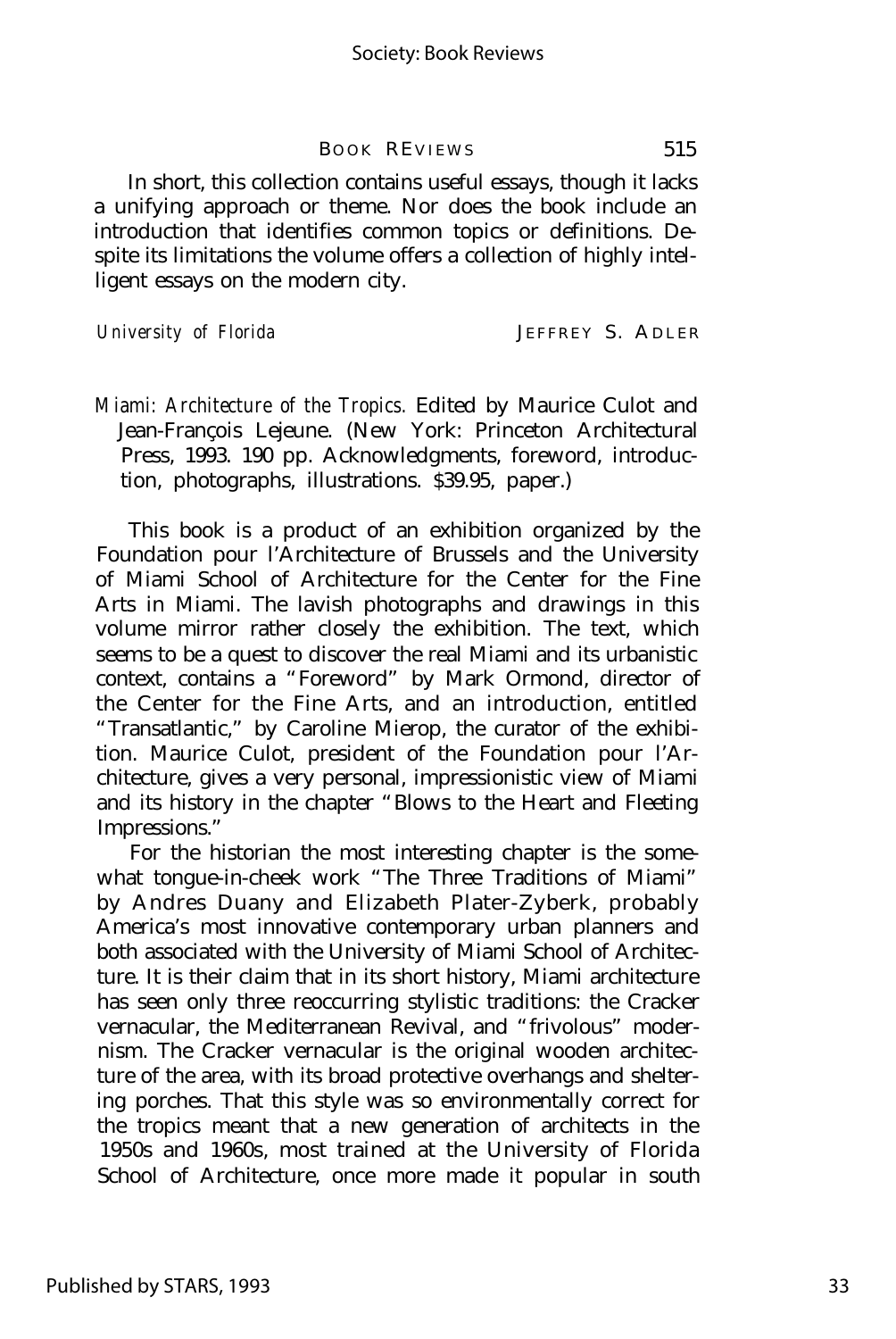Florida. The authors call this later work "contemporary Cracker."

For Duany and Plater-Zyberk, the Mediterranean Revival began in Miami with F. Burrall Hoffman, Jr., and Vizcaya and became the style of choice in the 1920s. While the authors claim that the thick masonary walls and small openings for windows and doors made for less environmentally sound buildings than the Cracker style, they say that they were superb for air conditioning which is "the real climate of Miami now." The authors forget that the best of the 1920s Mediterranean Revival buildings were designed with cross ventilation, broad loggias, grassy courtyards, tiled floors, and very high ceilings that kept them cool even in the hot Florida summers. While Duany and Plater-Zyberk say that postmodernism in Miami often takes the Mediterranean tradition for its form, which in turn causes "great damage to its reputation," the exhibit was housed in the greatly admired Mediterranean-inspired postmodern Dade County Cultural Center, designed by Philip Johnson and John Burgee.

Duany and Plater-Zyberk say modernism began on Miami Beach in the 1930s with the Art Deco hotels of architects such as Henry Hohauser, V. H. Nellenbogen, and Russell Pancoast. The authors suggest it continued in the "Brasilia style," with Morris Lapidus's flamboyant hotels of the 1950s. Today, they say, the tradition is "spectacularly in the care of Arquitectonica."

Duany and Plater-Zyberk say that supporters of the three traditions continue to argue about which is the true "style" for Miami. They suggest that the true style might be a hybrid of all three. While realizing that this could create an eclectic monster, they also understand that the tropical landscape will ultimately dispose of all mistakes.

In "Dream of Cities," Jean-François Lejeune, also associated with the University of Miami School of Architecture, discusses urbanism in the last years of this century. Although he traces Miami's urbanistic development, and tells of various plans for the city's second century, Lejeune never defines what Americans really want in their cities. Most Americans are tired of suburban sprawl and mirrored-walled "edge cities" off expressway interchanges. On the other hand, if the "real war against suburban mediocrity must be waged in the trenches of private development" then Miami as well as the rest of Florida is in real trouble.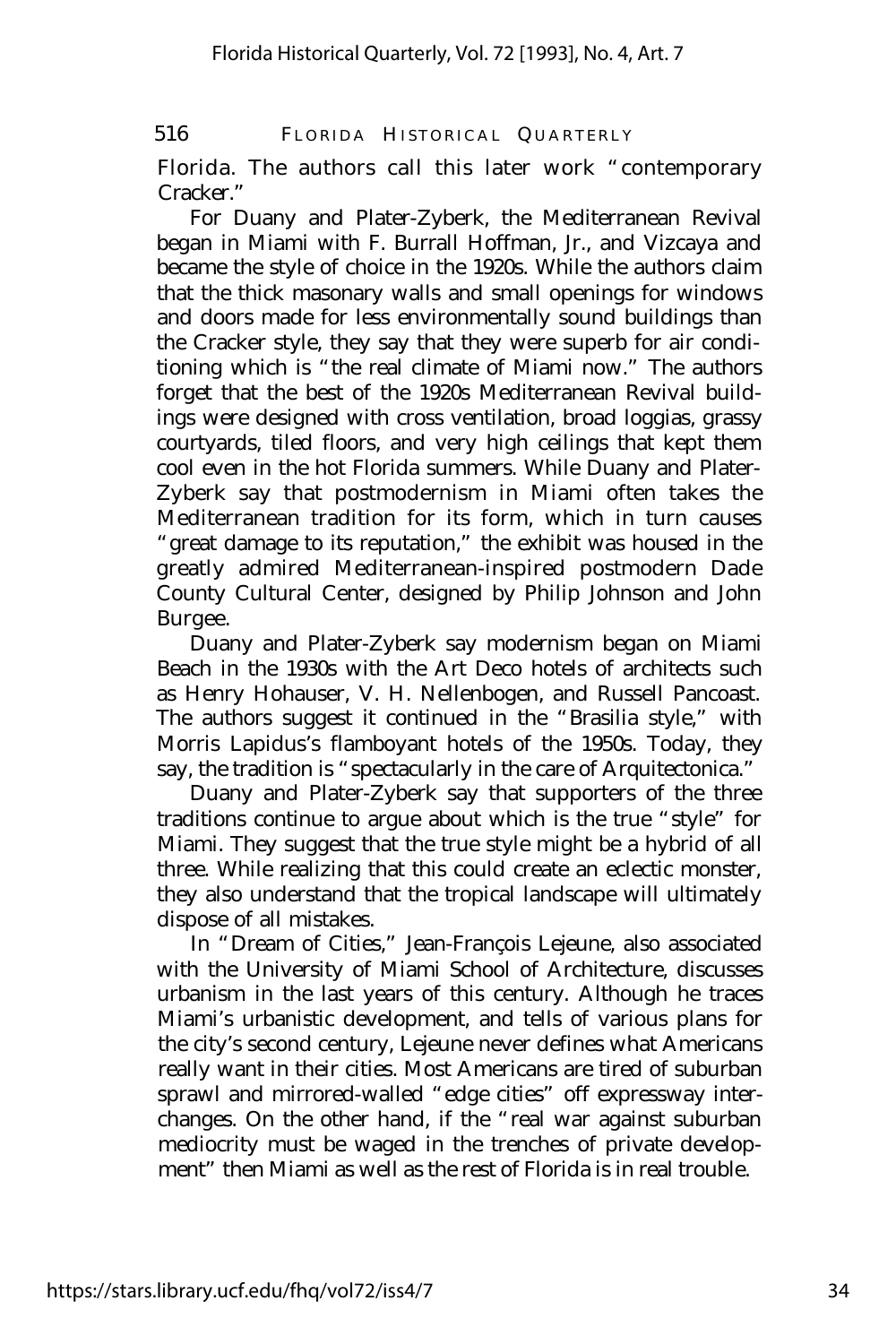The final chapter, "Tropical Cocktail," contains brief introductions to pictorial essays on domestic architecture in Miami and the new developments of Seaside and Windsor, planned by Duany and Plater-Zyberk. This is a beautifully designed book with many striking color photographs. It is at its best, as was the exhibit, in detailing the contemporary work of the young architects of Miami. I even believe the photographic essays on Seaside and Windsor can be defended, though the purist might wonder why a book entitled *Miami: Architecture of the Tropics* features a village in the Florida panhandle and a development over a hundred miles up the coast from the Magic City.

*Florida Atlantic University* DONALD W. CURL

*Free Men in the Age of Servitude: Three Generations of a Black Family.* By Lee H. Warner. (Lexington: University Press of Kentucky, 1992. 168 pp. Acknowledgments, introductions, notes, bibliography, index. \$22.00.)

Anyone who explores Tallahassee's historic district cannot help but be impressed with the work of George Proctor, a skilled craftsman who built several of the capitol city's oldest structures. Apprenticed as a carpenter in St. Augustine, Proctor migrated to Tallahassee with the first rush of settlers. Proctor's skills were in great demand in this free-wheeling frontier town. Borrowing, building, and speculating, Proctor prospered in the flush times of the 1820s and 1830s; that is, until the Panic of 1837 sent Proctor and others like him reeling. The life of George Proctor demonstrates the perilous nature of entrepreneurial activity in the early nineteenth century. Bucking boom and bust cycles in a time before federal loan programs and FDIC was difficult but for a free black man in a slave society, it was well-nigh impossible.

George Proctor, his father Antonio, a military hero, and his son John, a Reconstruction politician, constitute three generations (1743-1944) of one of Florida's most remarkable families. Lee Warner, executive director of the Aslo Center for the Performing Arts in Sarasota, reconstructs their lives using deed books, court records, government documents, and newspapers. The task is difficult because the Proctors left no personal papers.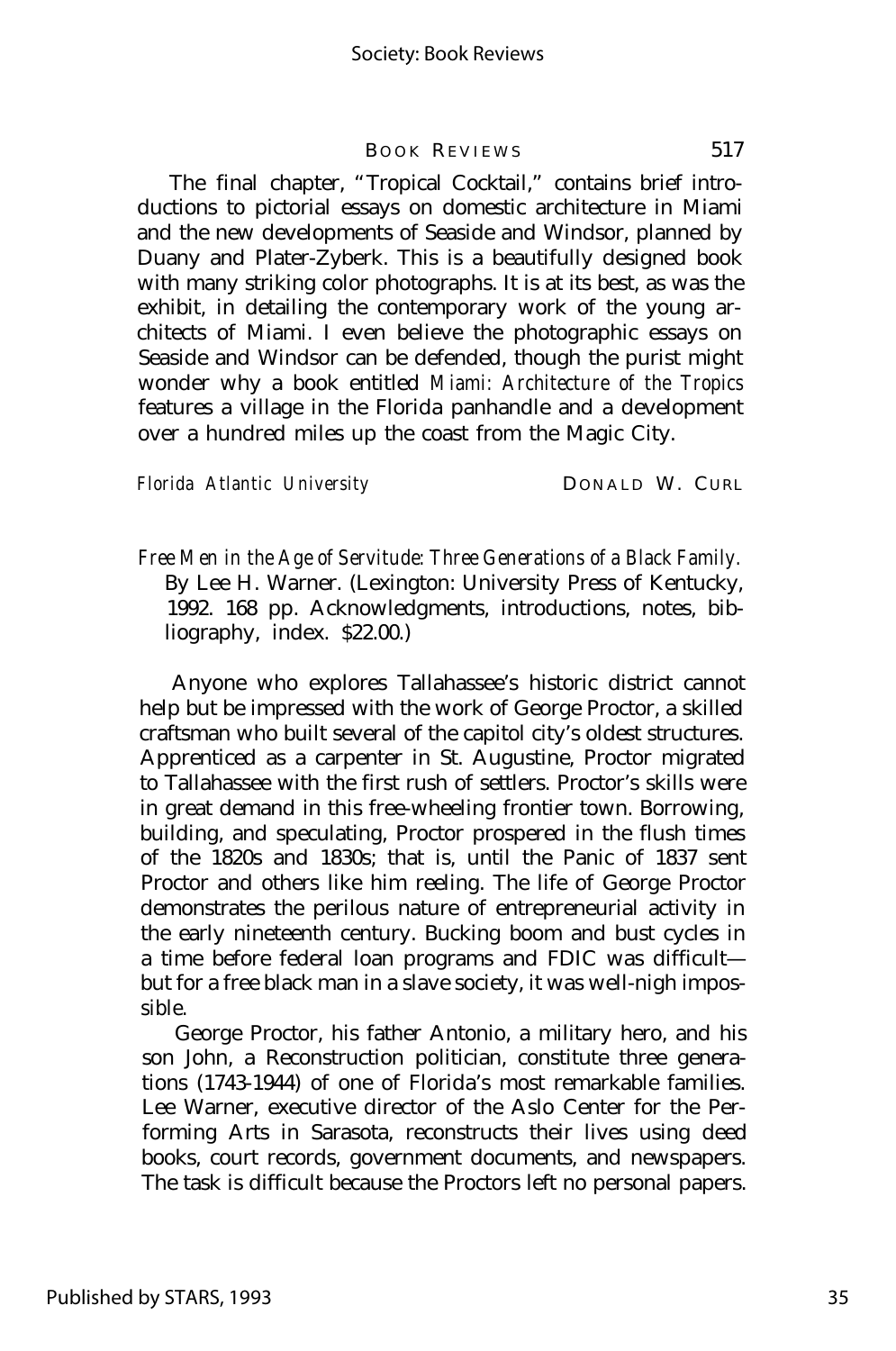It is made even more so by the fact that generations of Tallahasseam— white and black— have embellished their accomplishments— so much so that they constitute a fictional yet vivid folklore.

George Proctor moved with his aging father to Florida's new territorial capital with the first rush of settlers in the early 1820s. Through his own ability and the patronage of William Pope DuVal, James Westcott, and other prominent whites, Proctor contributed markedly to the town's physical growth. He borrowed, paid debts, sued, and was sued much as any other builder-businessman. And yet as the Panic neared, Proctor borrowed heavily to finance a series of new construction projects. He also borrowed to purchase a wife. When the collapse came, George was threatened with losing his family. Prominent whites intervened to prevent this ultimate humiliation. But as the economic situation worsened in Tallahassee, so did the ability of a free black to climb out of debt. George made the fateful decision to go to California to try and restore his finances. He never saw his family again. Ceorge's dreams of financial security and freedom for his family literally went up in smoke when a hotel he partially owned burned. Proctor's family was subsequently sold into slavery, albeit to owners who by all accounts treated them with compassion.

Ironically, John Proctor remembered his adolescence as the slave of a prominent Tallahassee storekeeper as some of the fondest years of his life. After the Civil War he joined Florida's ruling yet fractious Republican party. His career as assemblyman and federal officeholder exemplified the political opportunities available for blacks in the era. But black participation in politics was short lived. By the 1880s Proctor and others like him fell victim to the restoration of white political control sweeping the South. Though he lived to be 100, Proctor's political career was over at the age of forty.

Warner develops several themes which tie this work together. First, white patronage played a large role in the Proctor's prosperity. Second, the Proctors thrived best in towns which were in their earliest stages of development. The fluid, flexible, impermanent nature of St. Augustine in the Second Spanish Period, early territorial and Reconstruction Tallahassee, and Somona, California, during the Gold Rush fitted this requirement. This was the sort of environment in which talent was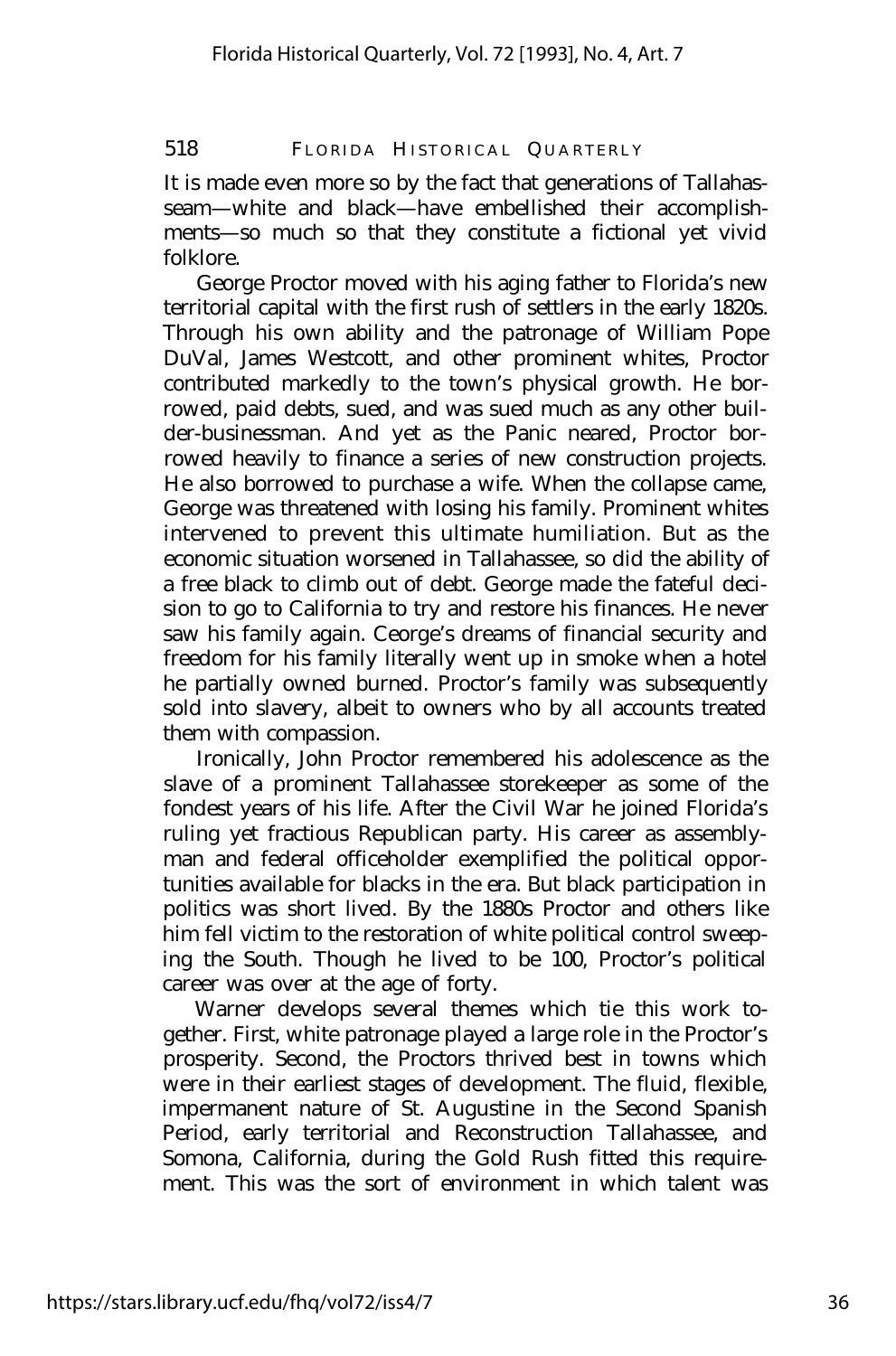more important than tradition, skill more important than status. As these towns matured, the opportunities for free blacks lessened. Racial prejudice against blacks certainly existed, but it was not of the sort blacks experienced in later years.

Lee Warner should be commended for his attempt to illuminate the lives of this remarkable family. His work with county records demonstrates that it is possible to reconstruct the lives of those he calls the "inarticulate." His description of early Tallahassee, especially the building trade in the new territorial capital, is superb. Some, however, may disagree with his assertion that Tallahassee society in the 1830s and 1850s differed as markedly as he contends. Others may question the contention that Southerners fought the "civil war in the name of slavery" (p. 63). These minor criticisms aside, Warner's work is a welcome addition to Florida history, black history, and family history.

Florida Southern College **JAMES M. DENHAM** 

*Climbing Jacob's Ladder: The Enduring Legacy of African-American Families.* By Andrew Billingsley (New York: Simon & Schuster, 1992. 442 pp. Foreword, introduction, tables, figures, notes, selected bibliography, acknowledgments, index. \$27.50.)

Andrew Billingsley has written extensively on the black family for more than two decades. In his latest effort, *Climbing Jacob's Ladder,* he continues his preoccupation with the subject in a new and well researched analysis of the multi-dimensional nature of African-American family structures and relationships. He presents eighteen chapters of discussion and statistical data that focus on the origins, development, and metamorphosis of the black family in this country from the time of slavery to the present.

The arguments that Billingsley posits in attacking the myths and misconceptions that presently surround the institution of the black family command the reader's attention and respect. For example, he contends that the black family is not disappearing but continues to adapt to the social, political, and economic changes taking place in American society and the world today. Using primary and secondary sources that span the last thirty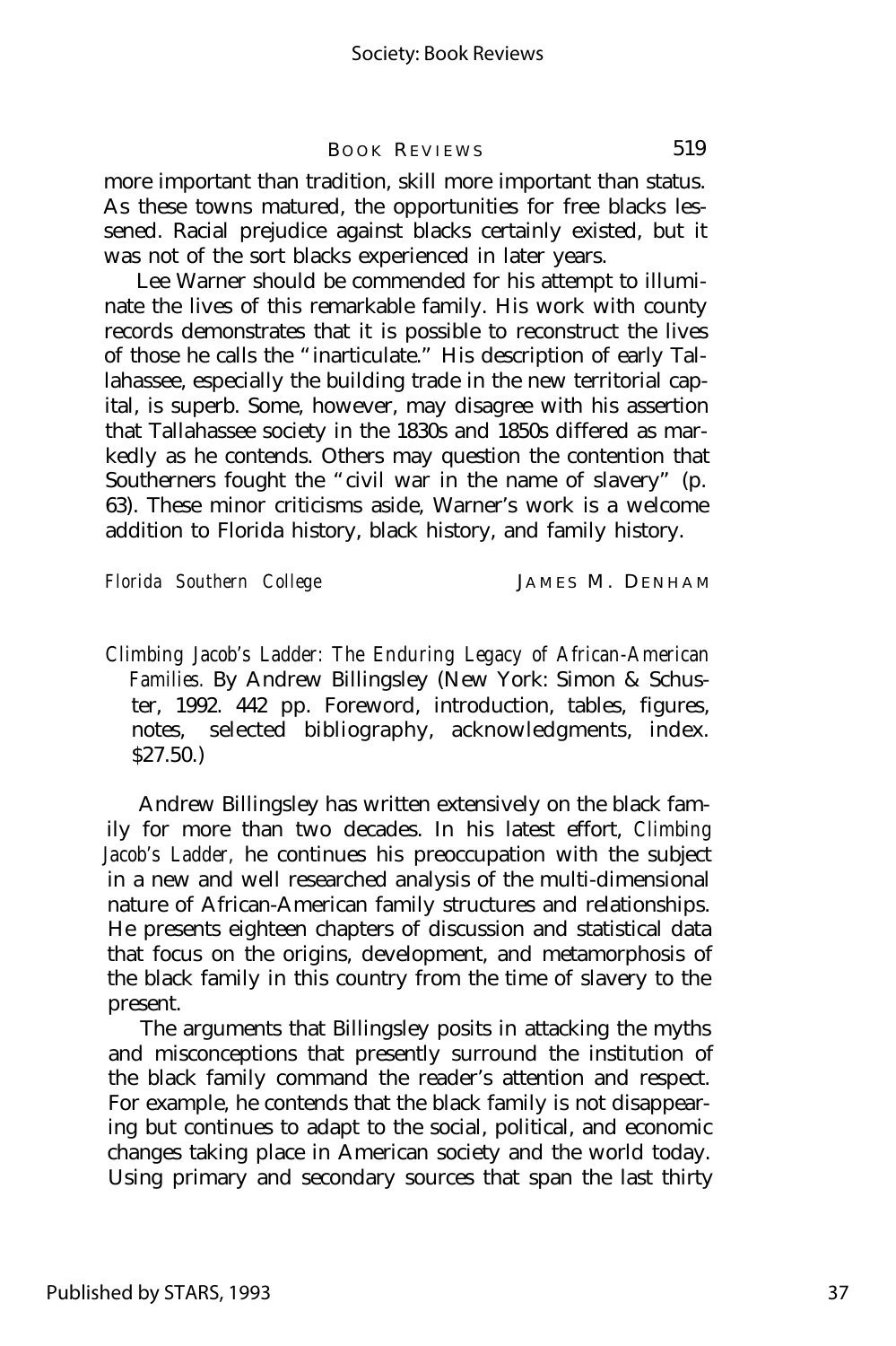years, he focuses on lower-, middle-, and upper-class black families and the impact of economic conditions as primary determinants of their viability and stability. Billingsley comes to grips with the idea held by certain social scientists that black single-parent families are inherently unstable. He rejects the notion that one may judge the stability of the black family by comparing it to families from other racial and ethnic groups in America. Citing specific cases of single parents, the author describes how they have provided for the necessities of life for their children, with the assistance of both extended and augmented families.

In seeking to advance further discussion of the multi-faceted nature of the black family in America, Billingsley has produced a provocative study, as well as a skillful analysis of recent scholarship on the subject. A major contribution lies in the author's ability to explain clearly and simply the various social forces shaping, molding, and changing the overall composition of the black family today. He not only states the problems, he proposes what might be done to ameliorate them.

This work will be of value to students, scholars, general readers, and policy makers interested in understanding the complexities of the black family in American society today.

*Florida A&M University* LARRY E. R IVERS

*Claude Kirk and the Politics of Confrontation.* By Edmund F. Kallina, Jr. (Gainesville: University Press of Florida, 1993. ix, 253 pp. Acknowledgments, introduction, photographs, notes, selected bibliography, index. \$34.95, cloth; \$18.95, paper.)

In this very readable monograph, historian Edmund Kallina, Jr., sets himself a formidable task: to salvage the historical reputation of the maverick one-term (1967-1971) governor Claude Roy Kirk, Jr., Florida's first Republican chief executive in the state's modern history. That Kallina is only partially successful in this forbidding attempt at historical resuscitation does not seriously diminish the value of the work he has here undertaken.

Kirk's historical reputation, embellished by both memory and pen since he left office twenty-two years ago, has been that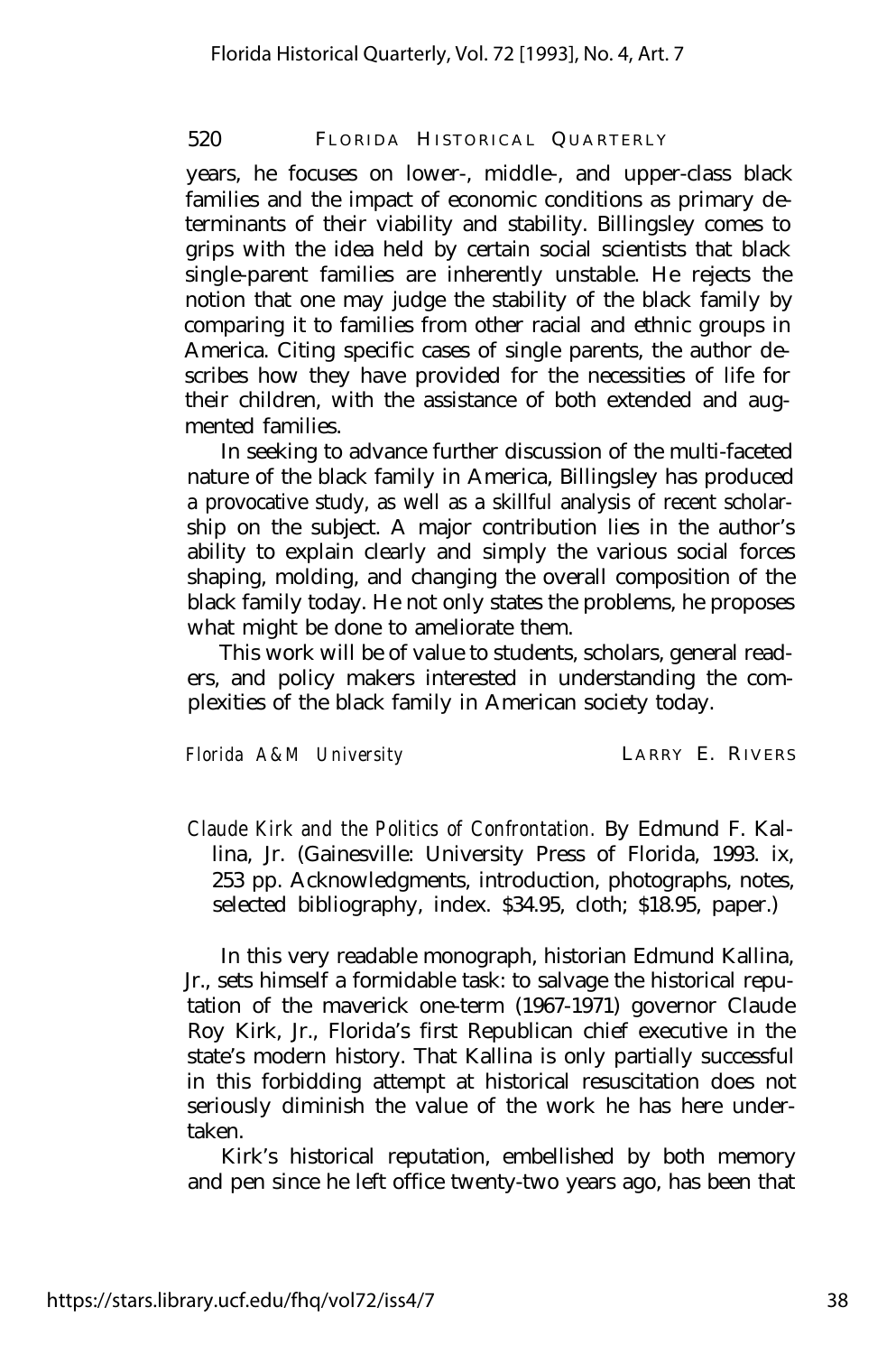of a political loudmouth who made a big noise, accomplished little in his four-year term, and, having become a public embarrassment to the state's voters, was dispatched by them at the earliest possible opportunity— when he stood for reelection in 1970.

Such a view, Kallina asserts, is woefully wide of the mark. "In the four years he governed," writes the author, "the most sweeping changes in the history of twentieth-century Florida took place, most notably the radical transformation of Florida's government and politics." "Aided by forces both external and internal to the state," Kallina claims, "Kirk led what amounted to a revolution." These are strong words, and the achievements that Kallina cites as proof of this putative "revolution" do not justify his claim. They do persuade, however, that Kirk's record as governor is much more credible than his critics have ever conceded.

The changes that Kallina heralds, and which build the case for Kirk's redemption, can be briefly cited: a new state constitution that enlarged gubernatorial authority and significantly strengthened the powers of the legislature. Representatives to Tallahassee now would meet annually, with support staff that dwarfed pre-1968 support levels. In addition, as Kallina observes: "A massive reorganization took place within state agencies and bureaus. At the insistence of the governor [Kirk] some legislators and other reformers, state government became more open, more rational, more professional, and more responsible." Certainly, to the degree that the changes occurred, Kirk deserves some of the notice for having assisted in effecting them. That the massive bureaucratization of state government that followed has well served the citizens of the state is a much more arguable proposition. Hence, if this is the case on which the Kirk recovery depends, the case is not altogether persuasive. As Kallina himself observes, Florida's less than successful efforts to address the quality of its public education, its ever-mounting incidence of violent crime (which Kirk, to his credit, did try to address), and its administration of social and health services, much criticized, all raise disturbing questions, not only about Kirk's term as governor but the administrations of those who followed him. Kallina also argues that Kirk was the first modern governor to address the environmental problems brought on by Florida's rapid growth, and he cites Kirk's willingness to bring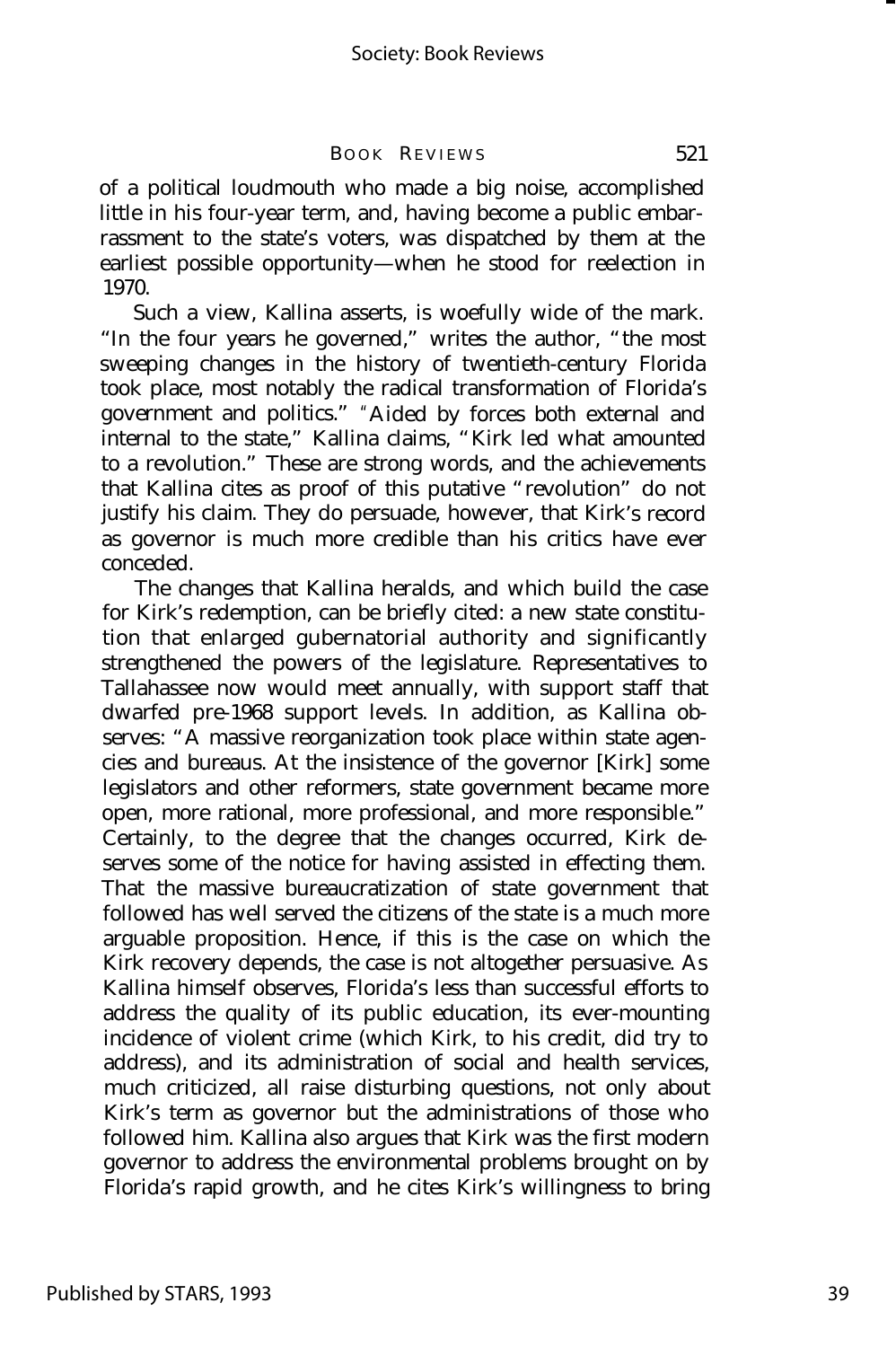environmentalist Nat Reed into service as proof of his commitment to conservation and preservation.

Claude Kirk had political skills that he used to great advantage following his surprise victory over Robert King High in 1966. He was a quick study, colorful, with a ready wit. Plain spoken and flamboyant, he was an amusing public figure. Confronted with a series of crises— most notably a statewide teachers strike in 1968— he responded with tactics that confounded his adversaries. Inheriting a Republican party that in victory was deeply divided, he did little to bind up the party's wounds and, in effect, by his fractious actions assisted the Democrats' return to power. Repudiated by voters in 1970, he disappeared as a serious force in Florida politics, having had a brief but sensational moment in the florida sunshine. It is his good fortune that he has fallen into the hands of a capable scholar who has done much to recoup Kirk's misbegotten legacy, even if the recovery is incomplete. Readers will enjoy this foray into Florida's recent past.

*University of Florida* AUGUSTUS BURNS, III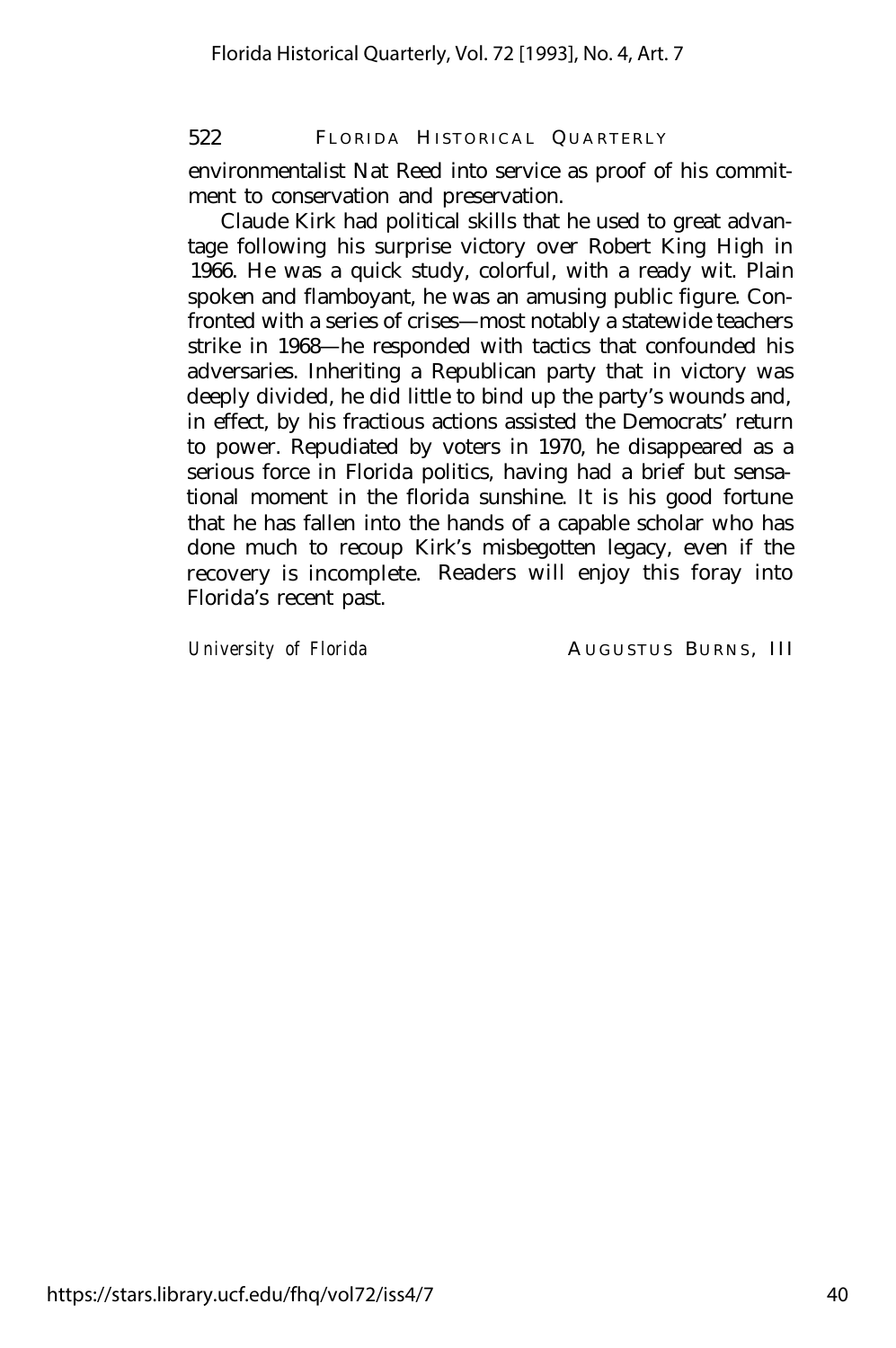# **BOOK NOTES**

Michael Gannon's best-selling *A Short History of Florida* is available in a paperback edition. Generously illustrated and engagingly written, the volume leads readers from an examination of the indigenous tribes of Florida in the pre-Columbian era to a consideration of contemporary issues and concerns. It can be ordered from the University Press of Florida, 15 NW 15th Street, Gainesville, FL 32611 for \$9.95.

Marjory Stoneman Douglas holds the deserved title of the nation's first lady of conservation because of her lifelong commitment to saving the Everglades. In commemoration of her 100th birthday in 1990, Pineapple Press has published Douglas's autobiography, *Voice of the River,* in a new paperback edition. John Rothchild edited 200 hours of taped memoirs to add a lengthy introduction to this account of her life. The volume can be obtained from the press at P. O. Drawer 16008, Sarasota, FL 34239 for \$17.95, cloth; \$9.95, paper.

*Searching for the Sunbelt: Historical Perspectives on a Region,* edited by Raymond A. Mohl, has been republished in a paperback edition by the University of Georgia Press. Mohl has contributed an essay on immigrants in Miami, and Raymond Arsenault's classic essay on the impact of air conditioning on the development of the region (notably including Florida) is reprinted in this collection. Many of the other ten essays deal with events and issues in Florida. The book may be purchased from the press at 330 Research Drive, Athens, GA 30602 for \$14.95.

The University Press of Florida has reprinted *Urban Vigilantes in the New South: Tampa, 1882-1936,* by Robert P. Ingalls of the University of South Florida. Ingalls's work centers on antiunion vigilantism directed by the city's elites against the cigar makers of Tampa's Ybor City— skilled workers who were largely Latin, foreign born, class conscious, and militant. It can obtained from the press at 15 NW 15th Street, Gainesville, FL 32611 for \$16.95.

[523]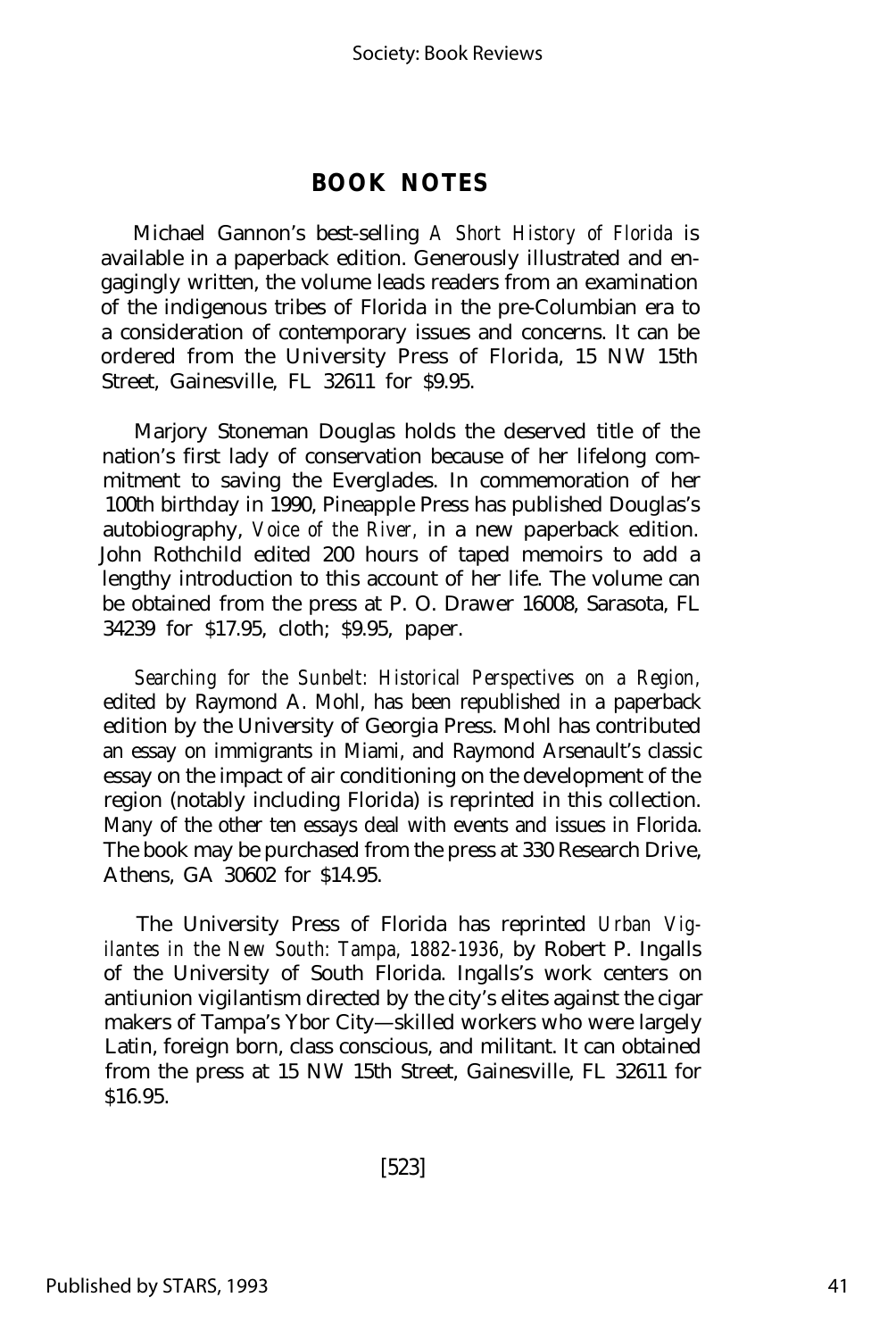*A Grammar* and *Dictionary of the Timucua Language,* by Julian Granberry, examines the language of the extinct seventeenthcentury Timucua people of central Alabama and north and central Florida. Taken from surviving contemporary records, this book describes the grammar and lexicon of the language and traces the origins of these largely forgotten people. It can be obtained from the University of Alabama Press, P. O. Box 870380, Tuscaloosa, AL 35487-0380 for \$19.95. The press has also published a paperback edition of *Adventures of Captain Simon Suggs,* a lively examination of the humor of nineteenth-century Alabama through the writings of journalist Johnson Jones Hooper. It is an acknowledged classic of frontier humor of this period and is available for \$14.95.

In *Courage in Persona: The Autobiography of Thomas A. Wright, Sr.,* a longtime Gainesville civil rights leader and Baptist preacher adds his story to the growing body of post-World War II African-American autobiography. Wright was born in Covington, Georgia; raised in Boynton Beach, Florida; and educated at Florida Memorial College and Howard University Divinity School. Upon graduating from the latter in 1954, he was hired as pastor of St. Mary's Baptist Church in St. Augustine. Civil rights activism began soon after, and as a result of such activities Wright eventually was pressured into leaving the city. In 1962 he and his family moved to Gainesville where he spent seventeen years as the head of the local NAACP branch. Primarily intended as an inspirational text, Wright's autobiography will nonetheless interest historians for its insights into the quest for racial equality in two Florida cities. *Courage in Persona* can be ordered from the author, 2505 NE 8th Avenue, Gainesville, FL 32601. The price is \$12.00.

*Not Slave, Not Free: The African American Economic Experience Since the Civil War,* by Jay R. Mandle, focuses on the economic roles played by African Americans since emancipation. The bulk of the work centers on the way in which African Americans were intertwined in the rural, agricultural southern economy prior to World War II. Other sections of the book discuss the postwar migrations from the South and the problems and opportunities encountered in America's cities. Mandle concludes that an acceleration in the economic growth of the United States requires a substantial gain in African-American education. The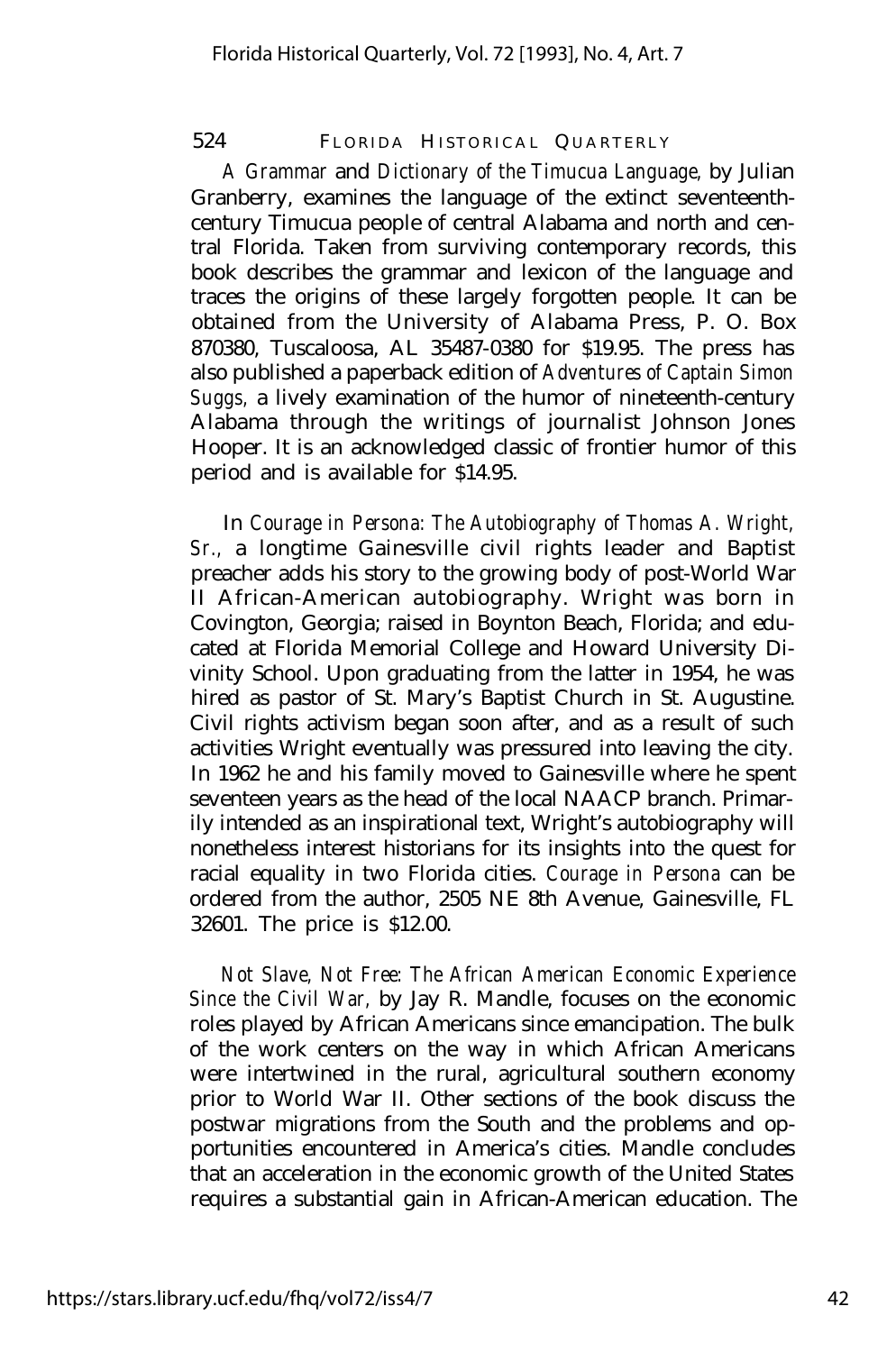BOOK NOTES 525

volume can be ordered from Duke University Press, 6697 College Station, Durham, NC 27708 for \$29.95, cloth; \$12.95, paper.

Pineapple Press, P. O. Drawer 16008, Sarasota, FL 34239, has brought out two volumes of interest to readers. Florida's "book culture" is the subject of Kevin M. McCarthy's *The Book Lover's Guide to Florida.* The volume includes discussions of authors and their works and also careful descriptions of literary sites (covered in each section in geographic order to facilitate the volume's use as a travel guide). A principal purpose of the book is to explore the rich and ongoing history of Florida's literary culture. It can be ordered for \$27.95, cloth and \$18.95, paper.

The second volume is *African Americans in Florida,* by Maxine D. Jones and Kevin M. McCarthy. This heavily illustrated, foliosized volume traces the history of African Americans in Florida from the arrival of Estevanico the Black, a member of the exploration party of Panfilo de Narvaez in 1528, to the present. The book highlights the lives of fifty notable African Americans representing all walks of life and varieties of accomplishments. The authors have also supplied a detailed description of the 141 sites on the Florida Black Heritage Trail which mark contributions to the state's history and culture. It is available in a cloth edition, \$24.95, and paperback, \$17.95.

Tampa's Julius J. Gordon has continued his documentary studies of nineteenth-century southwest Florida by issuing his *Afro-Americans of Hillsborough County, Florida, 1870-1890.* The volume offers references to blacks gleaned from census schedules, newspaper entries, county records, city directories, cemetery books, and other sources. Information is arranged alphabetically by name. Appendices contain, among other things, abstracts from the Tampa *Florida Peninsular* (1855-1871), a schedule of birth places of blacks in Florida, schedules of family relationships, lists of slaves reclaimed from the Seminoles (c. 1837), and Hillsborough County's 1860 census schedules for slaves. The volume is fully indexed and includes numerous illustrations. Gordon's documentary series has already proved invaluable for researchers in southwest Florida history and geneal-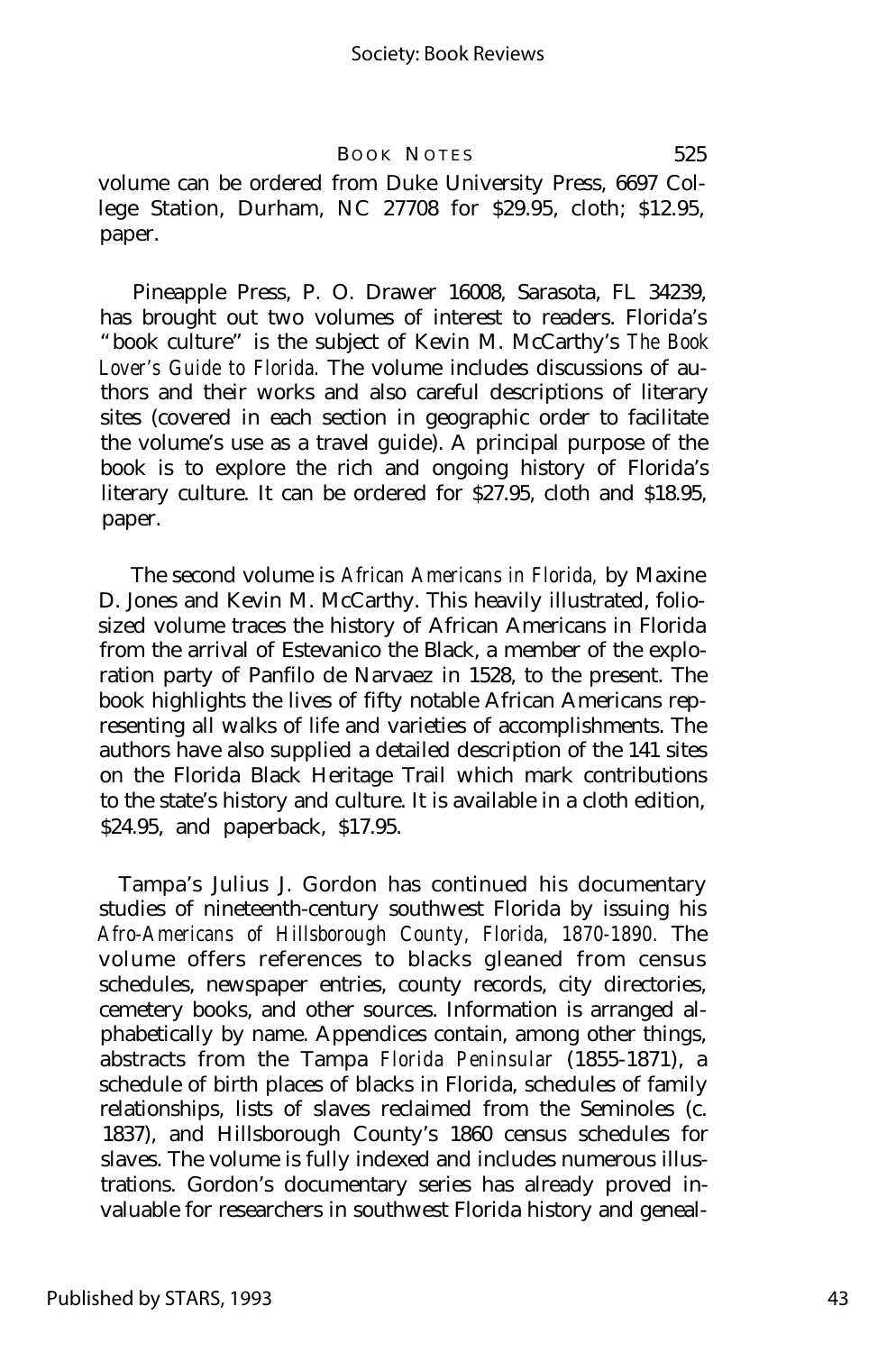ogy, and this work maintains the high standards of his earlier efforts. It may be obtained by contacting the author at 215 West Grand Central Avenue #708, Tampa, FL 33606-1992. [Reviewed by Canter Brown, Jr., Florida State University.]

In October 1968 Jacksonville and Duval County, Florida, became one government, abolishing duplicative functions and widespread political corruption while saving millions of dollars in the process. Before consolidation the city and county were in a state of political crisis, and community needs were not being met. Consolidation effectively addressed the most pressing problems of this situation. The entire process is fully explored in a revised version of Richard Martin's study, *A Quiet Revolution: The Consolidation of Jacksonville and Duval County and the Dynamics of Urban Political Reform.* The volume is available from White Publishing Company, 1650 Prudential Drive, Suite 300, Jacksonville, FL 32207 at a cost of \$15.00.

*Brightly Burns the Flame: The Story of St. Andrew's Episcopal Church, Ft. Pierce, Florida,* by Robert D. Tylander, was issued at the centennial celebration of St. Andrew's Church. The volume consists principally of various memories, newsclips, and diary entries of parishioners. They reveal the range of activities and interests of the church membership. It can be ordered from St. Andrew's Episcopal Church, 210 S. Indian River Drive, Fort Pierce, FL 34950 for \$18.50.

In November 1752 a hurricane swept over Santa Rosa Island and obliterated a small Spanish outpost located there, burying it under white sand for two centuries. In the early 1960s archaeologists discovered the site, calling it the "most important archaeology discovery in the history of the Southeast United States." Dr. Hale Smith of Florida State University conducted a major excavation of the site in 1964, which yielded numerous artifacts and a more accurate understanding of early Spanish settlement. The full story of this dig is contained in *The Excavation of Santa Rosa Pensacola: An Insider's Account,* by Leora M. Sutton. The volume can be ordered from Patagonia Press, P. O. Box 284, Bagdad, FL 32530 for \$6.85. The same press has also published *The Mobile Cadets, 1845-1945: A Century of Honor and Fidelity,* edited by William S. Coker. This volume covers the col-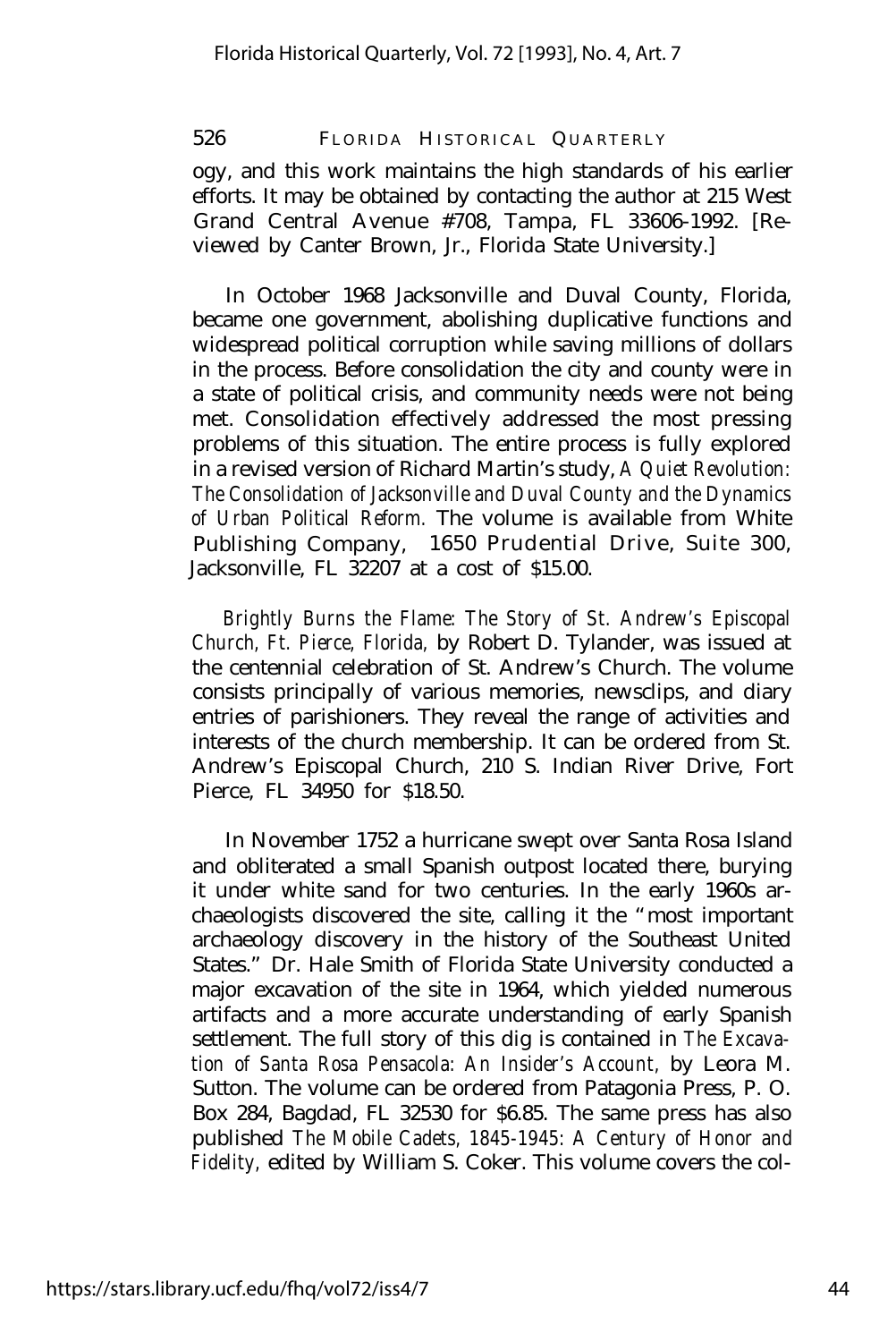#### BOOK NOTES 527

orful history of the Mobile Cadets, a military company first organized in Mobile, Alabama, in 1845. The bulk of the text comes from an anonymous manuscript history of the unit which covers the period 1845-1874. The volume contains a number of illustrations and can be ordered for the price of \$17.50.

*Free People of Color: Inside the African American Community,* by James Oliver Horton, is an inquiry into the historical forces that unified and divided free African Americans in the pre-Civil War North. The book documents the complexity of antebellum African-American communities and provides the opportunity to compare experiences in northern locations with what is known about free blacks in the South. It can be ordered from Smithsonian Institution Press, 470 L'Enfant Plaza, Suite 700, Washington, DC for \$39.95, cloth; \$15.95, paper.

Edwin Forbes's *Thirty Years After* is one of the most remarkable firsthand accounts of the Civil War ever published. Originally issued in 1890— thus the title— the book has now been reissued in a lavish, oversized facsimile edition. It is both a pictorial and written record of the daily experience of war, and it stands as a classic publication for several reasons. The volume contains hundreds of etchings of Civil War scenes along with twenty equestrian portraits of Union generals such as Grant, Sherman, and Custer. It can be ordered from Louisiana State University Press, P. O. Box 25053, Baton Rouge, LA 70894 for \$65.00.

*A Bibliography of Florida: Volume I: 1507-1845,* by James A. and Lana D. Servies, is the first in a series of volumes that, when completed, will describe the printed literature of Florida from the earliest times through the close of World War II. Entries are grouped in chronological sequence according to the year of original publication. Almost every entry is fully annotated; particular attention is given to such specific Florida content as biographical sketches, portraits, maps, illustrations, travel narratives, and other features. The first volume consists of 3,106 entries, and it is fully indexed. It is available from King and Queen Books, P. O. Box 15062, Pensacola, FL 32514-0062 for \$165.00.